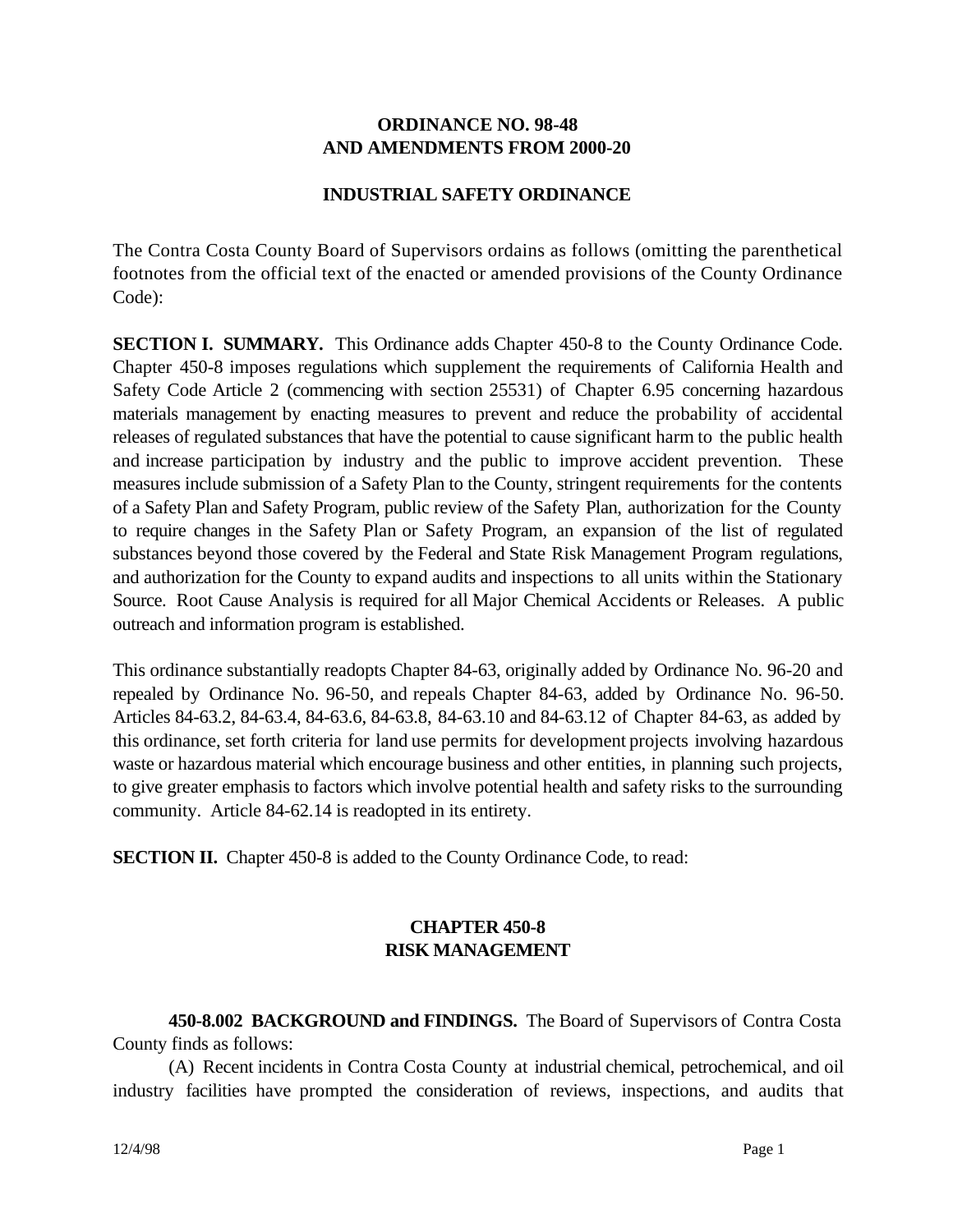supplement existing federal and state safety programs and the imposition of additional safety measures to protect public health and safety from accidental releases.

(B) Section  $112(r)(7)$  of the Clean Air Act (42 U.S.C.A. § 7412(4)) required the Federal Environmental Protection Agency ("EPA") to promulgate the rule known as the "Risk Management Program", which is intended to prevent accidental releases of regulated substances, as defined in the Federal program, and reduce the severity of those releases that do occur. All facilities subject to this federal regulation must prepare a Risk Management Plan (RMP) based on a Risk Management Program established at the facility, that includes a hazard assessment of the facility, an accidental release prevention program, and an emergency response program (40 CFR § 68). The facility must submit the Federal RMP to the EPA by June 21, 1999 (40 CFR § 68.150-68.185). The Federal RMP will be available to state and local government and the public.

(C) The California Health and Safety Code article 2 (§ 25531 et seq.) of Chapter 6.95 was amended effective January 1, 1997 to implement the Federal EPA's Risk Management Program rule with certain State-specific amendments. The State's Risk Management Program is known as the California Accidental Release Prevention (CalARP) Program.

(D) The County recognizes that regulatory requirements alone will not guarantee public health and safety, and that the public is a key stakeholder in chemical accident prevention, preparedness, and response at the local level. Preventing accidental releases of regulated substances is the shared responsibility of industry, government, and the public. The first steps toward accident prevention are identifying the hazards and assessing the risks. Once information about chemical hazards in the community is openly shared, industry, government, and the community can work together towards reducing the risk to public health and safety.

(E) The success of a Safety Program is dependent upon the cooperation of industrial chemical and oil refining facilities within Contra Costa County. The public must be assured that measures necessary to prevent incidents are being implemented, including changes or actions required by the Department or the Stationary Source that are necessary to comply with this chapter.

(Ord. 98-\_, § 2.)

**450-8.004 PURPOSE and GOALS.** (A) The purpose of this ordinance is to impose regulations which improve industrial safety by the following:

- (1) requiring the conduct of process hazard analyses for Covered Processes handling hazardous materials not covered by the Federal or State Risk Management Programs;
- (2) requiring the review of action items resulting from process hazard analyses and requiring completion of those action items selected by the Stationary Source for implementation within a reasonable time frame;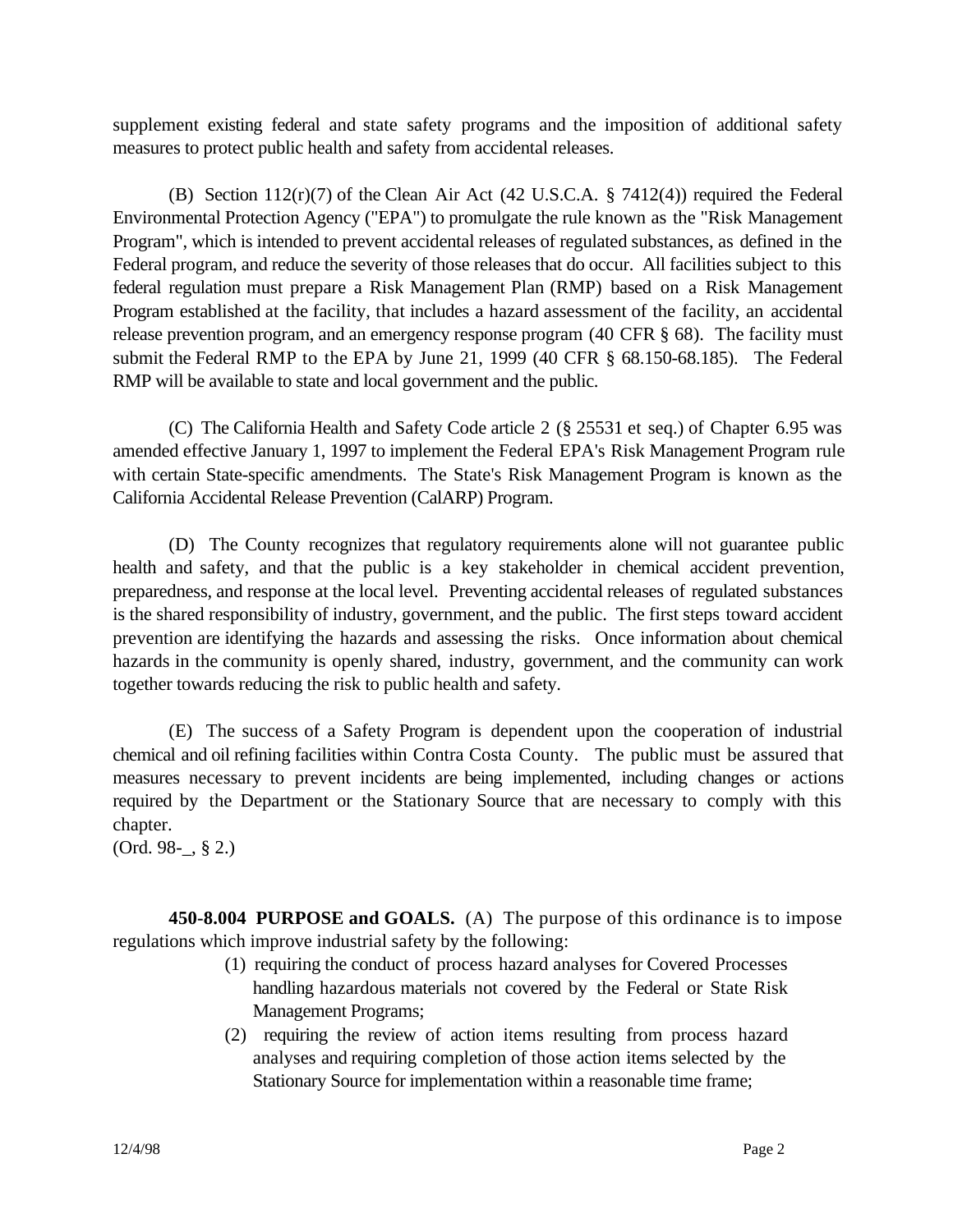- (3) requiring the review of accidental release prevention efforts of Stationary Sources and providing for the conduct of investigations and analyses for the determination of the Root Cause for certain incidents;
- (4) providing review, inspection, auditing and safety requirements that are more stringent than those required in existing law and regulations;
- (5) providing for public input into the Safety Plan and Safety Program and public review of any inspection and audit results;
- (6) facilitating cooperation between industry, the County, and the public in the prevention and reduction of incidents at Stationary Sources;
- (7) expanding the application of certain provisions of the Federal and State Risk Management Programs to processes not covered by the Federal or State Risk Management Programs;
- (8) requiring the development and implementation of a written human factors program; and
- (9) preventing and reducing the number, frequency, and severity of accidental releases in the County.

(Ord. 98-\_\_, § 2.)

**450-8.006 AUTHORITY.** This ordinance is adopted by the County pursuant to its police power for the purposes of protecting public health and safety by prevention of accidental releases of hazardous materials and to assure protection of the environment.  $(Ord. 98-$ , § 2.)

**450-8.008 ADMINISTRATION.** The Department is charged with the responsibility of administering and enforcing this chapter. (Ord. 98-\_\_, § 2.)

**450-8.010 APPLICABILITY.** (A)This ordinance shall apply to Stationary Sources; and

(B) The following are exempt from the provisions of this chapter except Sections 450- 8.016 (C) and (E), and 8.018 (F) and (G):

> (1) storage tanks containing a non-regulated substance, except for storage tanks that contain a material that meets the combustible liquid definition of 49 CFR 173.120(b);

> (2) drum storage of a non-regulated substance; less than 10,000 pounds of a Hazard Category B material located such that the drums could reasonably be expected to be involved in a single release; and for a Hazard Category A material, located such that the drums could reasonably be expected to be involved in a single release, at less than the quantity specified as the Threshold Planning Quantity on the Extremely Hazardous Substances list (Appendix A to 40 CFR Chapter I,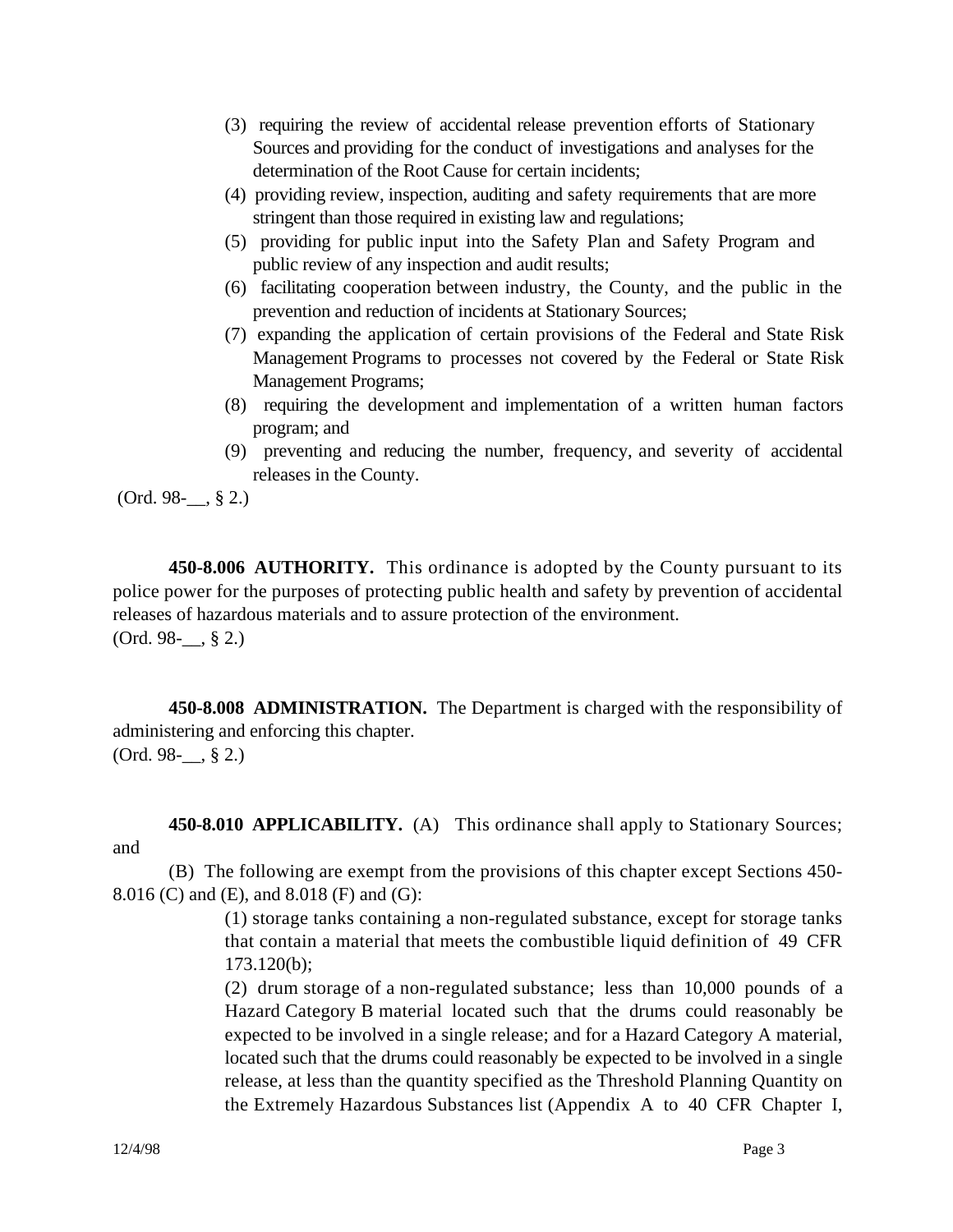Subchapter J, Part 355, as amended from time to time) or 500 pounds, whichever is less;

(3) activities in process plant laboratories or laboratories that are under the supervision of a technically qualified individual as defined in Section 720.3 (ee) of 40 CFR. This exemption does not apply to specialty chemical production; manufacture, processing or use of substances in pilot plant scale operations; and activities conducted outside the laboratory;

(4) utilities, except for fuel gas and natural gas systems to the battery limits of a process unit; and

(5) any waste tanks, containers or other devices subject to the Federal and State hazardous waste laws, including the Resource Conservation and Recovery Act (RCRA), 40 CFR Chapter I, Subchapter I, commencing with Part 260, the California Hazardous Waste Control Law, California Health and Safety Code, commencing with Section 25100 and the California Code of Regulations, Title 22 Division 4.5 Environmental Health Standards for the Management of Hazardous Waste.

 $(Ord. 98-$ , § 2.)

**450-8.012 INSPECTION.** The Department shall be allowed reasonable access to any part of the Stationary Source subject to the requirements of this Chapter, Sections 450-8.016 and 450-8.018 and to supporting documentation retained by the Source for the purpose of determining compliance with this Chapter.  $(Ord. 98-$ , § 2.)

**450-8.014 DEFINITIONS.** For purposes of this chapter the definitions set forth in this section shall apply. Words used in this chapter not defined in this section shall have the meanings ascribed to them in the Clean Air Act Regulations (40 CFR § 68.3) and in California Health and Safety Code article 2 (§ 25531 et seq.) of Chapter 6.95, unless the context indicates otherwise.

(a) "Covered Process" means any process at a Stationary Source.

(b) "Department" means the Contra Costa County Health Services Director and any Director authorized deputies.

(c) "Feasible" means capable of being accomplished in a successful manner within a reasonable period of time, taking into account economic, environmental, legal, social, and technological factors.

12/4/98 Page 4 (d) "Hazard Category A Materials" are substances which meet the Hazard Category A Material definition as set forth in Section 84-63.1016.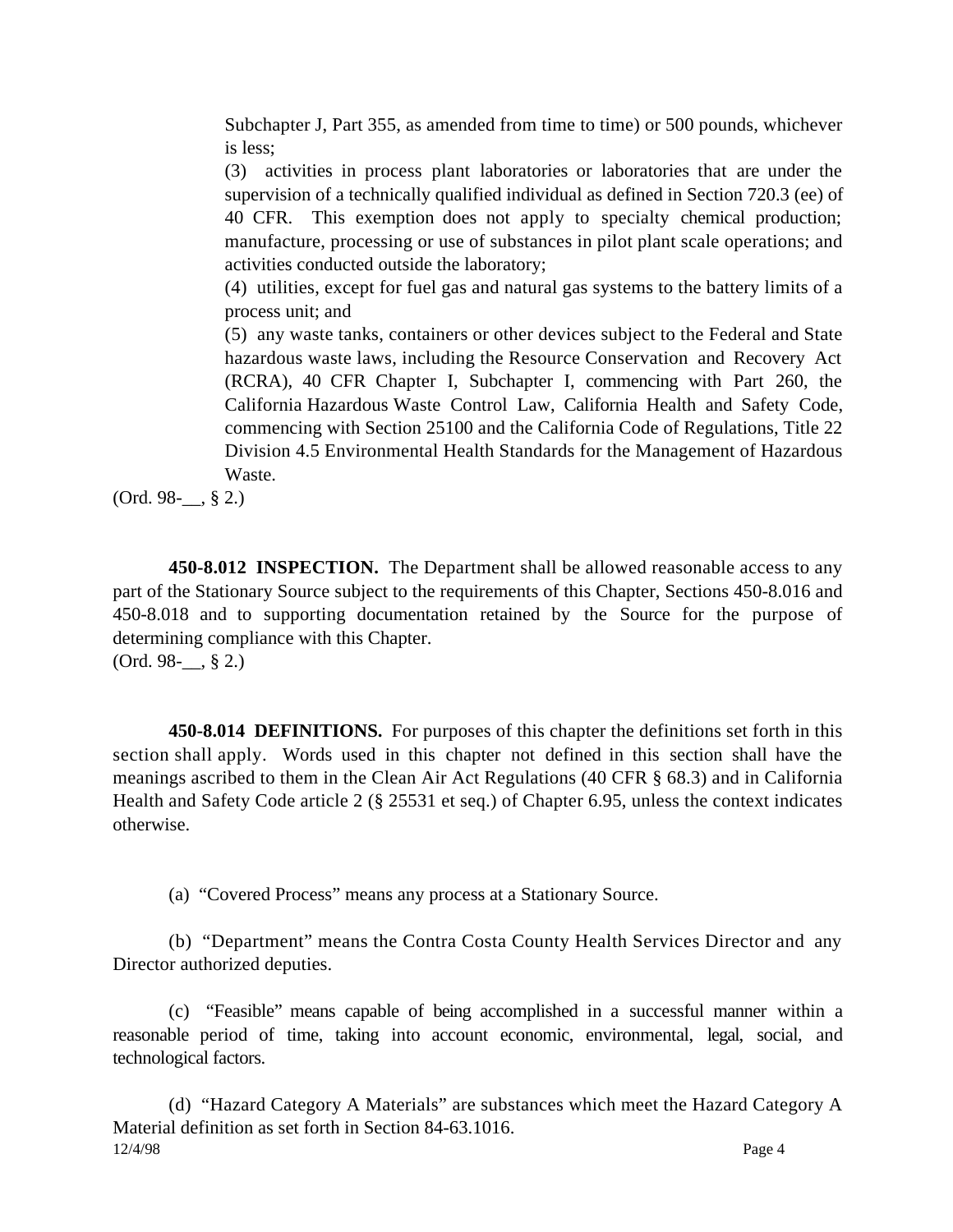(e) "Hazard Category B Materials" are substances which meet the Hazard Category B Material definition as set forth in Section 84-63.1016.

(f) "Industry Codes, Standards, and Guidelines" means the edition of the codes, standards, and guidelines in effect at the time of original design or construction for the design, construction, alteration, maintenance or repair of process units, industrial equipment, or other industrial facilities, structures or buildings published by the American Petroleum Institute (API), the Chemical Manufacturers Association (CMA), the American Society of Mechanical Engineers (ASME) or the American National Standards Institute (ANSI).

(g) "Inherently Safer Systems" means Inherently Safer Design Strategies as discussed in the 1996 Center for Chemical Process Safety Publication "Inherently Safer Chemical Processes" and means Feasible alternative equipment, processes, materials, lay-outs, and procedures meant to eliminate, minimize, or reduce the risk of a Major Chemical Accident or Release by modifying a process rather than adding external layers of protection. Examples include, but are not limited to, substitution of materials with lower vapor pressure, lower flammability, or lower toxicity; isolation of hazardous processes; and use of processes which operate at lower temperatures and/or pressures.

(h) "Major Chemical Accident or Release" means an incident that meets the definition of a Level 3 or Level 2 Incident in the Community Warning System incident level classification system defined in the September 27, 1997 Contra Costa County guideline for the Community Warning System as determined by the Department; or results in the release including, but not limited to, air, water, or soil of a Regulated Substance and meets one or more of the following criteria:

- (1) results in one or more fatalities;
- (2) results in greater than 24 hours of hospital treatment of three or more persons;
- (3) causes on and/or off-site property damage (including clean-up and restoration activities) initially estimated at \$500,000 or more. On-site estimates shall be performed by the Stationary Source. Off-site estimates shall be performed by appropriate agencies and compiled by the Department.;
- (4) results in a flammable vapor cloud of more than 5000 pounds.

(i) "Regulated Substance" means (1) any chemical substance which satisfies the provisions of California Health and Safety Code section 25532 (g), as amended from time to time, or (2) a substance which satisfies the provisions of Hazard Categories A or B in section 84- 63.1016. Mixtures containing less than 1% of a Regulated Substance shall not be considered in the determination of the presence of a regulated material.

(j) "Risk Management Program" means the documentation, development, implementation, and integration of management systems by the facility to comply with the regulations set forth in 40 CFR, Part 68 and the California Health and Safety Code, Article 2, commencing with Section 25531.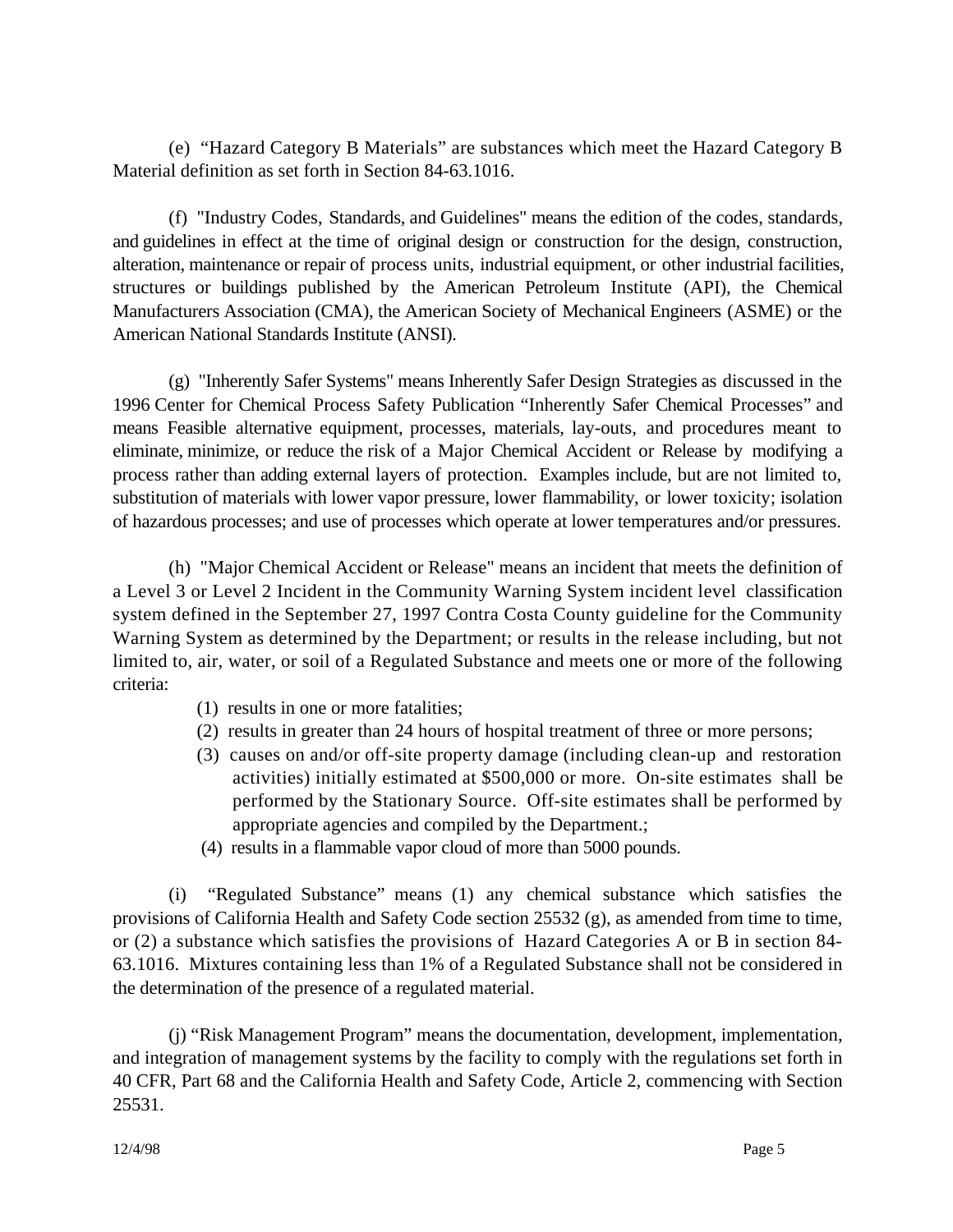(k) "RMP" means the Risk Management Plan required to be submitted pursuant to the requirements of the 40 CFR § 68.150-68.185 and the California Health and Safety Code article 2 (Section 25531 et seq.) of Chapter 6.95.

(l) "Root Cause" means prime reasons, such as failures of some management systems, that allow faulty design, inadequate training, or improper changes, which lead to an unsafe act or condition, and result in an incident. If root causes were removed, the particular incident would not have occurred.

(m) "Safety Plan" means the Safety Plan required to be submitted to the Department pursuant to the requirements of Section 450-8.016 of the chapter.

(n) "Safety Program" means the documentation, development, implementation, and integration of management systems by the Stationary Source to comply with the safety requirements set forth in Section 450-8.016 of this chapter.

(o) "Stationary Source" or "Source" means a facility which includes at least one process as defined in 40 CFR 68.10 that is subject to Federal Risk Management Program Level 3 requirements and whose primary North American Industry Classification System code (NAICS) is 324 (Petroleum and Coal Products Manufacturing) or 325 (Chemical Manufacturing).  $(Ord. 98-$ , § 2.)

**450-8.016 STATIONARY SOURCE SAFETY REQUIREMENTS.** The Stationary Source shall submit a Safety Plan to the Department within one year of the effective date of this ordinance or within three years of the date a facility becomes a Stationary Source, that complies with the provisions of this section and that includes the safety elements listed in subsection (A) below. In addition, the Stationary Source shall comply with the safety requirements set forth in subsections (A) through (E) of this section and shall include a description of the manner of compliance with these subsections in the Safety Plan. A new Covered Process at an existing Stationary Source shall comply with subsections (A) through (E) prior to initial startup.

(A) **Risk Management Program Elements.** Those Covered Processes not included in the Federal program level 3 Risk Management Program shall be subject to the Risk Management Program elements listed below. The Safety Plan shall include a description of the manner in which these Risk Management Program elements listed below shall be applied to the Covered Process. These Risk Management Program elements shall be implemented in conformance with the Federal and State Risk Management Programs and the Safety Plan shall follow Chapters 6 and 7 dated July 1, 1998, and Chapter 9 dated November 2, 1998 of the Contra Costa County Health Services Department RMP guidance document, June, 1998:

12/4/98 Page 6 (1) Process Safety Information: (a) The Stationary Source shall complete a compilation of written process safety information before conducting any process hazard analysis as required by this chapter. The compilation of written process safety information is to enable the Stationary Source and the employees involved in operating the Covered Process to identify and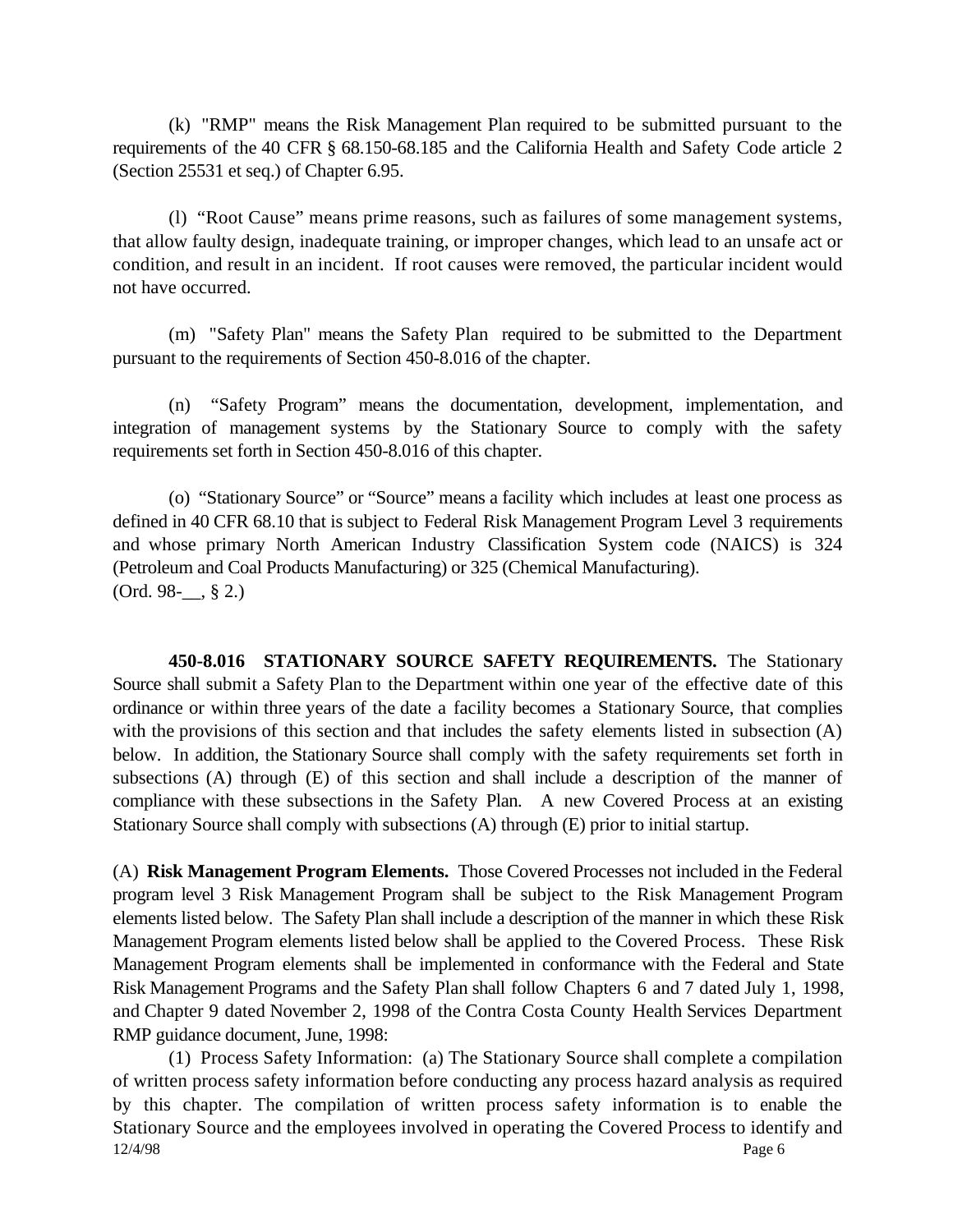understand the hazards posed by the Covered Process. This process safety information shall include information pertaining to the hazards of the regulated substances used or produced by the process, information pertaining to the technology of the process, and information pertaining to the equipment in the process. Information pertaining to the hazards of the Regulated Substances in the process.

(i) This information shall consist of at least the following: toxicity information; permissible exposure limits; physical data; reactivity data: corrosivity data; thermal and chemical stability data; and hazardous effects of inadvertent mixing of different materials that could foreseeably occur.

(ii) Material Safety Data Sheets meeting the requirements of Section 5189, Title 8 of California Code of Regulations may be used to comply with this requirement to the extent they contain the information required by this subsection.

(iii) Information pertaining to the technology of the process shall include at least the following: a block flow diagram or simplified process flow diagram; process chemistry; maximum intended inventory; safe upper and lower limits for such items as temperatures, pressures, flows or compositions; and, an evaluation of the consequences of deviations. Where the original technical information no longer exists, such information may be developed in conjunction with the process hazard analysis in sufficient detail to support the analysis.

(iv) Information pertaining to the equipment in the process shall include: materials of construction; piping and instrument diagrams (P&ID's); electrical classification; relief system design and design basis; ventilation system design; design codes and standards employed; material and energy balances for processes built after the compliance date of this Chapter; and safety systems (e.g. interlocks, detection or suppression systems).

(b) The Stationary Source shall document that equipment complies with recognized and generally accepted good engineering practices.

(c) For existing equipment designed and constructed in accordance with codes, standards, or practices that are no longer in general use, the Stationary Source shall determine and document that the equipment is designed, maintained, inspected, tested, and operating in a safe manner.

(2) Operating Procedures: (a) The Stationary Source shall develop and implement written operating procedures that provide clear instructions for safely conducting activities involved in each Covered Process consistent with the process safety information and shall address at least the following elements: (i) Steps for each operating phase, initial startup; normal operations; temporary operations; emergency shutdown, including the conditions under which emergency shutdown is required, and the assignment of shutdown responsibility to qualified operators to ensure that emergency shutdown is executed in a safe and timely manner; emergency operations; normal shutdown; and, startup following a turnaround, or after an emergency shutdown. (ii) Operating limits: consequences of deviation; and steps required to correct or avoid deviation.

 $12/4/98$  Page 7 (b) Safety and health considerations: properties of, and hazards presented by, the chemicals used in the process; precautions necessary to prevent exposure, including engineering controls, administrative controls, and personal protective equipment; control measures to be taken if physical contact or airborne exposure occurs; quality control for raw materials and control of hazardous chemical inventory levels; and, any special or unique hazards.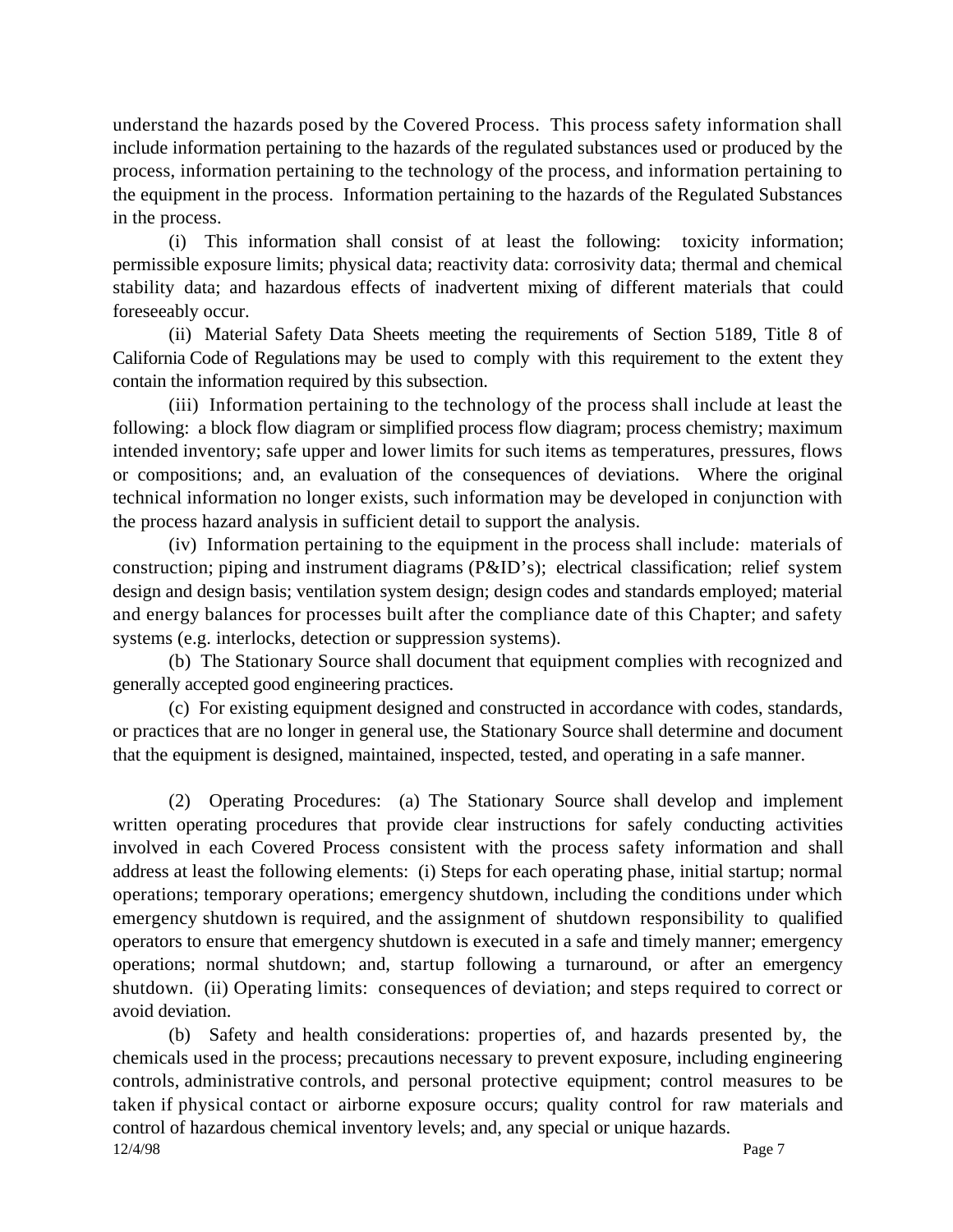(c) Safety systems and their functions.

(d) Operating procedures shall be readily accessible to employees who work in or maintain a process.

(e) The operating procedures shall be reviewed as often as necessary to assure that they reflect current operating practice, including changes that result from changes in process chemicals, technology, and equipment, and changes to stationary sources. The Stationary Source shall certify annually that these operating procedures are current and accurate.

(f) The Stationary Source shall develop and implement safe work practices to provide for the control of hazards during operations such as lockout/ tagout; confined space entry; opening process equipment or piping; and control over entrance into a stationary source by maintenance, contractor, laboratory, or other support personnel. These safe work practices shall apply to employees and contractor employees.

(3) Employee Participation: (a) The Stationary Source shall develop a written plan of action regarding the implementation of the employee participation required by this chapter.

(b) The Stationary Source shall consult with employees and their representatives on the conduct and development of process hazards analyses and on the development of the other elements of the Safety Program in this chapter.

(c) The Stationary Source shall provide to employees and their representatives access to process hazard analyses and to all other information required to be developed under this chapter.

(4) Training: for each employee in such Covered Process: (a) Initial training. (i) Each employee presently involved in operating a Covered Process, and each employee before being involved in operating a newly assigned Covered Process, shall be trained in an overview of the process and in the operating procedures as specified in Section 450-8.016 (A)(2). The training shall include emphasis on the specific safety and health hazards, emergency operations including shutdown, and safe work practices applicable to the employee's job tasks. In lieu of initial training for those employees already involved in operating a process on an owner or operator may certify in writing that the employee has the required knowledge, skills, and abilities to safely carry out the duties and responsibilities as specified in the operating procedures.

(b) Refresher training. Refresher training shall be provided at least every three years, and more often if necessary, to each employee involved in operating a Covered Process to assure that the employee understands and adheres to the current operating procedures of the Covered Process. The Stationary Source, in consultation with the employees involved in operating the process, shall determine the appropriate frequency of refresher training.

(c) Training documentation. The Stationary Source shall ascertain that each employee involved in operating a process has received and understood the training required by this section. The Stationary Source shall prepare a record which contains the identity of the employee, the date of training, and the means used to verify that the employee understood the training.

(5) Mechanical Integrity: including the use of Industry Codes, Standards, and Guidelines: (a) Application. Paragraphs (b) through (f) of this section apply to the following process equipment: pressure vessels and storage tanks; piping systems (including piping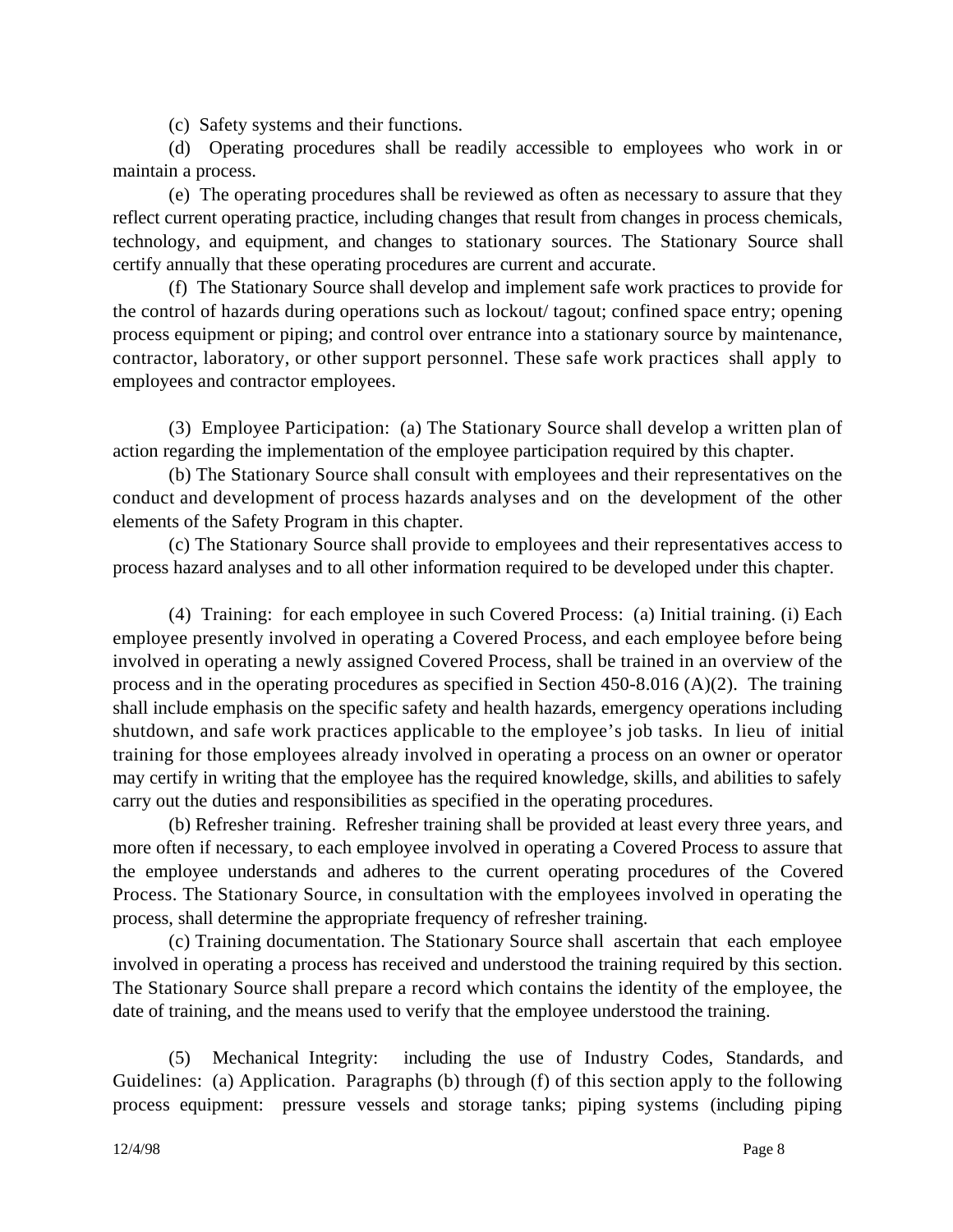components such as valves); relief and vent systems and devices; emergency shutdown systems; controls (including monitoring devices and sensors, alarms, and interlocks) and, pumps.

(b) Written procedures. The Stationary Source shall establish and implement written procedures to maintain the on-going integrity of process equipment.

(c) Training for process maintenance activities. The Stationary Source shall train each employee involved in maintaining the on-going integrity of process equipment in an overview of that process and its hazards and in the procedures applicable to the employee's job tasks to assure that the employee can perform the job tasks in a safe manner.

(d) Inspection and testing. (1) Inspections and tests shall be performed on process equipment. Inspection and testing procedures shall follow recognized and generally accepted good engineering practices. The frequency of inspections and tests of process equipment shall be consistent with applicable manufacturers' recommendations and good engineering practices, and more frequently if determined to be necessary by prior operating experience. The Stationary Source shall document each inspection and test that has been performed on process equipment. The documentation shall identify the date of the inspection or test, the name of the person who performed the inspection or test, the serial number or other identifier of the equipment on which the inspection or test was performed, a description of the inspection or test performed, and the results of the inspection or test.

(e) Equipment deficiencies. The Stationary Source shall correct deficiencies in equipment that are outside acceptable limits (defined by the process safety information in Section 450-  $8.106(A)(1)$ ) before further use or in a safe and timely manner when necessary means are taken to assure safe operation.

(f) Quality assurance. In the construction of new plants and equipment, the Stationary Source shall assure that equipment as it is fabricated is suitable for the process application for which they will be used. Appropriate checks and inspections shall be performed to assure that equipment is installed properly and consistent with design specifications and the manufacturer's instructions. The Stationary Source shall assure that maintenance materials, spare parts and equipment are suitable for the process application for which they will be used.

(6) Management of Change: (a) The Stationary Source shall establish and implement written procedures to manage changes (except for ''replacements in kind'') to process chemicals, technology, equipment, and procedures; and, changes to stationary sources that affect a covered process.

(b) The procedures shall assure that the following considerations are addressed prior to any change: the technical basis for the proposed change; impact of change on safety and health; modifications to operating procedures; necessary time period for the change; and, authorization requirements for the proposed change.

(c) Employees involved in operating a process and maintenance and contract employees whose job tasks will be affected by a change in the process shall be informed of, and trained in, the change prior to start-up of the process or affected part of the process.

(d) If a change covered by this section results in a change in the process safety information required by Section 450-8.016(A)(1), such information shall be updated accordingly.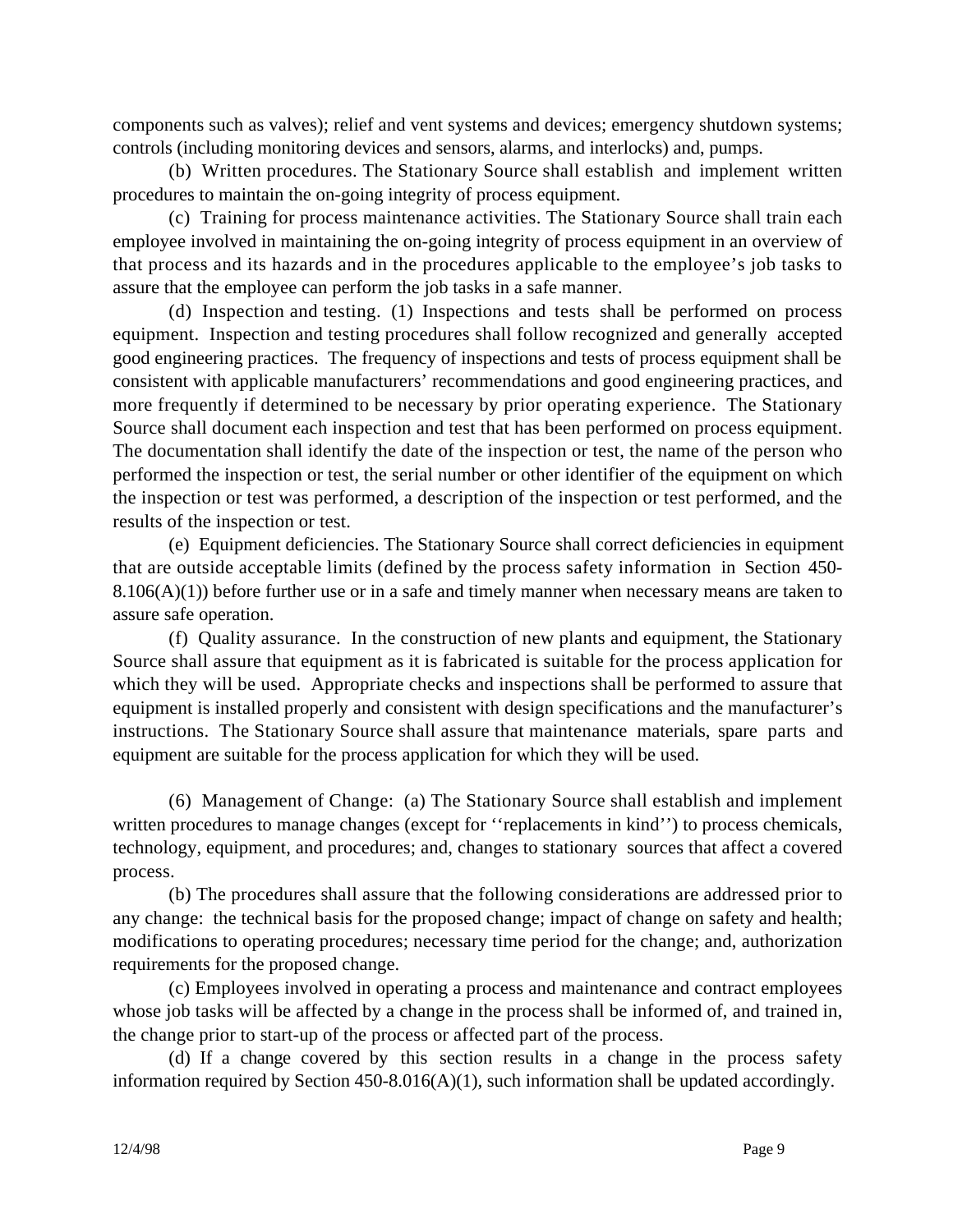(e) If a change covered by this section results in a change in the operating procedures or practices required by Section  $450-8.016(A)(2)$ , such procedures or practices shall be updated accordingly.

(7) Pre Start-Up Reviews: (a) The Stationary Source shall perform a pre-startup safety review for new stationary sources and for modified stationary sources when the modification is significant enough to require a change in the process safety information.

(b) The pre-startup safety review shall confirm that prior to the introduction of regulated substances to a Covered Process: construction and equipment is in accordance with design specifications; safety, operating, maintenance, and emergency procedures are in place and are adequate; for new Covered Processes, a process hazard analysis has been performed and recommendations have been resolved or implemented before startup; and modified Covered Processes meet the requirements contained in management of change, Section 450-8.106(A)(6); and training of each employee involved in operating a process has been completed.

(8) Compliance Audits: (a) The Stationary Source shall certify that they have evaluated compliance with the provisions of this section at least every three years to verify that the procedures and practices developed under this Chapter are adequate and are being followed.

(b) The compliance audit shall be conducted by at least one person knowledgeable in the process.

(c) A report of the findings of the audit shall be developed.

(d) The Stationary Source shall promptly determine and document an appropriate response to each of the findings of the compliance audit, and document that deficiencies have been corrected.

(e) The Stationary Source shall retain the two most recent compliance audit reports.

(9) Incident Investigation: (a) The Stationary Source shall investigate each incident which resulted in, or could reasonably have resulted in a catastrophic release of a regulated substance.

(b) An incident investigation shall be initiated as promptly as possible, but not later than 48 hours following the incident.

(c) An incident investigation team shall be established and consist of at least one person knowledgeable in the Covered Process involved, including a contract employee if the incident involved work of the contractor, and other persons with appropriate knowledge and experience to thoroughly investigate and analyze the incident.

(d) A report shall be prepared at the conclusion of the investigation which includes at a minimum: date of incident; date investigation began; a description of the incident; the factors that contributed to the incident; and, recommendations resulting from the investigation. The written summary shall indicate whether the cause of the incident and/or recommendations resulting from the investigation are specific only to the process or equipment involved in the incident, or are applicable to other processes or equipment at the Stationary Source. The incident investigation report shall be made available to the Department upon request.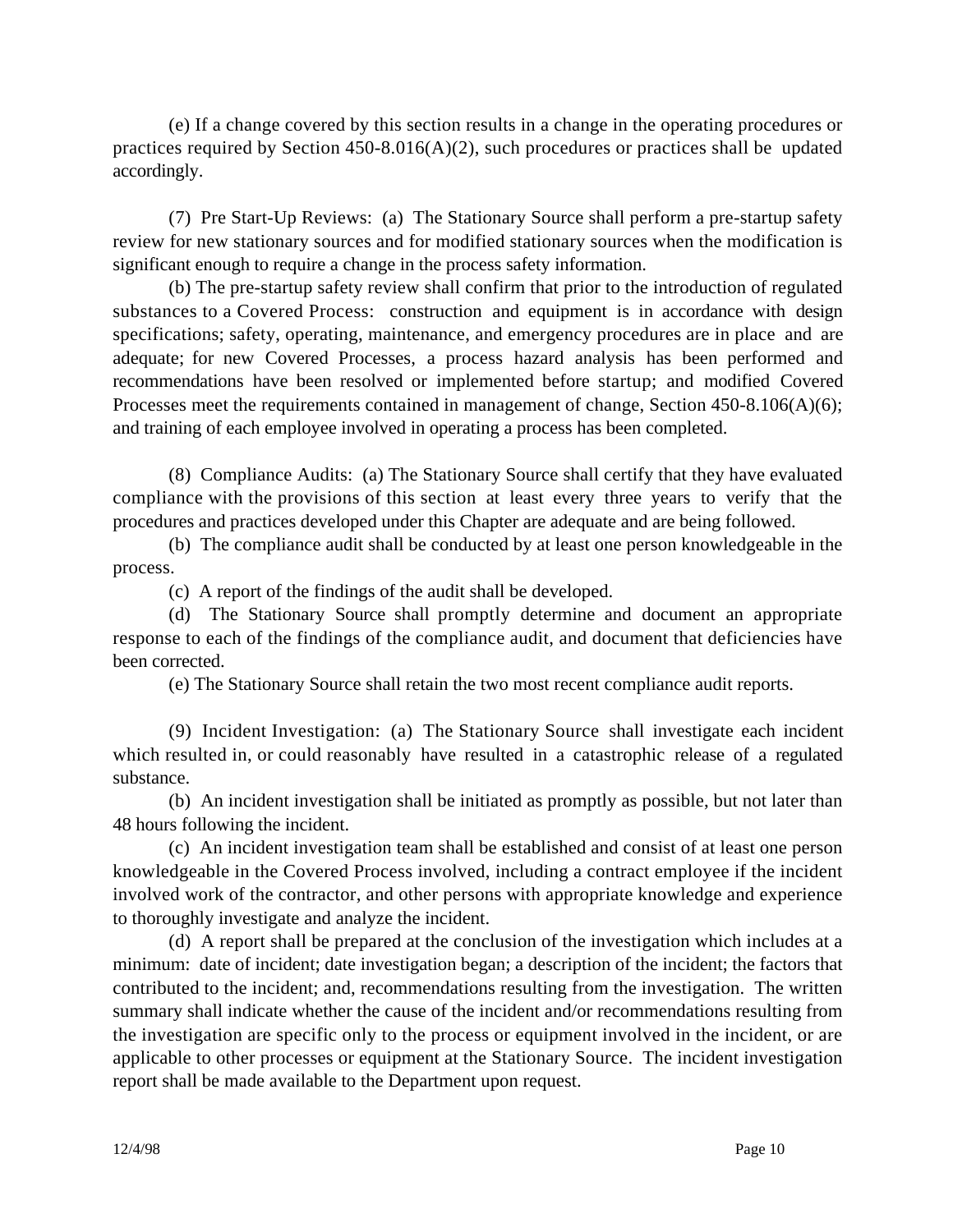(e) The Stationary Source shall establish a system to promptly address and resolve the incident report findings and recommendations. Resolutions and corrective actions shall be documented.

(f) The report shall be reviewed with all affected personnel whose job tasks are relevant to the incident findings including contract employees where applicable.

(g) Incident investigation reports shall be retained for five years.

(10) Hot Work: (a) The Stationary Source shall issue a hot work permit for hot work operations conducted on or near a covered process.

(b) The permit shall document that the fire prevention and protection requirements in § 5189 of Title 8 of California Code Regulations have been implemented prior to beginning the hot work operations; it shall indicate the date(s) authorized for hot work; and identify the object on which hot work is to be performed. The permit shall be kept on file until completion of the hot work operations.

(11) Contractors: (a) Application. This section applies to contractors performing maintenance or repair, turnaround, major renovation, or specialty work on or adjacent to a covered process. It does not apply to contractors providing incidental services which do not influence process safety, such as janitorial work, food and drink services, laundry, delivery or other supply services.

(b) Stationary Source responsibilities. (i) The Stationary Source, when selecting a contractor, shall obtain and evaluate information regarding the contract owner or operator's safety performance and programs. (ii) The Stationary Source shall inform contract owner or operator of the known potential fire, explosion, or toxic release hazards related to the contractor's work and the process. (iii) The Stationary Source shall explain to the contract owner or operator the applicable provisions of the emergency response program Section 450- 8.016(A)(12). (iv) The Stationary Source shall develop and implement safe work practices consistent with Section  $450-8.016(A)(2)$ , to control the entrance, presence, and exit of the contract owner or operator and contract employees in Covered Process areas. (v) The Stationary Source shall periodically evaluate the performance of the contract owner or operator in fulfilling their obligations as specified in Section  $450-8.016(A)(11)(c)$ .

12/4/98 Page 11 (c) Contract owner or operator responsibilities: (i) The contract owner or operator shall assure that each contract employee is trained in the work practices necessary to safely perform his/her job. (ii) The contract owner or operator shall assure that each contract employee is instructed in the known potential fire, explosion, or toxic release hazards related to his/her job and the process, and the applicable provisions of the emergency action plan. (iii) The contract owner or operator shall document that each contract employee has received and understood the training required by this section. The contract owner or operator shall prepare a record which contains the identity of the contract employee, the date of training, and the means used to verify that the employee understood the training. (iv) The contract owner or operator shall assure that each contract employee follows the safety rules of the Stationary Source including the safe work practices required by Section 450-8.016(A)(2). (v) The contract owner or operator shall advise the Stationary Source of any unique hazards presented by the contract owner or operator's work, or of any hazards found by the contract owner or operator's work.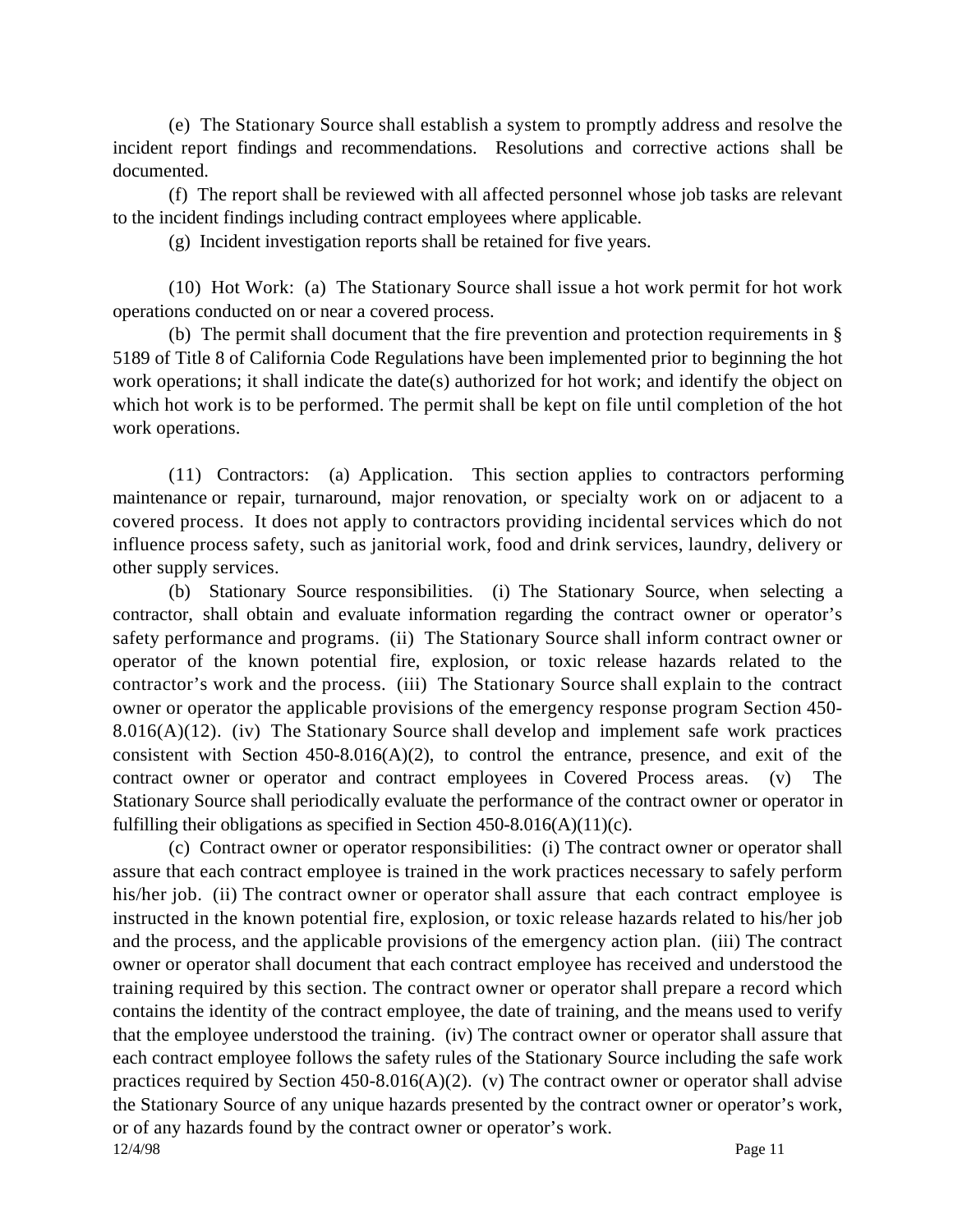(12) Emergency Response Program: (a) The Stationary Source shall develop and implement an emergency response program for the purpose of protecting public health and the environment. Such program shall include the following elements: (i) An emergency response plan, which shall be maintained at the stationary source and contain at least the following elements: procedures for informing the public and local emergency response agencies about accidental releases, emergency planning, and emergency response; documentation of proper firstaid and emergency medical treatment necessary to treat accidental human exposures; and procedures and measures for emergency response after an accidental release of a regulated substance; (ii) Procedures for the use of emergency response equipment and for its inspection, testing, and maintenance; (iii) Training for all employees in relevant procedures and the Incident Command System; and (iv) Procedures to review and update, as appropriate, the emergency response plan to reflect changes at the stationary source and ensure that employees are informed of changes.

(b) A written plan that complies with other Federal contingency plan regulations or is consistent with the approach in the National Response Team's Integrated Contingency Plan Guidance (''One Plan'') and that, among other matters, includes the elements provided in Section 450-8.016(A)(12)(a), shall satisfy the requirements of this section if the Stationary Source also complies with Section  $450-8.016(A)(12)(c)$ .

(c) The emergency response plan developed under this section shall be coordinated with the community emergency response plan developed under 42 U.S.C. 11003. Upon request of the local emergency planning committee or emergency response officials, the Stationary Source shall promptly provide to the local emergency response officials information necessary for developing and implementing the community emergency response plan.

(d) The Stationary Source whose employees will not respond to accidental releases of Regulated Substances need not comply with  $A(12)(a)$  through  $A(12)(c)$  above provided that they meet the following (i) For Stationary Sources with any regulated toxic substance held in a process above the threshold quantity, the Stationary Source is included in the community emergency response plan developed under Section 11003 of Title 42 of the United States Code (USC) (ii) For Stationary Sources with only regulated flammable substances held in a process above the threshold quantity the Stationary Source has coordinated response actions with the local fire department (iii) Appropriate mechanisms are in place to notify emergency responders when there is a need for a response.

(13) Safety Program Management. (a) The owner or operator of a Stationary Source subject to this Chapter shall develop a management system to oversee the implementation of the Safety Program elements. (b)The owner or operator shall assign a qualified person or position that has the overall responsibility for the development, implementation, and integration of the Safety Program elements. (c)When responsibility for implementing individual requirements of this chapter is assigned to persons other than the person identified under section  $A(13)(b)$ , the names or positions of these people shall be documented and the lines of authority defined through an organization chart or similar document.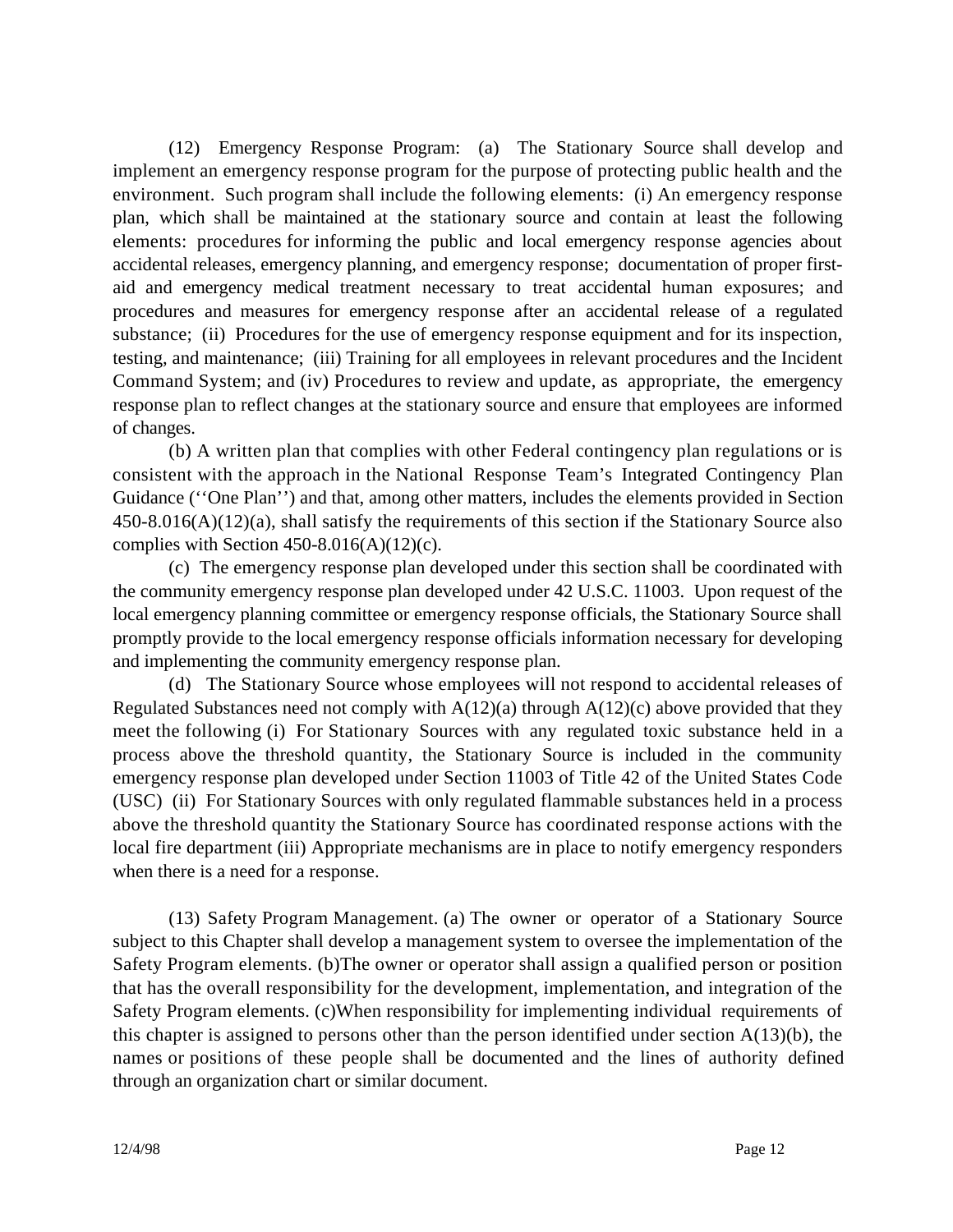(B) **Human Factors Program.** (1) Stationary Sources shall develop a written human factors program that follows the human factors guidance document developed or adopted by the Department. The program shall be developed within one year following the issuance of the Contra Costa County guidance documents or the effective date of the ordinance, whichever is later. The Human Factors Program shall address:

- (i) the inclusion of human factors in the Process Hazards Analysis process;
- (ii) the consideration of human systems as causal factors in the incident investigation process for Major Chemical Accidents or Releases or for an incident that could reasonably have resulted in a Major Chemical Accident or Release;
- (iii) the training of employees in the human factors program;
- (iv) operating procedures; and
- (v) the requirement to conduct a Management of Change prior to staffing changes for changes in permanent staffing levels/reorganization in operations or emergency response. Employees and their Representatives shall be consulted in the Management of Change.
- (2) Employees and their Representatives shall participate in the development of the written human factors program.
- (3) The program shall include, but not be limited to, issues such as staffing, shiftwork and overtime.
- (4) A description of the human factors program  $(b)(1)$  through  $(b)(3)$  above shall be included in the Safety Plan prepared by the Stationary Source.

(C) **Root Cause Analysis and Incident Investigation.** (1) Stationary Sources shall conduct a Root Cause analysis for each Major Chemical Accident or Release which occurs after the effective date of this chapter. Stationary Sources shall periodically update the Department on facts related to the release or incident, and the status of a Root Cause Analysis conducted pursuant to this section, at meetings scheduled by the Department in cooperation with the Stationary Source. To the maximum extent feasible, the Department and the Stationary Source shall coordinate these meetings with other agencies with jurisdiction over the Stationary Source. Within 30 days of completing a Root Cause Analysis performed pursuant to this section, the Stationary Source shall submit to the Department a final report containing that analysis, including recommendations to be implemented to mitigate against the release or incident re-occurring, if any, and a schedule for completion of resulting recommendations. The methodology of the Root Cause analysis shall be one of the recommended methodologies from the Center for Chemical Process Safety or shall be reviewed by the Department to determine substantial equivalency.

12/4/98 Page 13 (2) The Department may elect to do its own independent Root Cause analysis or incident investigation for a Major Chemical Accident or Release. If the Department elects to conduct a Root Cause analysis or incident investigation the Stationary Source shall cooperate with the Department by providing the following access and information in a manner consistent with the safety of Department and Stationary Source personnel and without placing undue burdens on the operation of the Stationary Source: (i) allow the Department to investigate the accident site and directly related facilities such as control rooms, physical evidence and where practicable the external and internal inspection of equipment, (ii) provide the Department with pertinent documentation, (iii) and allow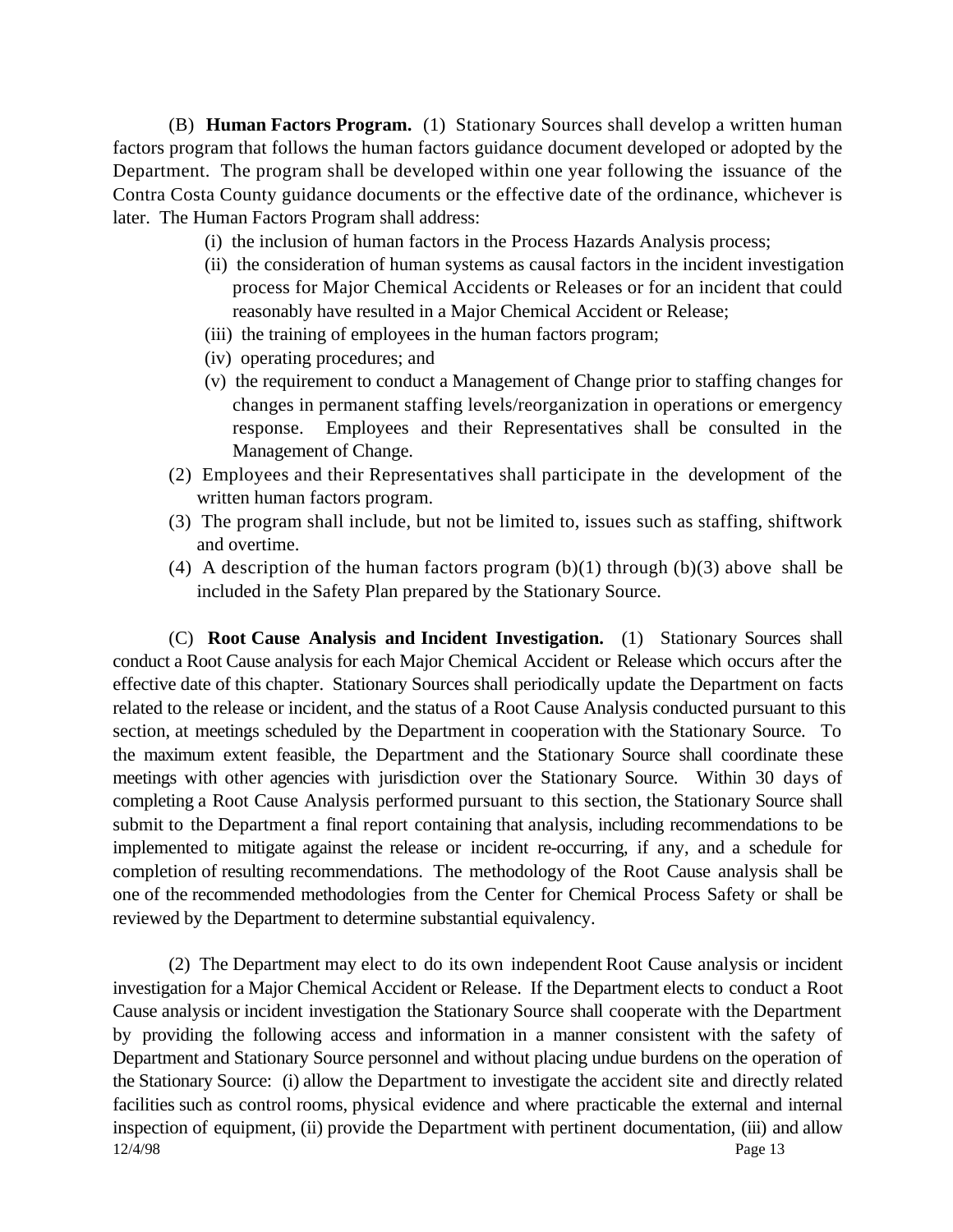the Department to conduct independent interviews of Stationary Source employees, subject to all rights of the Stationary Source and employees to be represented by legal counsel and/or management and union representatives during such interviews. If in the course of the Department's Root Cause analysis or incident investigation access is required to areas of the Stationary Source which in the judgment of the Stationary Source require personnel entering the area to use protective equipment and/or have specialized training the Department shall provide its personnel with such equipment and training. To the maximum extent feasible the Department shall coordinate any Root Cause analysis or incident investigation it conducts with investigations conducted by other agencies with jurisdiction over the Stationary Source to minimize the adverse impacts on the Stationary Source and/or its employees.

(3) No part of the conclusions, findings or recommendations of the Root Cause analysis conducted by the Department or Stationary Source, or incident investigation conducted by the Department, relating to any Major Chemical Accident or Release or the investigation thereof shall be admitted as evidence or used in any action or suit for damages arising out of any matter mentioned in such report.

(D) **Process Hazard Analysis/Action Items.** (1) Process hazard analyses will be conducted for each of the Covered Processes not included in the Federal program level 3 Risk Management Program according to one of the following methods: What-If, Checklist, What-If/Checklist, Hazard and Operability Study (HAZOP), Failure Mode and Effects Analysis (FMEA), Fault Tree Analysis or an appropriate equivalent methodology approved by the Department prior to conducting the process hazard analysis. The process hazard analysis shall be appropriate to the complexity of the Covered Process and shall identify, evaluate, and control the hazards involved in the Covered Process. The process hazard analysis shall address: the hazards of the process; the identification of any previous incident which had a likely potential for catastrophic consequences; engineering and administrative controls applicable to the hazards and their interrelationships such as appropriate application of detection methodologies to provide early warning of releases. (Acceptable detection methods might include process monitoring and control instrumentation with alarms, and detection hardware such as hydrocarbon sensors.); consequences of failure of engineering and administrative controls; Covered Process and Stationary Source siting; Human Factors; and a qualitative evaluation of a range of the possible safety and health effects of failure of controls. All process hazard analyses shall be performed by a team with expertise in engineering and process operations, and the team shall include at least one employee who has experience and knowledge specific to the process being evaluated. Also, one member of the team must be knowledgeable in the specific process hazard analysis methodology being used.

12/4/98 Page 14 (2) The process hazard analyses shall be conducted within 1 year of the effective date of this Chapter and no later than the submittal date of the Safety Plan. Previously completed process hazard analyses that comply with the California Code of Regulations, Title 8, Section 5189, and/or the California Code of Regulations, Title 19, Section 2760.2 are acceptable for the purposes of this Chapter. Process hazard analyses shall be updated and revalidated at least once every 5 years after completion of the initial process hazard analysis. Updated and revalidated process hazard analyses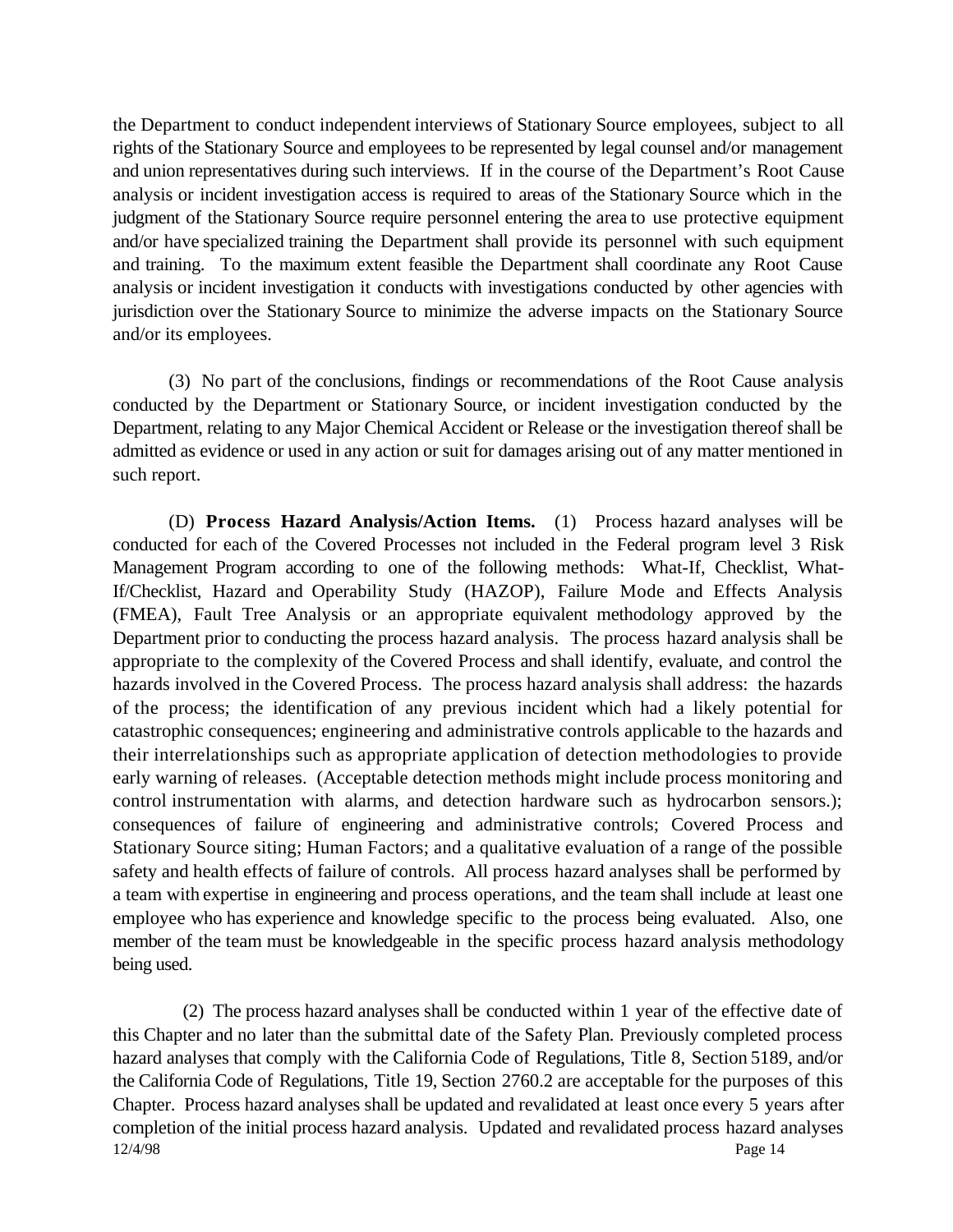completed to comply with the California Code of Regulations, Title 8, Section 5189, and/or the California Code of Regulations, Title 19, Section 2760 are acceptable for meeting the update and revalidation requirement. External events, including seismic events, shall be considered for processes containing a substance defined in the California Code of Regulations, Title 19, Chapter 4.51, Section 2770.5, if the distance to the nearest public receptor for a worst case release scenario specified by the California Code of Regulations, Title 19, Chapter 4.51, Section 2750.3 is beyond the distance to a toxic or flammable endpoint as defined in California Code of Regulations, Title 19, Chapter 4.51, Section 2750.2(a).

(3) For all Covered Processes, the Stationary Source shall consider the use of Inherently Safer Systems in the development and analysis of mitigation items resulting from a process hazard analysis and in the design and review of new processes and facilities. The Stationary Source shall select and implement Inherently Safer Systems to the greatest extent Feasible. If a Stationary Source concludes that an Inherently Safer System is not Feasible, the basis for this conclusion shall be documented in meaningful detail. This documentation shall include (1) sufficient evidence to demonstrate to the County's satisfaction that implementing this inherently safer system is impractical, and (2) the reason for this conclusion. A claim of "financial infeasibility" shall not be based solely on evidence of reduced profits or increased cost, but rather shall include evidence that the financial impacts would be sufficiently severe to render the inherently safer system as impractical.

(4) For all Covered Processes, the Stationary Source shall document the decision made to implement or not implement all process hazard analysis recommended action items and the results of recommendations for additional study. The Stationary Source shall complete recommended actions identified by the process hazard analysis and selected for implementation by the Stationary Source as follows: all actions not requiring a process shutdown shall be completed within one year after submittal of the Safety Plan; all actions requiring a process shutdown shall be completed during the first regularly scheduled turnaround of the applicable process subsequent to one year after submittal of the Safety Plan unless the Stationary Source demonstrates to the satisfaction of the Department that such a schedule is infeasible. For recommended actions not selected for implementation, the Stationary Source shall include the justification for not implementing the recommended action. For all Covered Processes, the Stationary Source shall retain documentation of closure, and any associated justifications, of actions identified by the process hazard analysis. The Stationary Source shall communicate the actions to operating, maintenance, and other employees whose work assignments are in the process and who may be affected by the recommendations or actions. Any documentation justifying a decision not to implement a process hazard analysis recommendation action shall include (1) sufficient evidence to demonstrate to the County's satisfaction that implementing this action is impractical, and (2) the reason for this conclusion. A claim of "financial infeasibility" shall not be based solely on evidence of reduced profits or increased cost, but rather shall include evidence that the financial impacts would be sufficiently severe to render the improvement as impractical.

12/4/98 Page 15 (E) **Accident History.** (1) The Stationary Source shall include an accident history in the Safety Plan of all Major Chemical Accidents or Releases from June 1, 1992, through the date of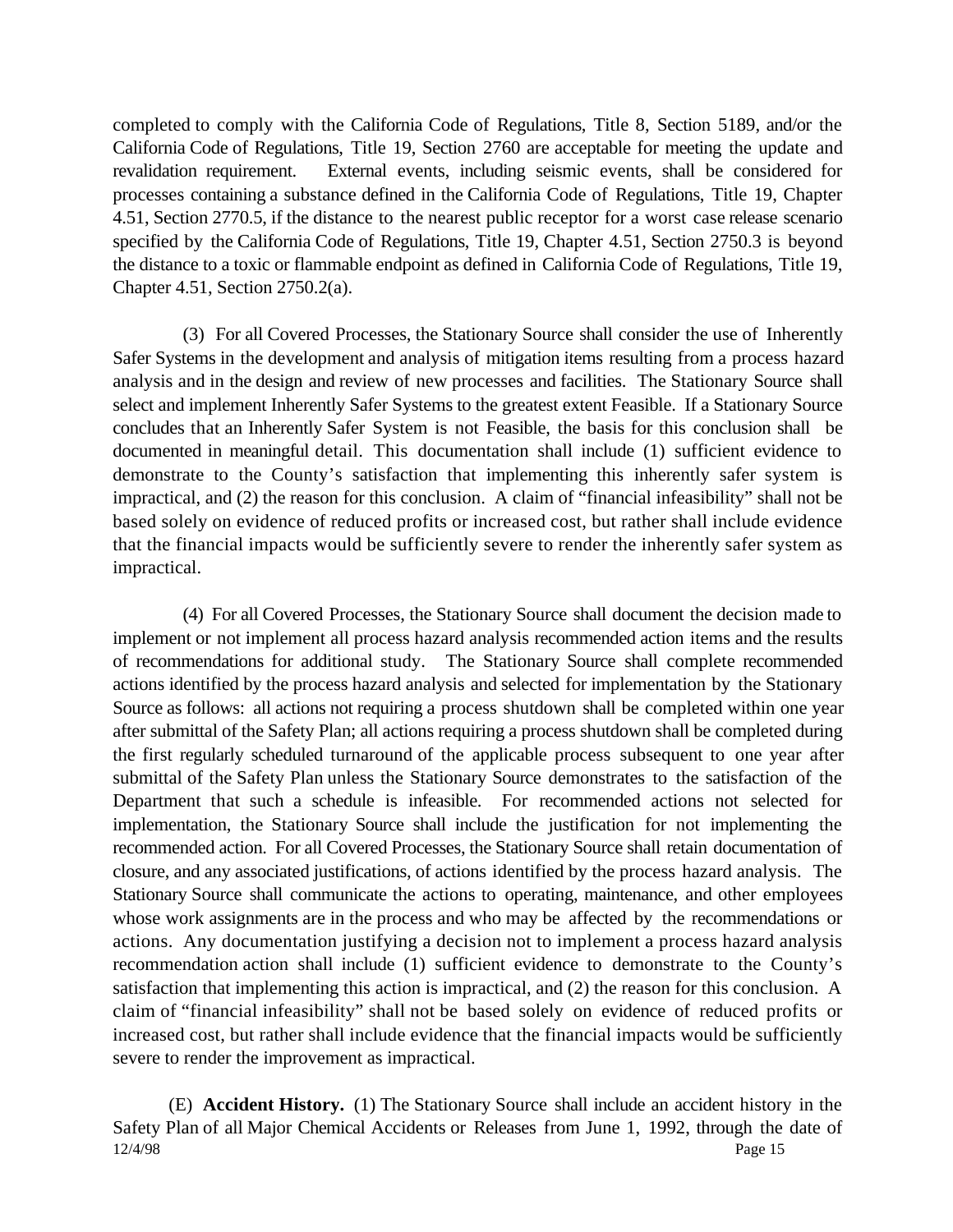Safety Plan submittal to the Department. For each Major Chemical Accident or Release the Stationary Source shall report the following information, to the extent known:

date, time and approximate duration of the release; chemicals released; estimated quantity released in pounds; type of release event and its source; weather conditions at the time of the release; on-site impacts; known off-site impacts; initiating event and contributing factors; Root Cause(s); whether off-site responders were notified; and operational or process changes that resulted from the investigation of the release.

(2) The Stationary Source shall annually submit a report of the accident history to the Department. The first report shall be due two years after the effective date of this ordinance, and subsequent reports shall be due on the anniversaries of the effective date of the ordinance.

(F) **Certification.** The owner or operator shall submit in the Safety Plan a single certification that, to the best of the signer's knowledge, information, and belief formed after reasonable inquiry, the information submitted is true, accurate, and complete.

**450-8.018 REVIEW, AUDIT, AND INSPECTION.** (A) Upon submission of a Safety Plan by the Stationary Source, the Department shall review the Safety Plan to determine if all the elements required by Section 450-8.016 are included and complete. The Department shall provide to the Stationary Source a written Notice of Deficiencies, if any. The Stationary Source shall have 60 calendar days from receipt of the Notice of Deficiencies to make any corrections. The Stationary Source may request, in writing, a one time 30 day calendar day extension to correct deficiencies. By the end of the 60 calendar days or any extension period, the Stationary Source shall resubmit the revised Safety Plan to the Department. After the Department determines that the Safety Plan is complete, the Department shall schedule a public meeting on the Stationary Source's Safety Plan to explain its contents to the public and take public comments. The Department shall make portions of the Safety Plan, which are not protected trade secret information, available to the public for the public meeting.

12/4/98 Page 16 (B) (1) The Department shall, within one year of the submission of the Stationary Source's Safety Plan, conduct an initial audit and inspection of the Stationary Source's Safety Program to determine compliance with this Chapter. Based upon the Department's review of the Safety Plan and the audit and inspection of the Stationary Source, the Department may require modifications or additions to the Safety Plan submitted by the Stationary Source, or Safety Program to bring the Safety Plan or Safety Program into compliance with the requirements of this Chapter. Any determination that modifications or additions to the Safety Plan or Safety Program are required shall be in writing, collectively referred to as the "Preliminary Determination". The Preliminary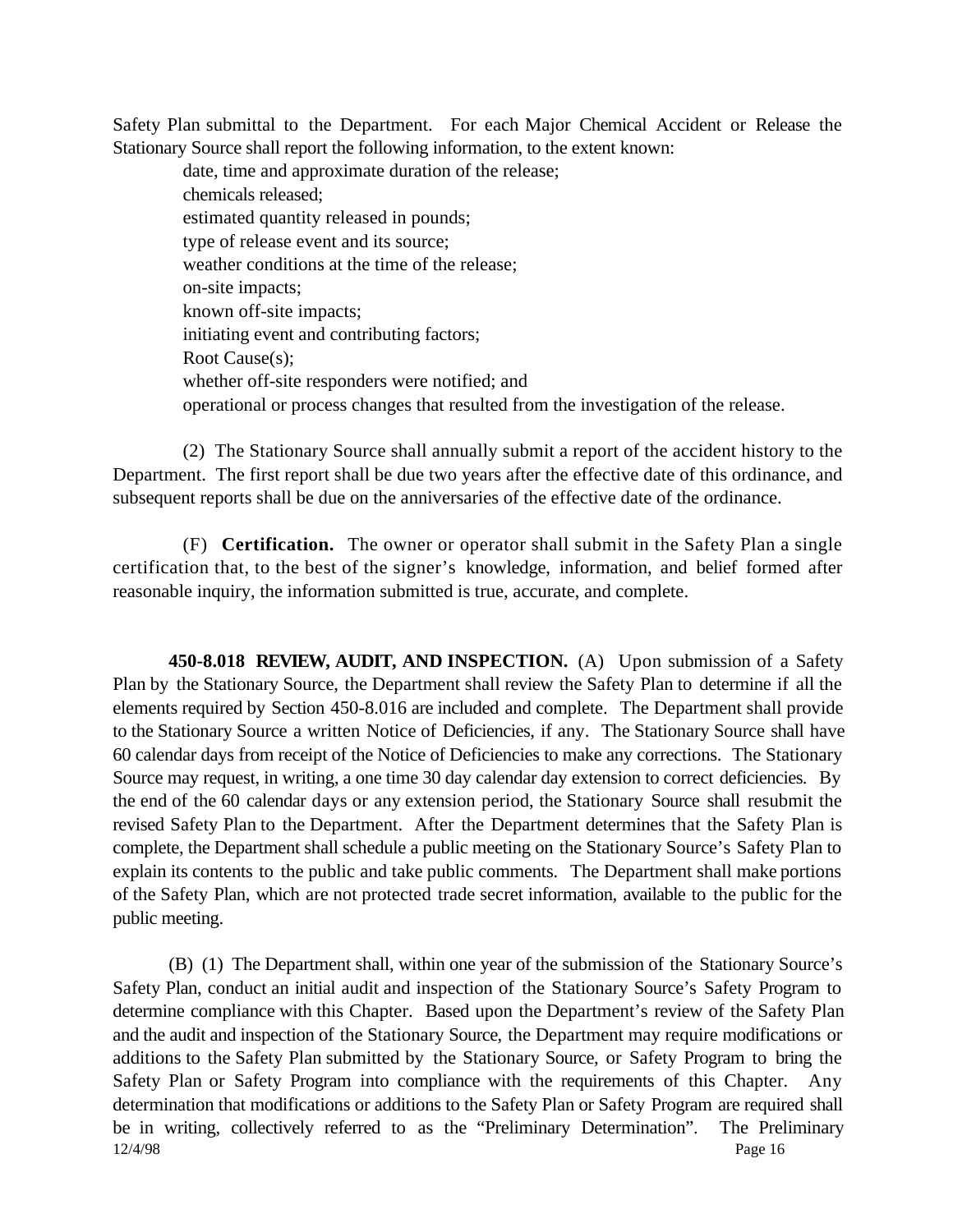Determination shall explain the basis for the modifications or additions required to bring the Safety Plan or Safety Program into compliance with the requirements of this Chapter. The Preliminary Determination shall be mailed to the Stationary Source.

(2) The Stationary Source shall respond in writing to the Preliminary Determination issued by the Department. The response shall state that the Stationary Source will incorporate into the Safety Plan or Safety Program the revisions contained in the preliminary determination or shall state that the Stationary Source rejects the revisions; in whole or in part. For each rejected revision, the Stationary Source shall explain the basis for rejecting such revision. Such explanation may include substitute revisions.

(3) The Stationary Source's written response to the Department's Preliminary Determination shall be received by the Department within 90 days of the issuance of the Preliminary Determination or such shorter time as the Department specifies in the Preliminary Determination as being necessary to protect public health and safety. Prior to the written response being due and upon written request from the Stationary Source, the Department may provide, in writing, additional time for the response to be received.

(4) After receiving the written response from the Stationary Source, the Department shall issue a public notice per the Department's Public Participation Policy and make portions of the Safety Plan, the Preliminary Determination and the Stationary Source's responses, which are not protected trade secret information, available for public review. Public comments on the Safety Plan shall be taken by the Department for a period of 45 days after the Safety Plan, the Preliminary Determination and the Stationary Sources responses are made available to the public. The Department shall schedule a public meeting on the Stationary Source's Safety Plan during the 45 day comment period. The public meetings shall be held in the affected community on evenings or weekends.

(C) Based upon the Department's Preliminary Determination, review of the Stationary Sources responses and review of public comments on the Safety Plan, the Preliminary Determination and the Stationary Source's responses, the Department may require modifications or additions to the Safety Plan submitted by the Stationary Source or Safety Program to bring the Safety Plan or Safety Program into compliance with the requirements of this Chapter. Any determination that modifications or additions to the Safety Plan or Safety Program are required, and any determination that no modifications or additions to the Safety Plan or Safety Program are required shall be in writing, (collectively referred to as "Final Determination") shall be mailed to the Stationary Source and shall be made available to the public. The Department may not include in a Final Determination any requirements to a Safety Plan or Safety Program which would cause a violation of, or conflict with, any state or federal law or regulation or a violation of any permit or order issued by any state or federal agency.

12/4/98 Page 17 (D) Within 30 days of the Department's Final Determination, the Stationary Source and/or any person may appeal the Final Determination to the Board of Supervisors pursuant to Chapter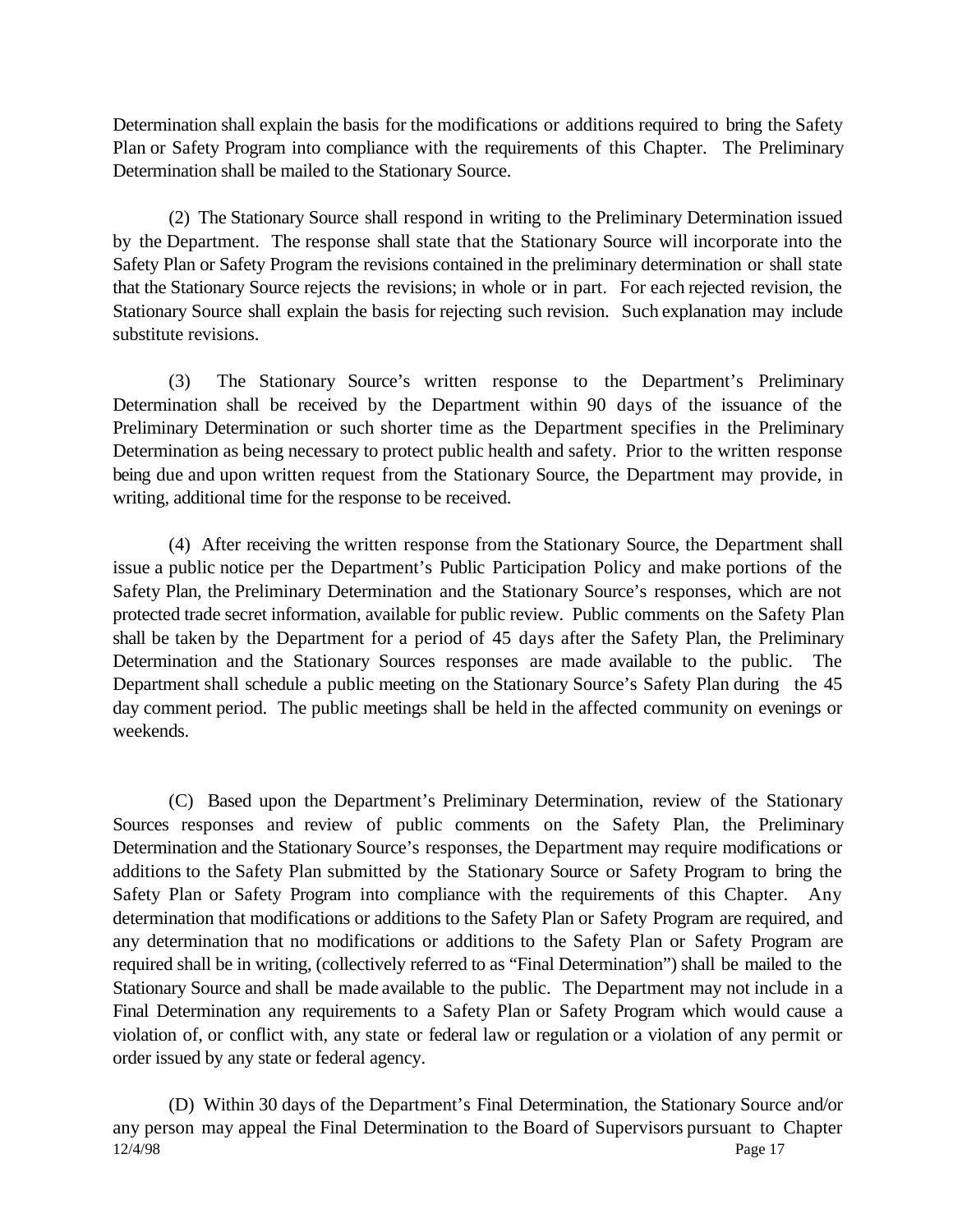14-4 by a verified written notice of appeal filed with the Clerk of the Board of Supervisors and payment of the applicable appeal fee. The appeal must be limited to issues raised during the public comment period. The notice shall state the grounds for any such appeal, including (i) the reasoning that the appeal is necessary because the Stationary Source is in compliance with this Chapter, or (ii) the reasoning that the appeal is necessary to bring the Stationary Source into compliance with this Chapter. In acting on the appeal, the Board shall have the same authority over the Final Determination as the Department. The Board may require modifications or additions to the Safety Plan or Safety Program to bring the Safety Plan or Safety Program into compliance with the requirements of this Chapter. The Board may not include in its decision on the Final Determination any requirements to a Safety Plan or Safety Program which would cause a violation of, or conflict with, any State or Federal law or regulation or a violation of any permit or order issued by any State or Federal agency. The decision of the Board of Supervisors shall be final with respect to the Final Determination .

(E) The Safety Plan shall be valid for a period of three years from the date of final action and shall be reviewed and updated by the Stationary Source every three years pursuant to the requirements of this ordinance. Any revisions to the Safety Plan as a result of the review and update shall be submitted to the Department and shall be subject to the provisions of this Section.

(F) The Department may, within 30 days of a Major Chemical Accident or Release, conduct a safety inspection to review and audit the Stationary Source's compliance with the provisions of Section 450-8.016. The Department shall review and audit the Stationary Source's compliance with the provisions of Section 450-8.016 at least once every three years. The Department may audit the Stationary Source based upon any of the following criteria: accident history of the Stationary Source, accident history of other Stationary Sources in the same industry, quantity of Regulated Substances present at the Stationary Source, location of the Stationary Source and its proximity to the public and environmental receptors, the presence of specific regulated substances, the hazards identified in the Safety Plan, a plan for providing neutral and random oversight, or a complaint from the Stationary Source's employee(s) or their representative. The Stationary Source shall allow the Department to conduct these inspections and audits. The Department, at its option, may select an outside consultant to assist in conducting said inspection.

(G) Within 30 days of a Major Chemical Accident or Release the Department may commence an incident safety inspection with respect to the process involved in the incident pursuant to the provisions of Section 450-8.016 (C).

12/4/98 Page 18 (H) (1) Based upon the Department's audit, safety inspection or an incident inspection, the Department may require modifications or additions to the Safety Plan submitted by the Stationary Source or Safety Program to bring the Safety Plan or Safety Program into compliance with the requirements of this chapter. Any determination by the Department shall be in writing and shall be mailed to the Stationary Source (referred to as the Notice of Findings). The Stationary Source shall have 60 calendar days from receipt of the Notice of Findings to make any corrections. The Stationary Source may request, in writing, a one time 30 day calendar day extension to make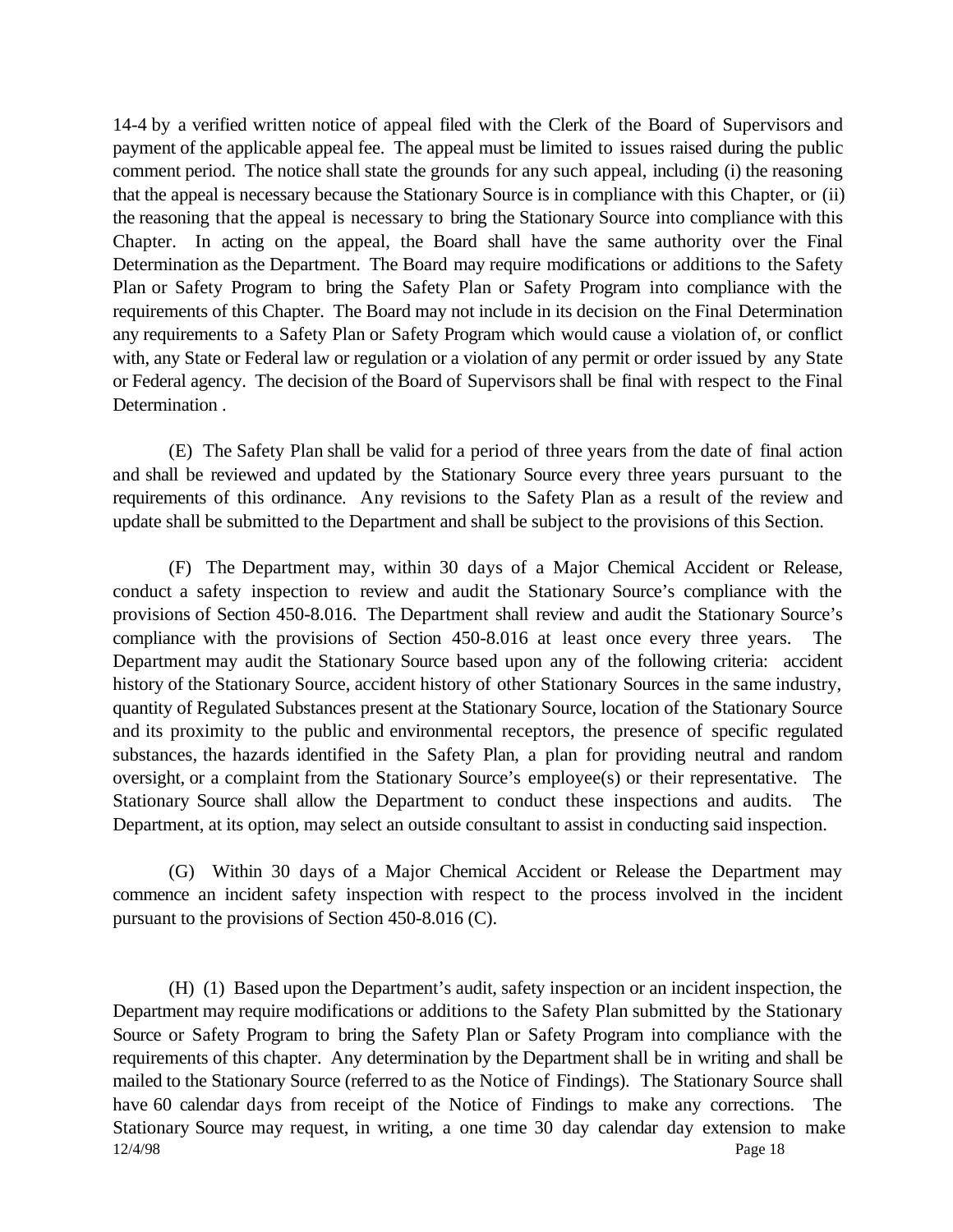corrections. The Department may not include in its Notice of Findings requirements to a Safety Plan or Safety Program which would cause a violation of, or conflict with, any state or federal law or regulation or a violation of any permit or order issued by any state or federal agency. The Notice of Findings made by the Department will be available to the public.

(2) Within 30 days of the Department's Notice of Findings, the Stationary Source and/or any person may appeal the Notice of Findings to the Board of Supervisors pursuant to Chapter 14- 4 by a verified written notice of appeal filed with the Clerk of the Board of Supervisors and payment of the applicable appeal fee. The appeal must state the grounds for any such appeal, including (i) the reasoning that the appeal is necessary because the Stationary Source is in compliance with this Chapter, or (ii) the reasoning that the appeal is necessary to bring the Stationary Source into compliance with this Chapter. In acting on the appeal, the Board shall have the same authority over the Notice of Findings as the Department. The Board may require modifications or additions to the Safety Plan or Safety Program to bring the Safety Plan or Safety Program into compliance with the requirements of this Chapter. The Board may not include in its decision on the Notice of Findings any requirements to a Safety Plan or Safety Program which would cause a violation of, or conflict with, any State or Federal law or regulation or a violation of any permit or order issued by any State or Federal agency. The decision of the Board of Supervisors shall be final with respect to the Notice of Findings.

(I) Nothing in this section shall preclude, limit, or interfere in any way with the authority of the County to exercise its enforcement, investigatory, and information gathering authorities under any other provision of law nor shall anything in the Chapter effect or diminish the rights of the Stationary Source to claim legal privileges such as attorney client privilege and/or work product with respect to information and/or documents required to be submitted to or reviewed by the Department.

(Ord. 98-\_, § 2.)

**450-8.020 TRADE SECRET.** The disclosure of any trade secret information required by this chapter shall be governed by California Health and Safety Code Section 25538, as amended from time to time, or as otherwise protected or required by law. (Ord. 98-\_, § 2.)

12/4/98 Page 19 **450-8.022 HAZARDOUS MATERIALS OMBUDSPERSON.** The Department shall continue to employ an ombudsperson for Hazardous Materials Programs. The ombudsperson will serve as a single point of contact for people who live or work in Contra Costa County regarding environmental health concerns, questions, and complaints about Hazardous Materials Programs. The ombudsperson will be empowered to identify and solve problems and make recommendations to the Department. The ombudsperson's role will be one of investigating concerns and complaints, facilitating their resolution and assisting people in gathering information about programs, procedures, or issues. The ombudsperson may retain appropriate technical experts in order to fulfill technical assistance requests from members of the public. The cost of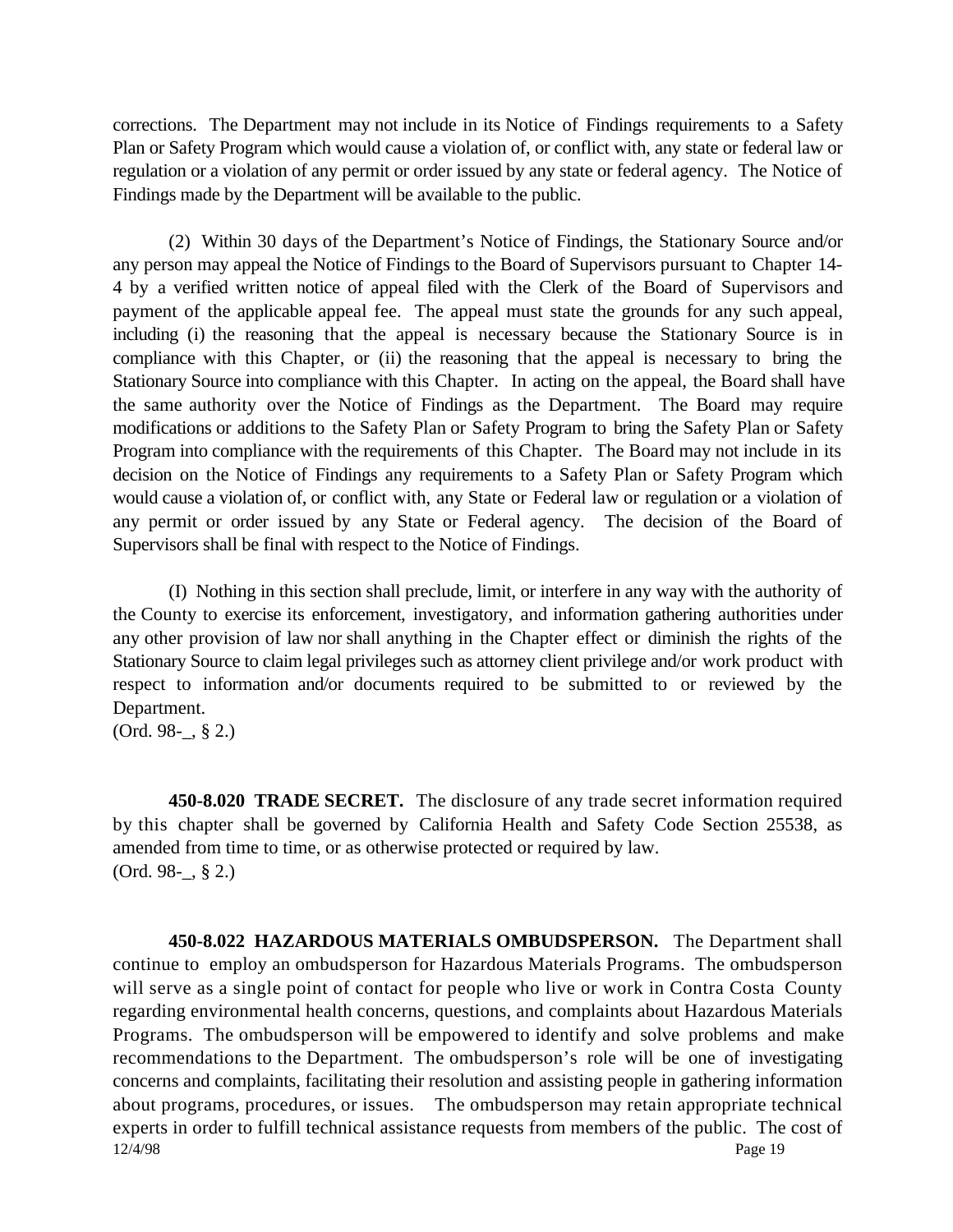experts may be funded through programs established by the U.S. EPA or other appropriate entities

 $(Ord. 98-$ , § 2.)

**450-8.024 PUBLIC INFORMATION BANK.** The Department shall collect and provide ready access, including the use of electronic accessibility as reasonably available, to public documents which are relevant to the goals of this chapter, including at a minimum, business plan inventories and emergency response plans, Risk Management Plans, Safety Plans, and Department incident reports. This section shall not apply to trade secret information or other information protected from disclosure under federal or state law. The public information bank shall be completed by December 31, 2000. (Ord. 98-\_\_, § 2.)

**450-8.026 FEES.** The Department may, upon a majority vote of the Board of Supervisors, adopt a schedule of fees to be collected from each Stationary Source subject to the requirements of this chapter. Any review, inspection, audit fee schedule shall be set in an amount sufficient to pay only those costs reasonably necessary to carry out the requirements of this chapter, including costs of staff and/or consultant time or public hearings and administrative overhead. The fee schedule shall include the cost of the ombudsperson position.  $(Ord. 98-$ , § 2.)

**450-8.028 PENALTIES.** Regardless of the availability of other civil or administrative remedies and procedures for enforcing this chapter, every act or condition prohibited or declared unlawful by this chapter, and every knowing or willful failure or omission to act as required herein, is a violation of this code and shall be punishable and or subject to enforcement pursuant to the provisions of Chapter 14-6 of the County Ordinance Code specifically including but not limited to Article 14-6.4 (public nuisance), and Article 14-8 (criminal enforcement), as misdemeanors or infractions.

(Ord. 98-\_, § 2.)

#### **450-8.030 ANNUAL PERFORMANCE REVIEW AND EVALUATION.**

(A) The Department shall annually: (1) Review its activities to implement this Chapter, and (2) Evaluate the effectiveness of this Chapter in achieving its purpose and goals pursuant to Section 450-8.004.

12/4/98 Page 20 (B) An annual performance review and evaluation report shall be prepared by the Department based upon the previous fiscal year's activities and shall be submitted to the Board of Supervisors on or before October 31, 2000 and each year thereafter. The report shall contain: (1) A brief description of how the Department is meeting the requirements of this Chapter as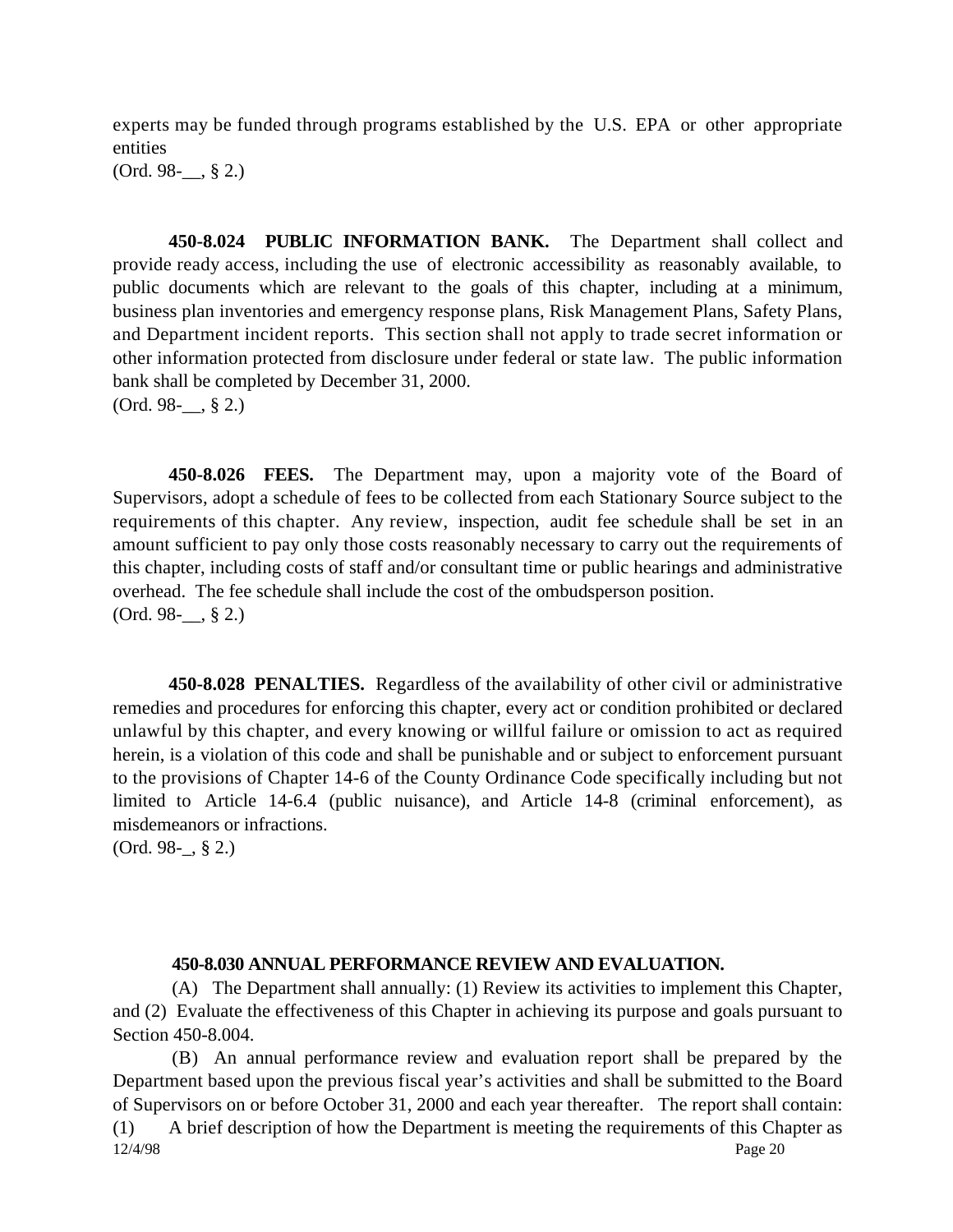follows: (i) Effectiveness of the Department's program to ensure Stationary Source compliance with this Chapter. (ii) Effectiveness of the procedures for records management. (iii) Number and type of audits and inspections conducted by the Department pursuant to this Chapter (iv) Number of Root Cause Analyses and/or Incident Investigations conducted by the Department. (v)The Department's process for public participation. (vi) Effectiveness of the Public Information Bank, including status of electronic accessibility. (vii) Effectiveness of the Hazardous Materials Ombudsperson. (viii) Other required program elements necessary to implement and manage this Chapter.

(2) A listing of all Stationary Sources covered by the Chapter, including for each: (i) The status of the Stationary Sources' Safety Plan and Program. (ii) A summary of all Stationary Source Safety Plan updates and a listing of where the Safety Plans are publicly available. (iii)The annual accident history report submitted by the Stationary Source pursuant to Section 450- 8.016(E)(2). (iv) A summary, including the status, of any Root Cause Analyses and Incident Investigations conducted or being conducted by the Stationary Source and required by this Chapter, including the status of implementation of recommendations. (v) A summary, including the status, of any audits, inspections, Root Cause Analyses and/or Incident Investigations conducted or being conducted by the Department pursuant to this Chapter, including the status of implementation of recommendations. (vi) Description of inherently safer systems implemented by the Stationary Source. (vii) Legal enforcement actions initiated by the Department, including administrative, civil, and criminal actions pursuant to this Chapter.

- (3) Total penalties assessed as a result of enforcement of this Chapter.
- (4) Total fees, service charges, and other assessments collected specifically for the support of this Chapter.
- (5) Total personnel and personnel years utilized by the jurisdiction to directly implement or administer this Chapter.
- (6) Comments from interested parties regarding the effectiveness of the local program that raise public safety issues.
- (7) The impact of the Chapter in improving industrial safety.

(C) The Department shall provide a copy of the annual Performance Audit Submission required by Title 19 Chapter 4.5 Section 2780.5 of the California Code of Regulations to the Board of Supervisors on or before October 31 of each year.

**450-8.032 CONSTRUCTION.** Notwithstanding any other provision of this code and for the purposes of this chapter wherever it provides that the Department shall act, such direction in all instances shall be deemed and is directory, discretionary and permissive and not mandatory.

(Ord. 98-\_\_, §2.)

**SECTION III. ORDINANCE NO. 96-50.** County Ordinance Code Chapter 84-63, added by Ordinance No. 96-50 is hereby repealed.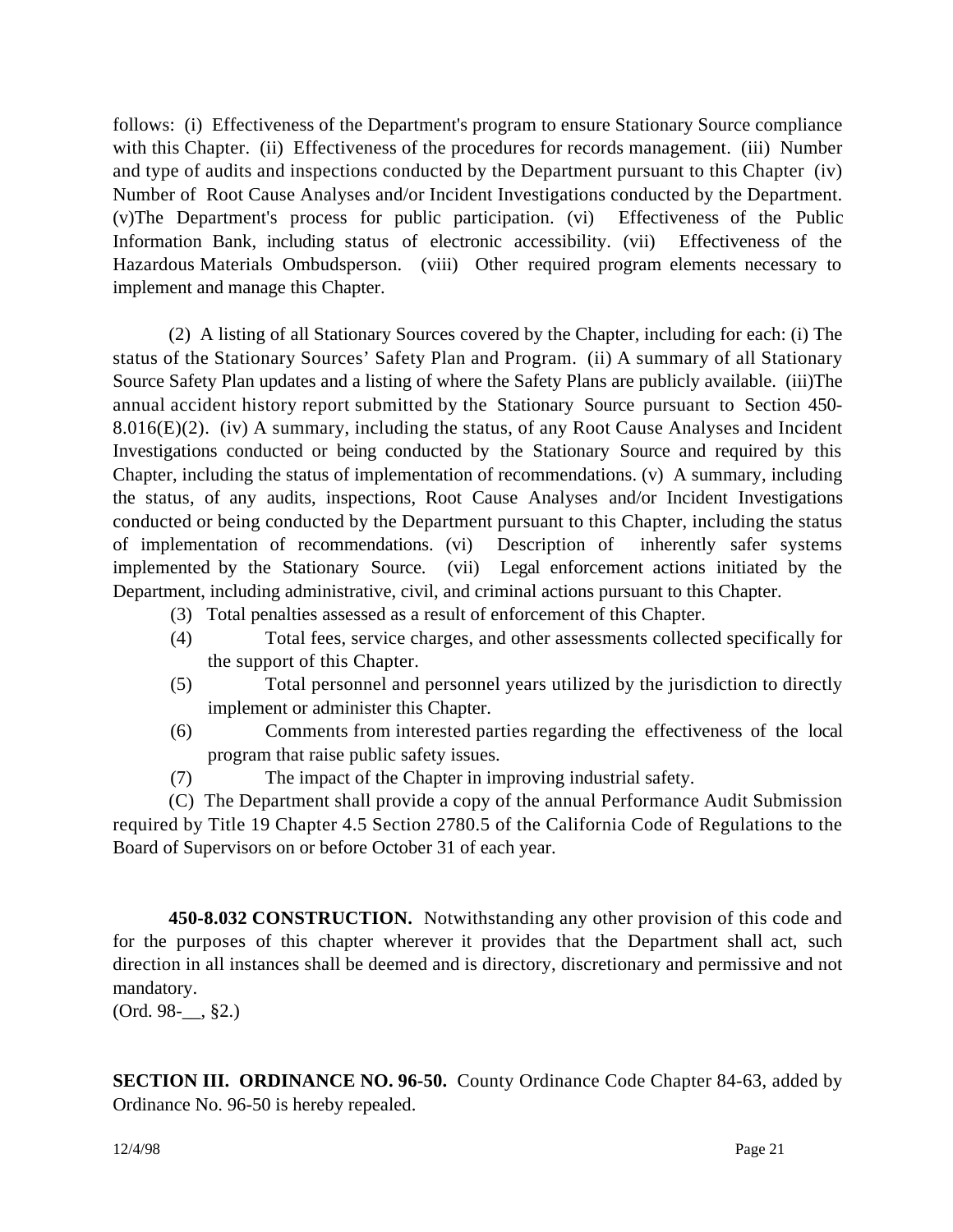**SECTION IV. ORDINANCE NO. 96-20.** County Ordinance Code Chapter 84-63, added by Ordinance No. 96-20 and repealed by Ordinance 96-50, is modified and added to the County Ordinance Code.

## **CHAPTER 84-63**

# **LAND USE PERMITS FOR DEVELOPMENT PROJECTS INVOLVING HAZARDOUS WASTE OR HAZARDOUS MATERIAL**

# **Article 84-63.2**

#### **General**

Ordinance No. 98-\_\_\_

(Land Use Permits for Development Projects Involving Hazardous Waste or Hazardous Material)

The Contra Costa County Board of Supervisors ordains as follows (omitting the parenthetical footnotes from the enacted or amended provisions of the County Ordinance Code):

**SECTION I. SUMMARY.** The County Ordinance Code requires land use permits for the specified development projects involving hazardous waste or hazardous material in the L-I light industrial, W-3 controlled heavy industrial, and H-I heavy industrial land use districts. County Ordinance Code Chapter 84-63, added by Ordinance No. 86-100, regulates land use permits for development projects involving hazardous waste or hazardous material. This ordinance repeals Chapter 84-63, and adds a new Chapter 84-63 in its place. Articles 84-63.2, 84-63.4, 84-63.6, 84-63.8, 84-63.10 and 84-63.12 of Chapter 84-63, as added by this ordinance, sets forth criteria for land use permits for development projects involving hazardous waste or hazardous material, which encourages business and other entities, in planning the project, to give greater emphasis to factors which involve potential health and safety risks to the surrounding community. Articles 84-63.2, 84-63.4, 84-63.6, 84-63.8, 84-63.10 and 84-63.12 of the new Chapter 84-63 continue to require land use permits for development projects which could significantly and adversely affect public health, safety and the environment. Article 84-63.12 of Chapter 84-63, added by Ordinance No. 90-73, is renumbered and readopted in its entirety as Article 84-63.14.

**SECTION II.** Chapter 84-63 of the County Ordinance Code, added by Ordinance No. 86-100 and amended by Ordinances Nos. 91-49, 90-92 and 90-73, is repealed in its entirety, and is replaced by new Chapter 84-63, added by Section III of this ordinance.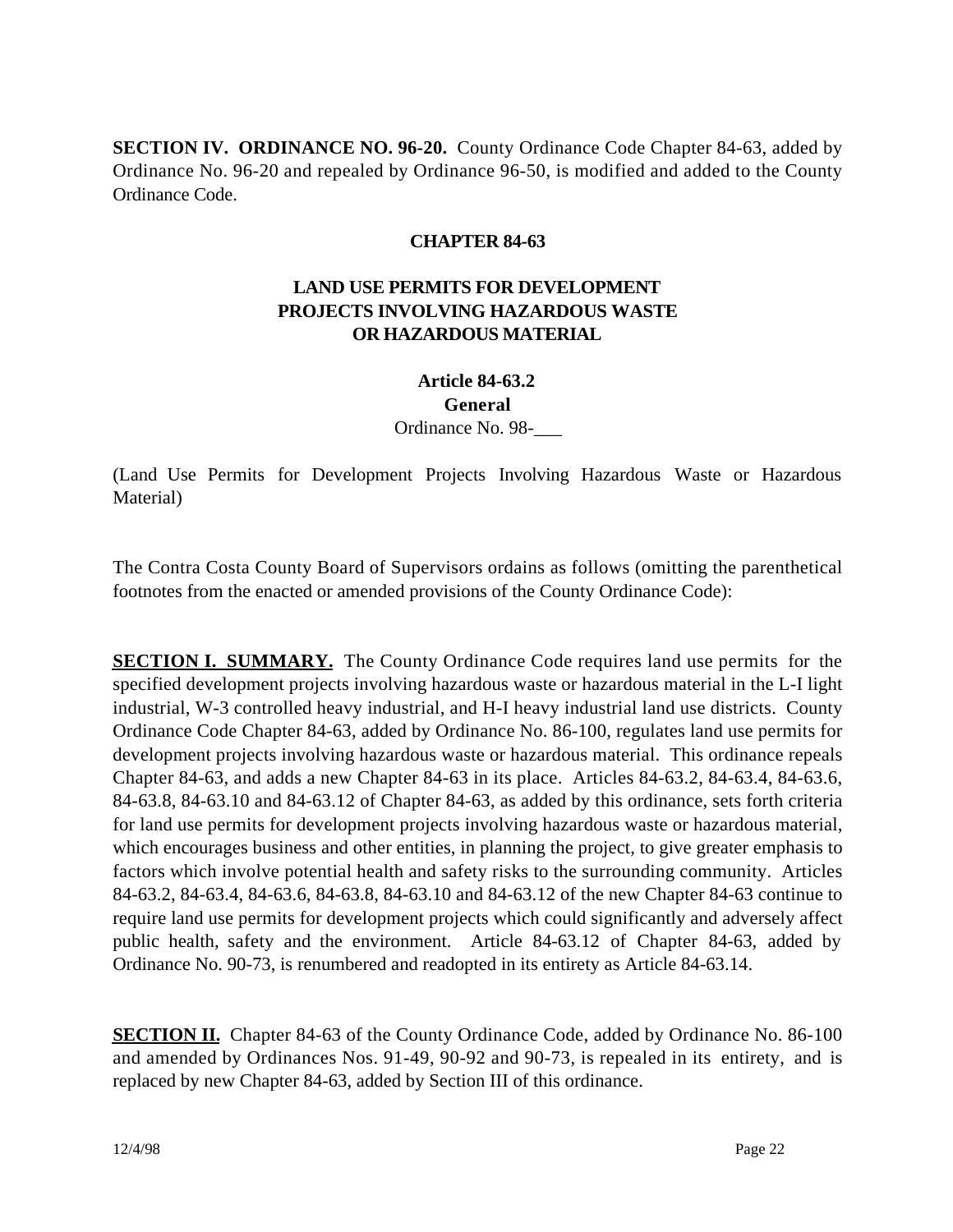**SECTION III.** Chapter 84-63 is added to the County Ordinance Code, to read:

**84-63.202 Purpose.** The purpose of this chapter is to promote the health, safety and general welfare of residents and persons in the County by encouraging businesses and other entities, in planning and developing projects involving hazardous material or hazardous waste, to consider factors which involve potential health and safety risks to the surrounding community, and by requiring land use permits for development projects which could significantly and adversely affect public health, safety and the environment. (Ords. 98-\_ § 5, 96-50, 96-20, 90-92, 86- 100.)

**84-63.204 Conflict.** This chapter is not intended, and should not be deemed, to prevent or preempt compliance with federal or state laws, regulations, rules or orders, or to excuse compliance with any other County ordinance, including other requirements of this code. (Ords. 98-\_ §5, 96-50, 96-20, 86-100.)

## **Article 84-63.4 Definitions**

**84-63.402 General.** As used in this chapter, the words and phrases defined in this article shall have the meanings given unless the context otherwise requires. (Ords. 98-\_ § 5, 96-50, 96-20.)

**84-63.404 "Baseline Period."** "Baseline period" means the consecutive twelve month period of time during which activity is measured for purposes of this chapter. The baseline period shall be any twelve consecutive month period within five years of the date of the submittal of the application that is reflective of a normal year of operation. (Ords. 98-\_ § 5, 96-50, 96-20.)

**84-63.406 "Change-in-risk project."** A "change-in-risk project" means a new use of an existing building, structure, or facility, not involving construction other than minor alterations, which use will involve a hazardous material or hazardous waste in a higher hazard category and which use will result in a hazard score higher than the hazard score of the previous use. (Ords. 98-\_ § 5, 96-50, 96-20.)

**84-63.408 "Commercial property."** "Commercial property" means all properties with a commercial designation in the general plan including but not limited to the following: commercial, regional commercial, airport commercial, office, and business park. (Ords. 98-\_ § 5, 96-50, 96-20.)

12/4/98 Page 23 **84-63.410 "Development project."** (a) A "development project" means a new permanent building, structure or facility to be constructed that will manage hazardous materials or hazardous waste, or a permanent change-in-risk project.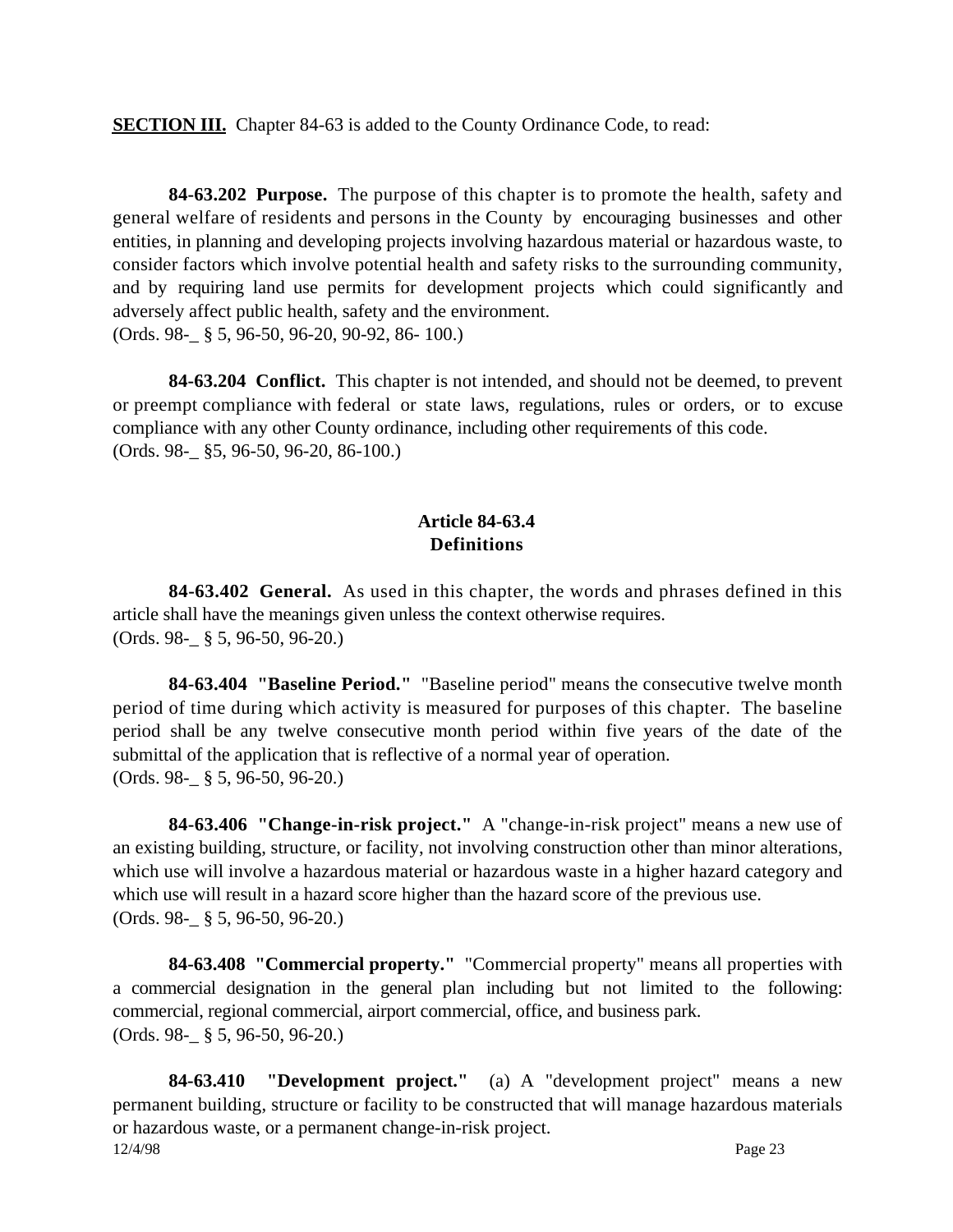As used in this section, "permanent" when used to describe a building, structure, or facility, or the new use of an existing building, structure, or facility (change-in-risk project) means that the building, structure, facility or use is intended to be in operation for more than six months.

(b) A "development project" does not include:

(1) Pipelines and related equipment more than 300 feet from commercial or residential property. Related equipment includes, but is not limited to, items such as valves, fittings, pipe supports, insulation, instrumentation, corrosion protection systems, heat tracing systems, leak containment systems, and fire protection systems. Related equipment does not include storage tanks, storage vessels, process units or plants, mechanical rotating equipment (e.g., pumps, compressors, motors, turbines, internal combustion engines, etc.). However, the Zoning Administrator may determine, at the Zoning Administrator's sole discretion, that minor equipment defined above as not related is exempt from the ordinance.

(2) Any project consisting only of maintenance, repair, and replacement or minor modification of existing equipment provided the storage design capacity is not increased and the hazard category of hazardous material or hazardous waste handled is not increased.

(3) Any transportable treatment unit that has obtained all required permits and is used solely for site remediation or waste treatment purposes, provided the transportable treatment unit will be located on site for a maximum time limit of one year. The Director of Community Development will have the authority to grant a one year time extension if the applicant can demonstrate to the satisfaction of the Director that the unit is temporary. Otherwise, a land use permit will be required if the unit will remain on the site beyond the time limit specified above.

(4) Any project for which permit applications have been deemed complete on or before the effective date of this chapter by the Bay Area Air Quality Management District or other government agency with jurisdiction over the project provided the project application has been deemed complete within one calendar year and has completed CEQA documentation.

The proponent of a project described by subsection (4) of subdivision (b) of this section may elect to be subject to the requirements of this chapter in lieu of any requirements in effect prior to the effective date of this chapter. (Ords. 98-\_ § 5, 96-50, 96-20, 90-92, 86-100.)

**84-63.412 "Dispose."** "Dispose" means to discharge, deposit, inject, dump, or place any hazardous waste into or on any land or water so that such hazardous waste or any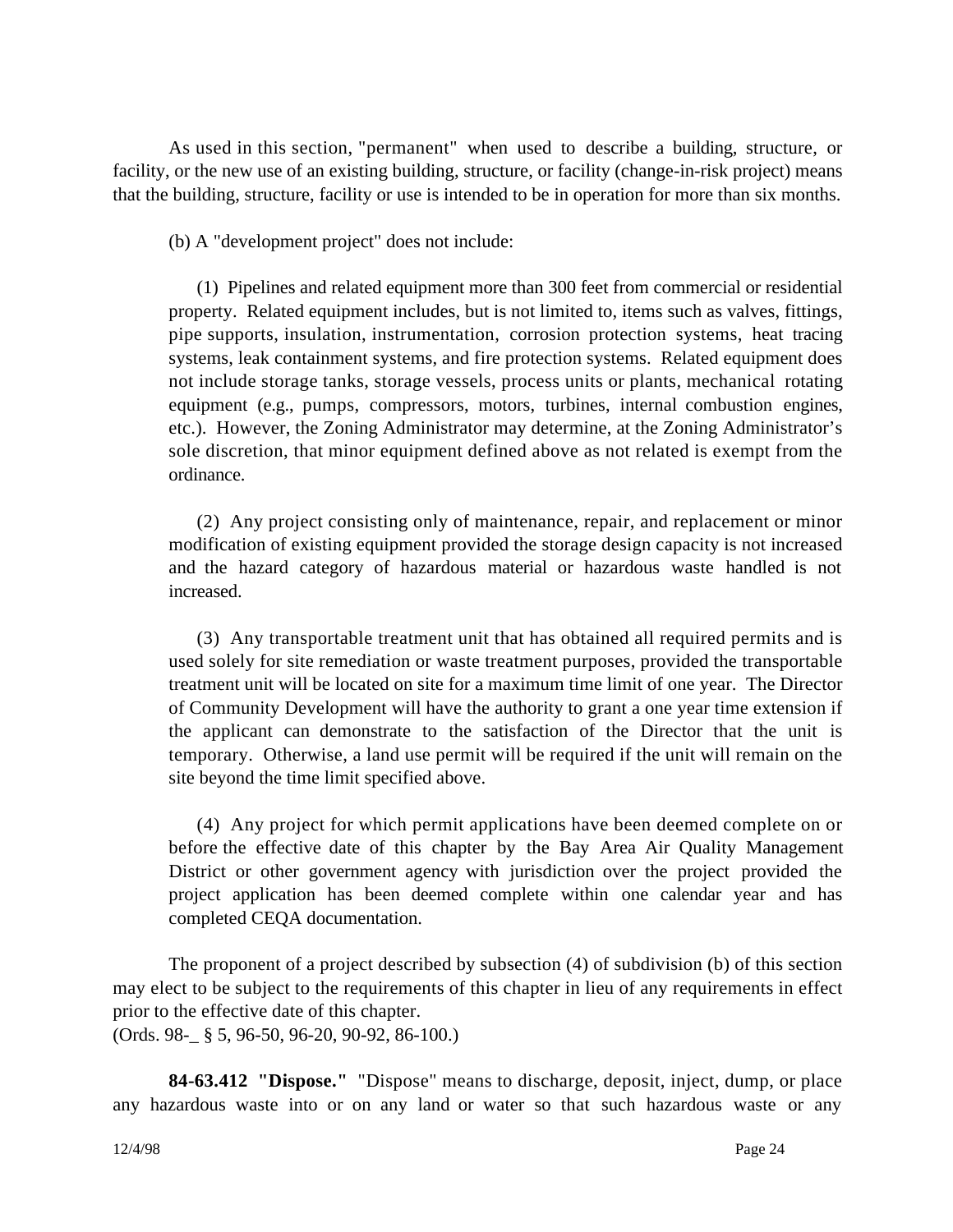constituent thereof may enter the environment or be emitted into the air or discharged into any waters, including ground waters.

(Ords. 98-\_ § 5, 96-50, 96-20, 86-100.)

**84-63.414 "Equipment."** "Equipment" means pipes, pumps, vessels and other similar types of apparatus. (Ords. 98-\_ § 5, 96-50, 96-20.)

**84-63.416 "Facility."** "Facility" means a group of buildings, structures, or units with the same purpose on contiguous parcels (including parcels separated by a right-of-way, as defined in section 1002-2.002 of this Code) under common ownership or control. (Ords. 98-\_ § 5, 96-50, 96-20.)

**84-63.418 "Finished Product"** means a material which can be sold to market as a commodity.

**84-63.420 "Hazardous material."** "Hazardous material" means any material that, because of its quantity, concentration, or physical or chemical characteristics, poses a significant present or potential hazard to human health and safety or to the environment if released into the workplace or the environment, and includes any material that is listed in the Code of Federal Regulations, Title 49, Section 172. 101 (Hazardous Materials Table), as amended from time to time.

(Ords. 98-\_ § 5, 96-50, 96-20, 86-100.)

**84-63.422 "Hazardous waste."** "Hazardous waste" means any substance which is regulated as a hazardous waste by the California Department of Health Services under 22 California Administrative Code, Division 4, Chapter 30, or defined as a hazardous waste under Health & Safety Code section 25117, generally as follows:

(a) "Hazardous waste" means either of the following:

(1) A waste, or combination of wastes, which because of its quantity, concentration, or physical, chemical, or infectious characteristic may either:

(A) Cause or significantly contribute to an increase in mortality or an increase in serious irreversible, or incapacitating reversible illness.

(B) Pose a substantial present or potential hazard to human health or environment

when improperly treated, stored, transported, or disposed of, or otherwise managed.

(2) A waste which meets any of the criteria for the identification of a hazardous waste adopted by the State Department of Toxic Substance Control pursuant to the Health & Safety Code section 2514 1.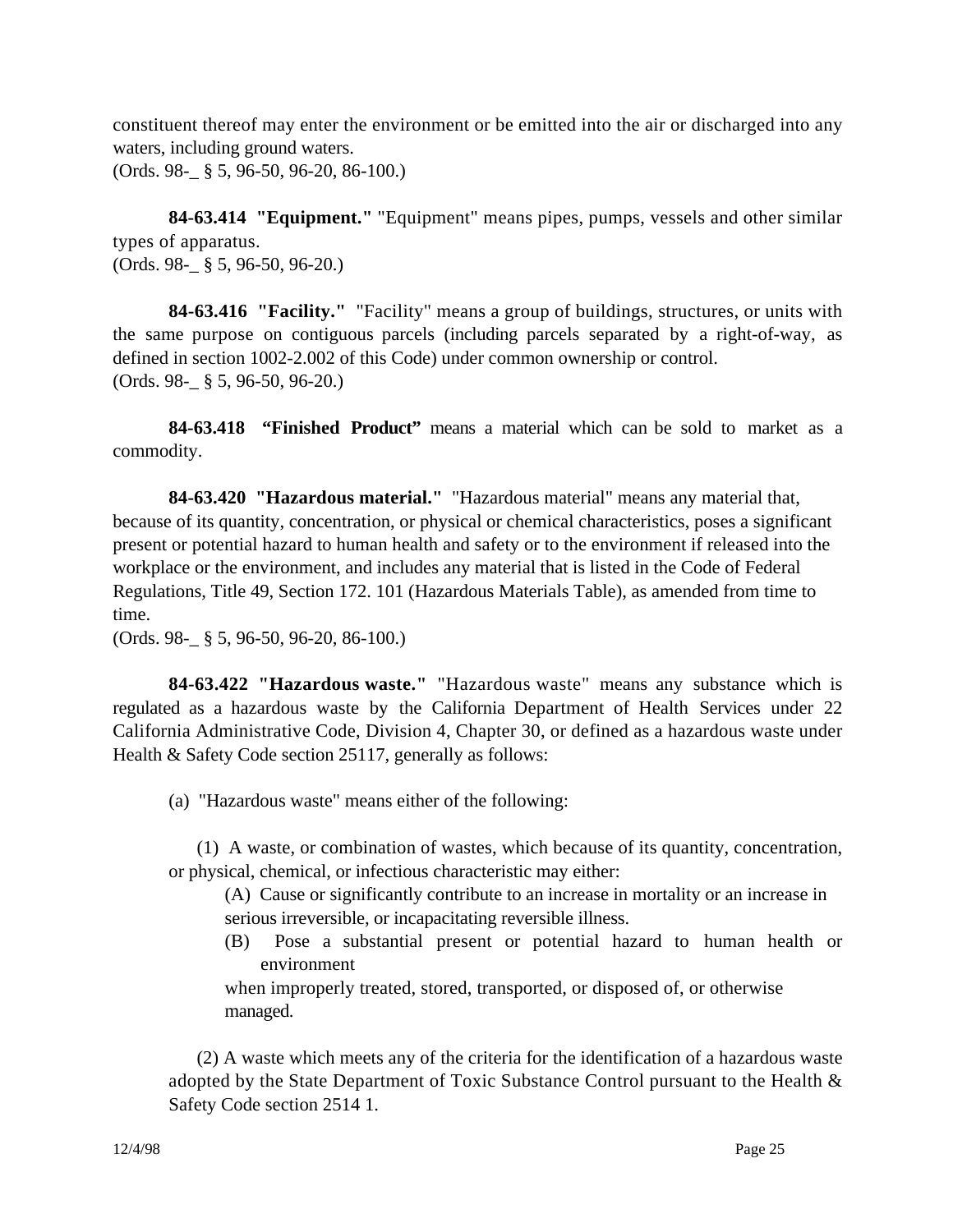(b) "Hazardous waste" includes, but is not limited to, federal Resource Conservation and Recover Act ("RCRA") hazardous waste, extremely hazardous waste and acutely hazardous waste.

(Ords. 98-\_ § 5, 96-50, 96-20, 86- 100.)

**84-63.424 "Intermediate Product"** means a material which requires further process treatment on-site or off-site to produce a finished product which can be sold as a commodity.

**84-63.426 "Manage."** "Manage" means to generate, treat, store, transport, use or dispose of hazardous material or hazardous waste. (Ords. 98-\_ § 5, 96-50, 96-20, 86-100.)

**84-63.428 "Process Unit"** means a collection of interconnected vessels and equipment designed to separate, purify, react, combine or otherwise chemically or physically alter one or more feed materials, to produce one or more finished or intermediate products and associated wastes, defined by plot or boundary limits. For example, a catalytic cracking unit, a hydrocracking complex, etc. Pieces of a process unit such as pumps, compressors, towers, reactors, vessels, and other such equipment and appurtenances, do not constitute a process unit.

**84-63.430 "Project Description."** "Project description" means a written description and explanation of the construction and operation of a development project. A project description shall address all phases of and for the life of the project.

The project description shall include the following information as well as any other information deemed necessary by the Community Development Director for the purpose of determining the hazard score:

(a) A description of the facility location with respect to major freeways and immediate neighbors, and the size (in square footage or acreage) of the property on which the facility is located.

(b) An area map showing the facility in relationship to the surrounding community; and

(c) A description of all significant operations involving hazardous material and/or hazardous waste currently being managed, and/or proposed to be managed, including a brief general history of the facility.

(d) A summary of the baseline data for all five years and a justification for the selection of the representative baseline year of data used in the calculation of the hazard score.

The Community Development Director may waive the requirement of submitting any or all of the information required by paragraphs (a) through (d), above. (Ords. 98-\_\_ § 5, 96-50, 96-20.)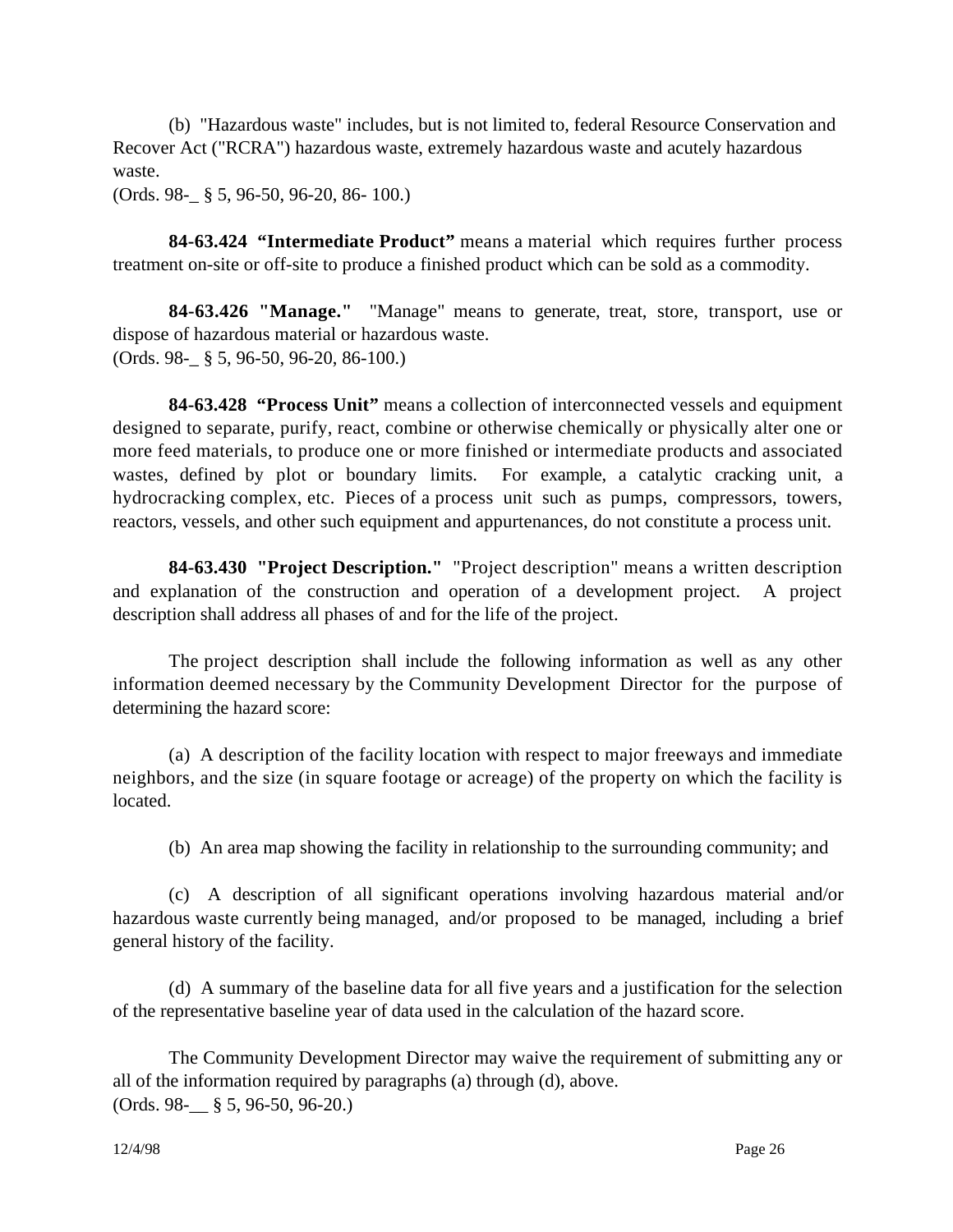**84-63.432 "Residential property".** "Residential property" means all properties with a residential designation in the general plan, including but not limited to the following: single family residential, multiple family residential, and mobile homes. (Ords. 98-\_ § 5, 96-50, 96-20.)

**84-63.434 "Sensitive receptor."** The term "sensitive receptor" includes schools, general acute care hospitals, long-term health care facilities, licensed child day care facilities, and similarly less-mobile populations, and detention facilities including jails, youth camps and other locked facilities. These facilities have more than twelve people. For the purposes of this section, "general acute care hospital" has the meaning set forth in Health and Safety Code section 1250(a), "long term health care facility" has the meaning set forth in Health and Safety Code section 1418(a), and "child day care facility" has the meaning set forth in Health and Safety Code section 1596.750. "School" means any school used for the purpose of the education of more than 12 children in kindergarten or any grades 1 to 12, inclusive. (Ords. 98-\_ § 5, 96-50, 96-20.)

**84-63.436 "Store."** "Store" means an act to contain hazardous waste or hazardous material for any period of time in such a manner as not to constitute disposal of such hazardous waste or hazardous material.

(Ords. 98-\_ § 5, 96-50, 96-20, 91-49, 86-100.)

**84-63.438 "Transport."** "Transport" or "transportation" means an act to move hazardous waste or hazardous material by truck, rail, marine vessel or pipeline. (Ords. 98-\_\_ § 5, 96-50, 96-20, 86-100.)

## **Article 84-63.6 Applicability**

**84-63.602 Applicability**. The provisions of this chapter shall be applicable in any nonagricultural zoning district. (Ords. 98-\_ § 5, 96-50, 96-20, 86-100.)

**84-63.604 Exemptions.** The following projects and structures are exempt from the provisions of this chapter:

(a) Any project built solely to comply with federal, state, regional or local agency enforcement orders under a compliance time schedule that precludes timely review under this chapter. This section is primarily intended to allow exemptions for compliance with laws, regulations, rules, or administrative or judicial orders such as nuisance abatement orders or other short-term or immediately necessary actions. This section is not intended to allow automatic exemptions for projects being undertaken to comply with changed federal, state, regional or local laws. A facility claiming an exemption under this section, must file a copy of the enforcement order and proposed project description within thirty (30) days of receipt of the order.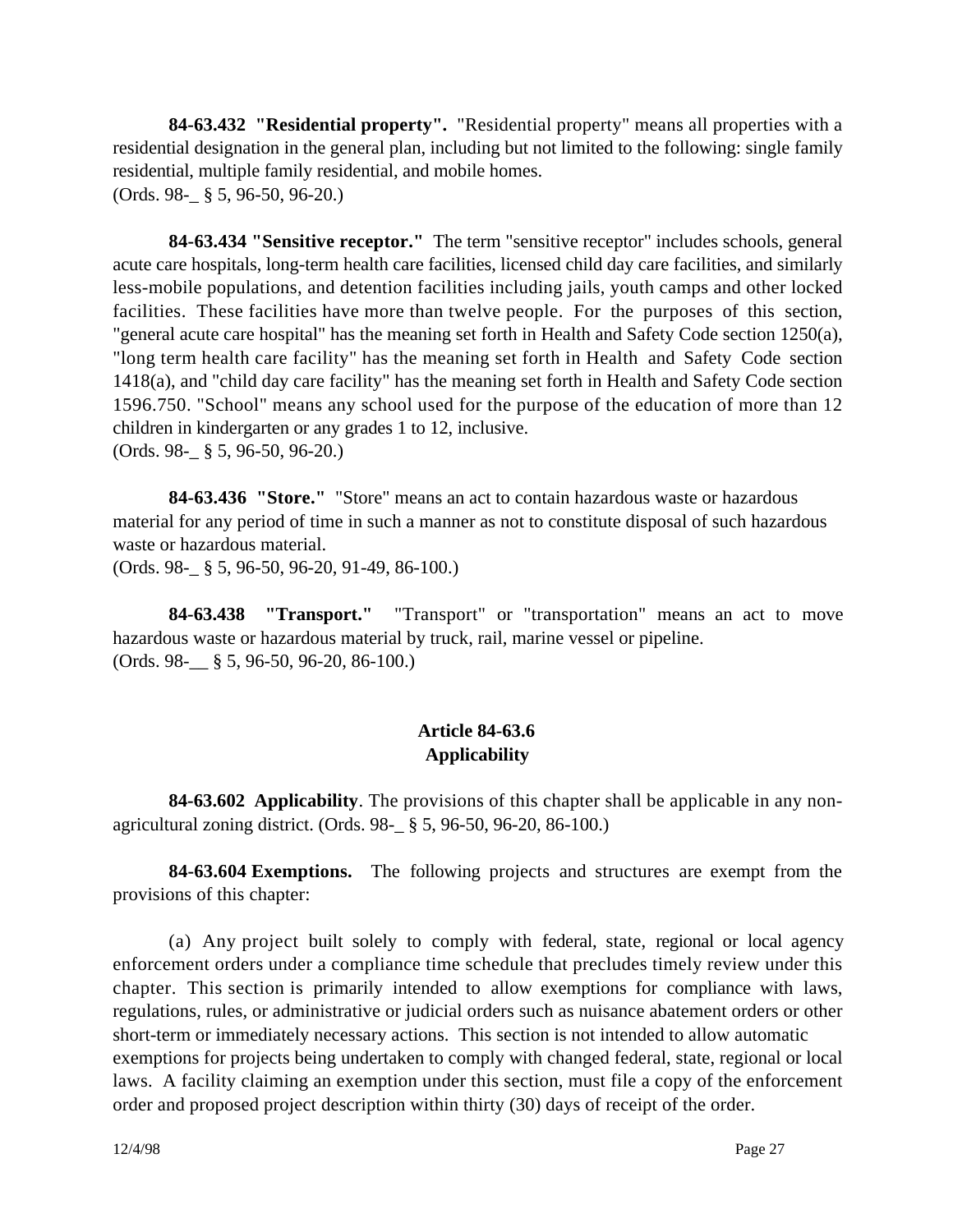(b) If any building, structure, or facility is destroyed or damaged by disasters such as earthquakes, floods, offsite fires, or an act of god or the public enemy, the facility may be rebuilt under the following conditions:

(1) The rebuilt project is used for the same purpose as the destroyed damaged project;

(2) The rebuilt project complies with all environmental regulations in effect at the time of rebuilding, including Best Available Control Technology (BACT) or at least the same level of control that previously existed, whichever provides the greater level of protection to the public;

(3) The rebuilt project does not have a higher hazard score than the destroyed or damaged project (both rebuilt and destroyed or damaged project to be scored as if they are new);

(4) The hazard category of chemicals used in the rebuilt project is not greater than used by the destroyed or damaged project;

(5) Construction is commenced within one year unless an extension is granted by the Community Development Director;

(6) The rebuilt project is at least 300 feet away from the nearest residential property or sensitive receptor and no closer to the nearest residential property or sensitive receptor than the destroyed or damaged project; and

(7) The rebuilt project will not manage Hazard Category A materials in quantities greater than the destroyed or damaged project, will not manage hazardous wastes in quantities greater than the destroyed or damaged project, will not manage Hazard Category B materials in quantities greater than 10% more than the amount managed by the destroyed or damaged project, and will not manage Hazard Category C materials in quantities greater than 10% more than the amount managed by the destroyed or damaged project.

(c) A development project in which both the size, as defined in section 84-63.1012 and the monthly transportation quantity are less than:

(1) for Hazard Category C materials - 4000 tons

(2) for Hazard Category B materials - 5 tons

(3) for Hazard Category A materials - the quantity specified as the Threshold Planning Quantity on the Extremely Hazardous Materials List (Appendix A to 40 C.F.R Chapter I, Subchapter J, Part 355, as amended from time to time), or 500 pounds, whichever is less.

(Ords. 98-\_ § 5, 96-50, 96-20, 90-92, 86-100.)

#### **Article 84-63.8 Standards and Procedures**

12/4/98 Page 28 **84-63.802 Application for Applicability Determination; Exemption.** Any person proposing a development project which may be used to manage hazardous waste or hazardous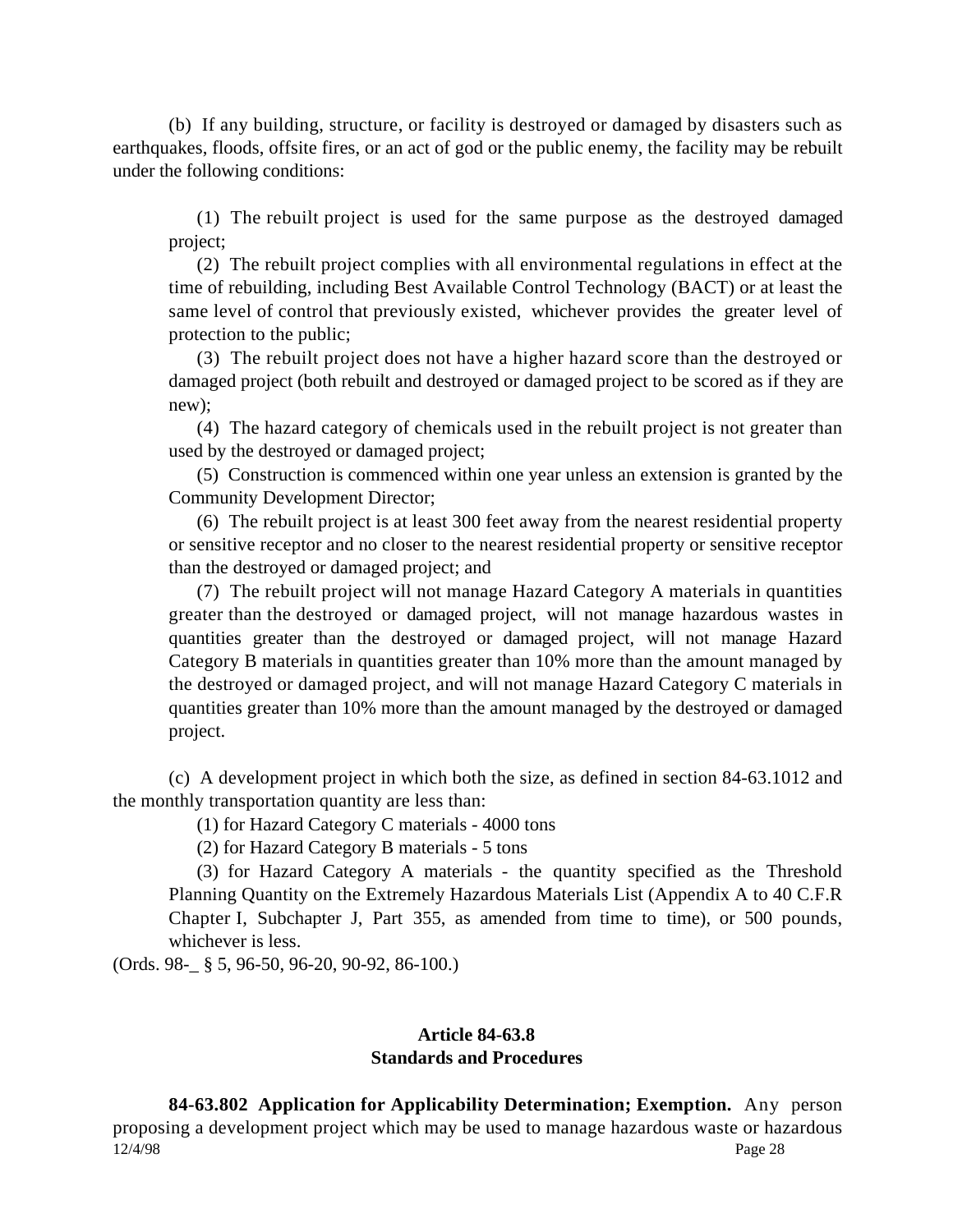material shall apply to the Community Development Director for review and a determination whether a land use permit may be required under Article 84-63.10 or whether the project is exempt under section 84-63.604(a) or (b) or 84-63.606. Projects exempt under section 8463.604(c) are not required to submit an application pursuant to this section. If the hazard score of a project is 69 or less and the project does not increase the amount of hazardous waste or hazardous material managed as compared to the baseline of the last three years, a determination of non-coverage and an application therefor are not required.

The application shall include all information necessary to complete and verify the hazard score of the project, such as chemical identification, distances to nearest receptors, transportation routes, and a summary of the five year baseline data. The application shall be accompanied by all fees established by the Board of Supervisors.

(Ords. 98-\_\_ § 5, 96-50, 96-20, 91-49, 90-92, 86-100.)

**84-63.804 Application, Review, Determination.** No later than ten calendar days after receipt of an application, or the submittal of additional information, the Community Development Director shall inform the applicant in writing that the application is complete or shall inform the applicant what additional information is required. Within twenty calendar days of the application being deemed complete, the Community Development Director shall issue a written determination of non-coverage pursuant to section 84-63.806, an exemption pursuant to section 84-63.604 (a) or (b), or a determination that a land use permit is required pursuant to section 84-63.1002.

(Ords. 98-\_ § 5, 96-50, 96-20, 90-92.)

**84-63.806 Determination of non-coverage.** Upon determining that a proposed project has a hazard score up to and including 79 or that the project is exempt pursuant to section 84- 63.604, the Community Development Director shall issue a determination of non-coverage or exemption. A determination of non-coverage for projects with a hazard score between 70 and 79, inclusive, means that the project is not subject to the requirements of article 84-63.10, but is subject to sections 84-63.808 and 84-63.810. Projects with a hazard score below 69 and projects which are exempt pursuant to sections 84-63.604 are not subject to the requirements of sections 84-63.808 and 84-63.810.

(Ords. 98-\_ § 5, 96-50, 96-20.)

**84-63.808 Determinations - Public Notice.** All determinations of non-coverage made pursuant to section 84-63.806 shall be summarized on an agenda of the County Zoning Administrator within ten calendar days of issuance of the determination. (Ords. 98-\_ § 5, 96-50, 96-20, 91-49, 90-92, 86100.)

12/4/98 Page 29 **84-63.810 Determinations - Further Public Notice.** For projects with a point assignment between 70 and 79, inclusive, within five working days of issuing a determination of non-coverage, the Community Development Director shall mail notice on the date of the determination to all organizations and individuals who have previously submitted a written request for such notice. The Community Development Director shall publish a four-inch by six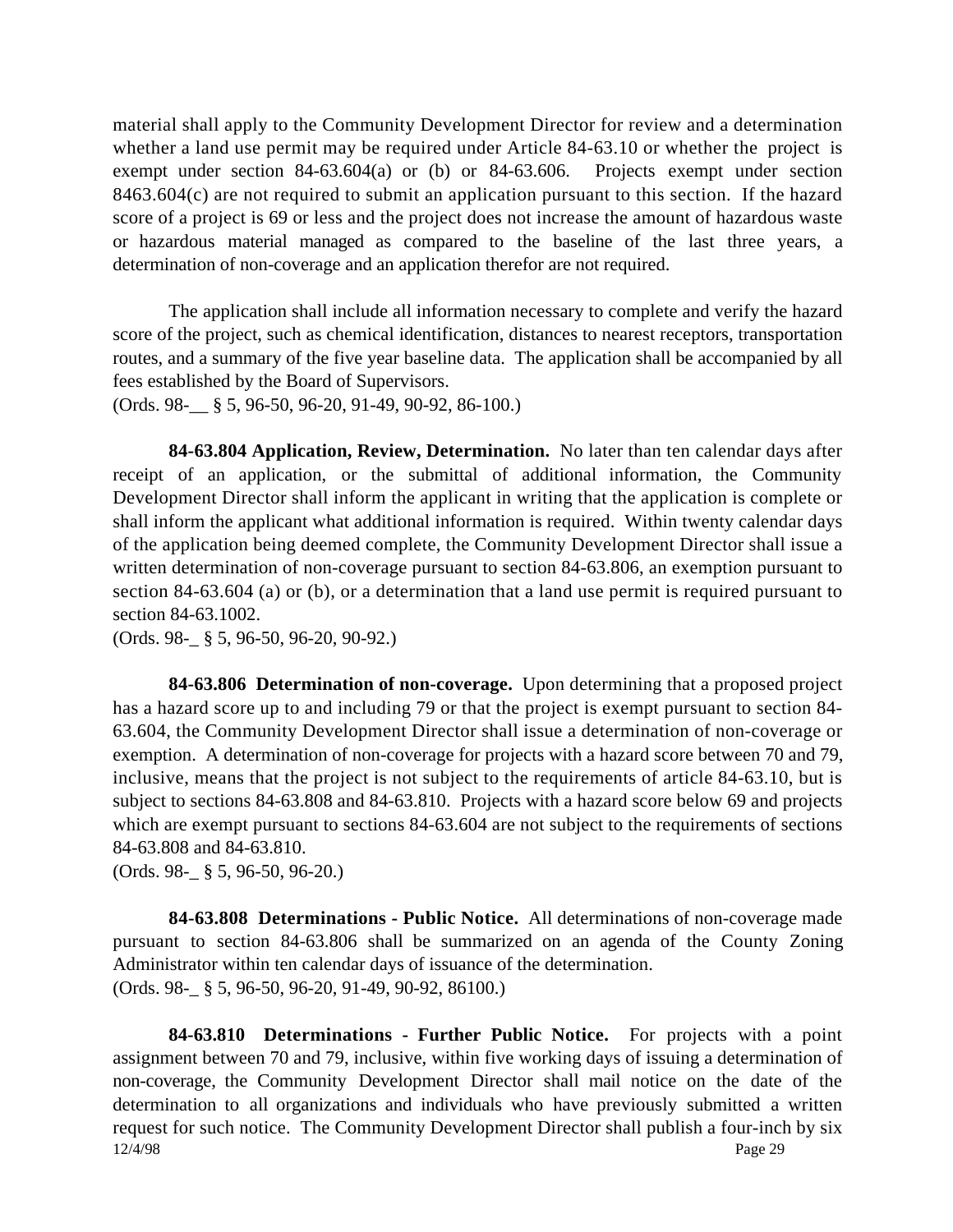inch advertisement in a newspaper of general circulation within ten calendar days of issuing a determination of non-coverage. The notices required by this section shall state the name of the applicant, briefly describe the project, provide the names and phone numbers of a representative of the Community Development Department and a representative of the applicant who will be available to answer questions about the project, and shall state the date by which an appeal must be filed.

(Ords. 98-\_\_ § 5, 96-50, 96-20, 91-49, 90-92.)

**84-63.812 Appeals.** Any appeal of a determination of non-coverage shall be filed within ten calendar days of the date the determination is listed on the Zoning Administrator's agenda or ten calendar days from the date of publication pursuant to section 84-63.810, whichever provides the longer period of appeal.

Appeals from a determination of non-coverage shall be heard by the Board of Supervisors.

Except as expressly provided in this section, appeals from all decisions and determinations made pursuant to this chapter shall be governed by the land use permit provisions of article 26-2.24 and are subject to the provisions of article 26-2.30. (Ords. 98-\_ § 5, 96-50, 96-20, 86-100.)

# **Article 84-63.10 Land Use Permits - When Required**

**84-63.1002 Hazard Score; Permit Required.** Unless otherwise exempt from the requirements of this chapter, a land use permit shall be required for a development project proposed for the management of hazardous material and/or hazardous waste if any of the following apply:

(a) the development project obtains a hazard score of 80 or more pursuant to the formula set forth in section 8463.1004; or

(b) for hazard category A materials, the development project stores twice the quantity specified as the Threshold Planning Quantity on the Extremely Hazardous Materials List (Appendix A of 40 Code of Federal Regulations Chapter I, Subchapter J Part 355), as amended from time to time, or 2000 pounds, whichever is less; or

(c) for hazard category A or B materials, the development project will result in a new process unit(s) unless the process unit complies with Section 84-63.1004 (d) 1 through 6 - Credit for reductions or projects to be closed. Modifications to an existing process unit does not constitute a new process unit; or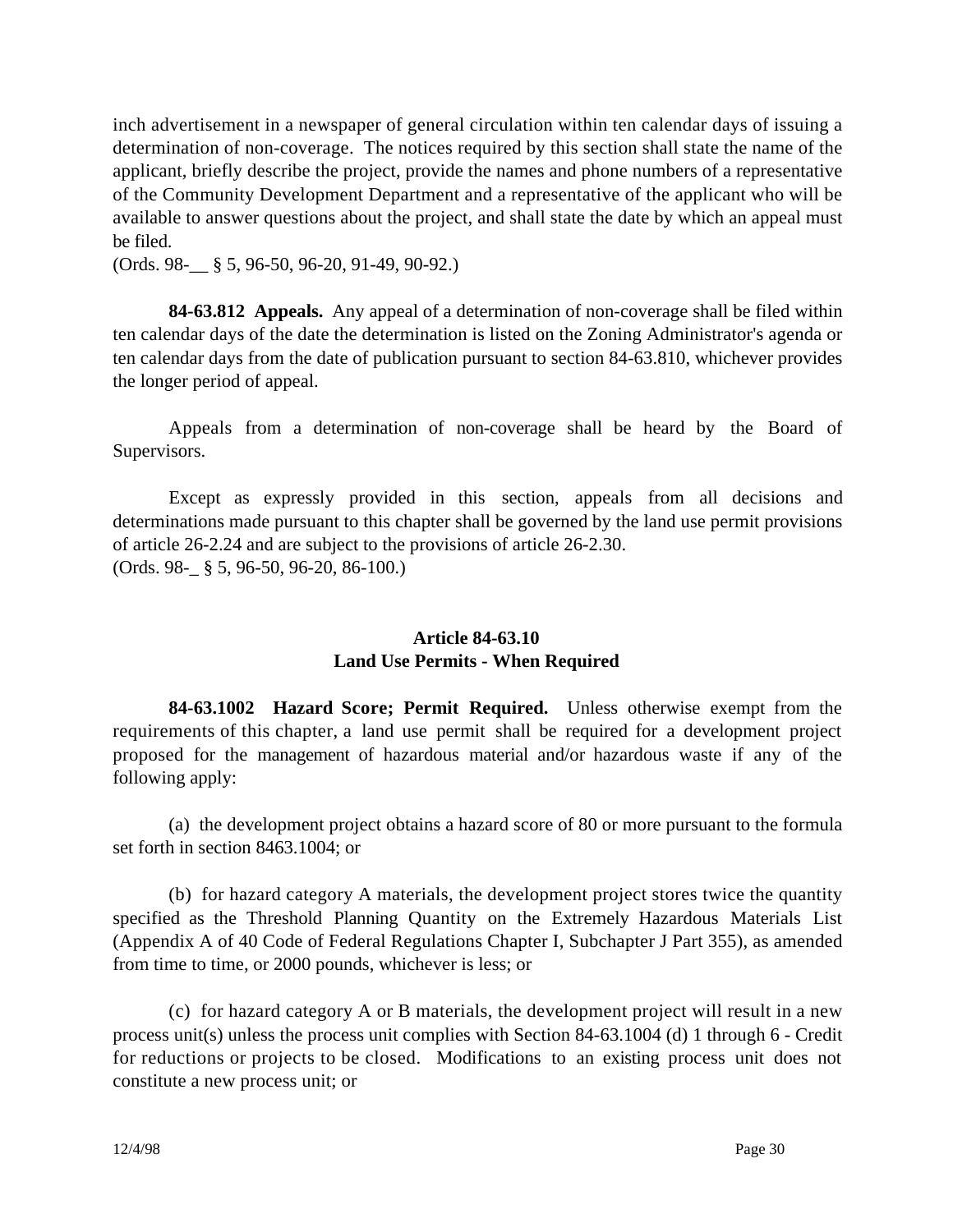(d) for hazard category B materials, any development project that has a fill to the maximum capacity of 40,000 tons or more unless the development project complies with Section 84-63.1004 (d) 1 through 6 - Credit for reductions or projects to be closed.

subject to the provisions of this article. (Ords. 98-\_ § 5, 96-50, 96-20.)

**84-63.1004 Hazard Score. (a) Formula.** The hazard score of a proposed development project shall be determined pursuant to the following formula:

 $[(T + C + P) \times H] + D + A;$ 

where the following symbols have the following designations:

"T" refers to the point assignment for "Transportation Risk";

"D" refers to the point assignment for "Community Risk - Distance from Receptor";

"C" refers to the point assignment for "Community Risk - Type of Receptor";

"A" refers to the point assignment for "Facility Risk - Size of Project - Total Amount";

"P" refers to the point assignment for "Facility Risk - Size of Project - Percent Change"; and

"H" refers to the point assignment for "Hazard Category of Material or Waste."

(b) Project Hazard Score. If more than one category of hazardous material or hazardous waste is used, the formula set forth in this section will be used to calculate a separate score for each material category. The material hazard category which results in the highest hazard score for the project will be used.

**(c) Point Assignment.** The factors set forth in subdivision (a), above, shall have the following point assignments:

| <b>TRANSPORTATION RISK (T)</b>               | POINTS  |
|----------------------------------------------|---------|
| Truck - residential/commercial               | 10      |
| $($ >25% increase or new)                    |         |
| Truck - residential/commercial               | 9       |
| $(5 - 25\%$ increase)                        |         |
| Truck - Industrial $(>25\%$ increase or new) | 8       |
| 12/4/98                                      | Page 31 |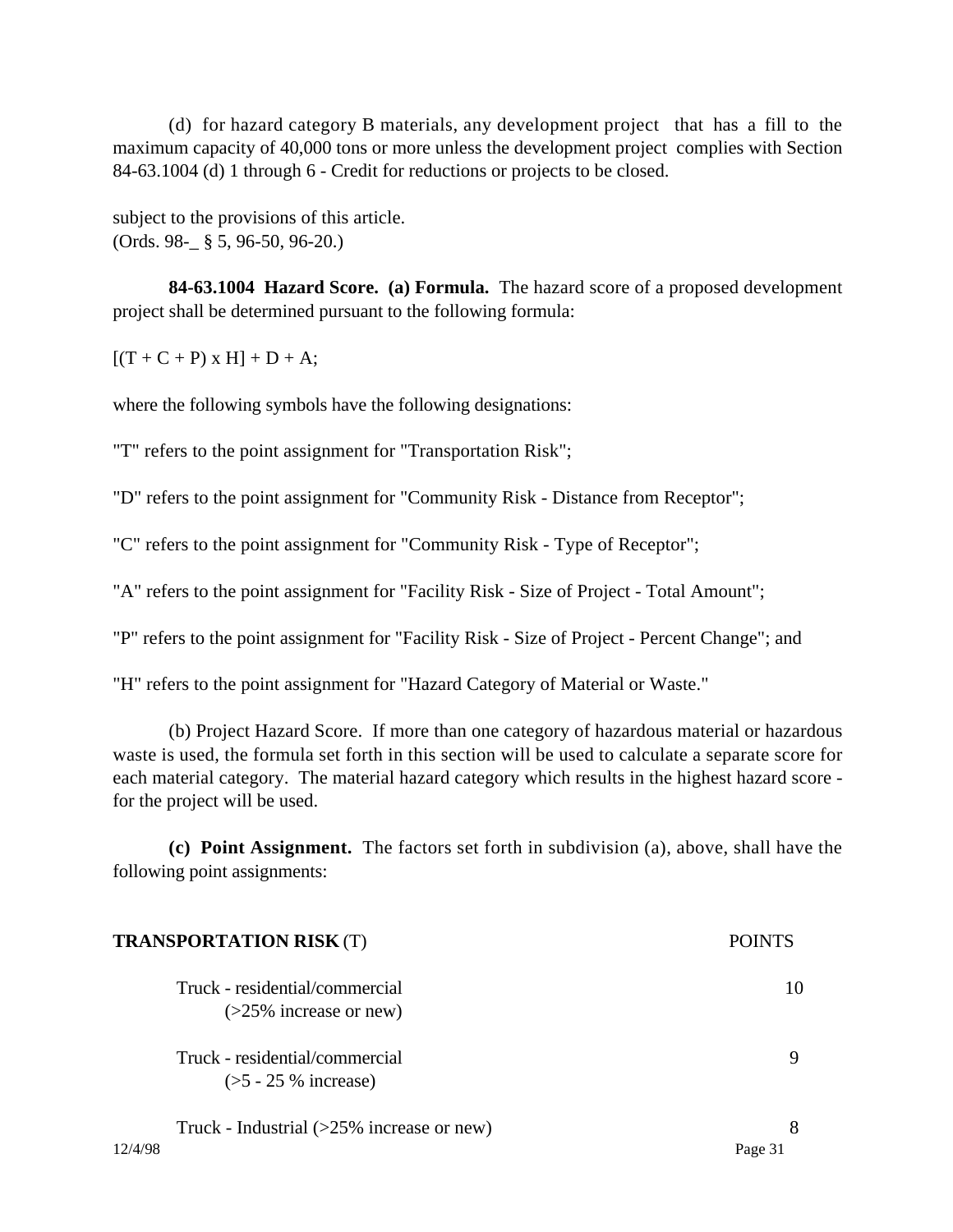| Truck - Industrial $(5 - 25\%$ increase) | 7            |
|------------------------------------------|--------------|
| Rail - $(>25\%$ increase or new)         | 6            |
| Rail - $(5 - 25\%$ increase)             | 5            |
| Marine Vessel- (>5% increase)            | 3            |
| Pipeline - $($ >5% increase)             | $\mathbf{1}$ |
| $0 - 5\%$ increase                       | 0            |

# **COMMUNITY RISK**

# **Distance of project from receptor** (D):

| 0-300 feet          | 30     |
|---------------------|--------|
| $>300 - 400$ feet   | 29     |
| $>400 - 550$ feet   | 28     |
| $>550 - 700$ feet   | 27     |
| $>700$ - 900 feet   | 26     |
| >900 - 1200 feet    | 25     |
| $>1200 - 1500$ feet | 24     |
| $>1500 - 1800$ feet | 23     |
| $>1800 - 2100$ feet | $22\,$ |
| $>2100 - 2500$ feet | 21     |
| $>2500 - 2800$ feet | 20     |
| $>2800 - 3200$ feet | 19     |
| $>3200 - 3500$ feet | 18     |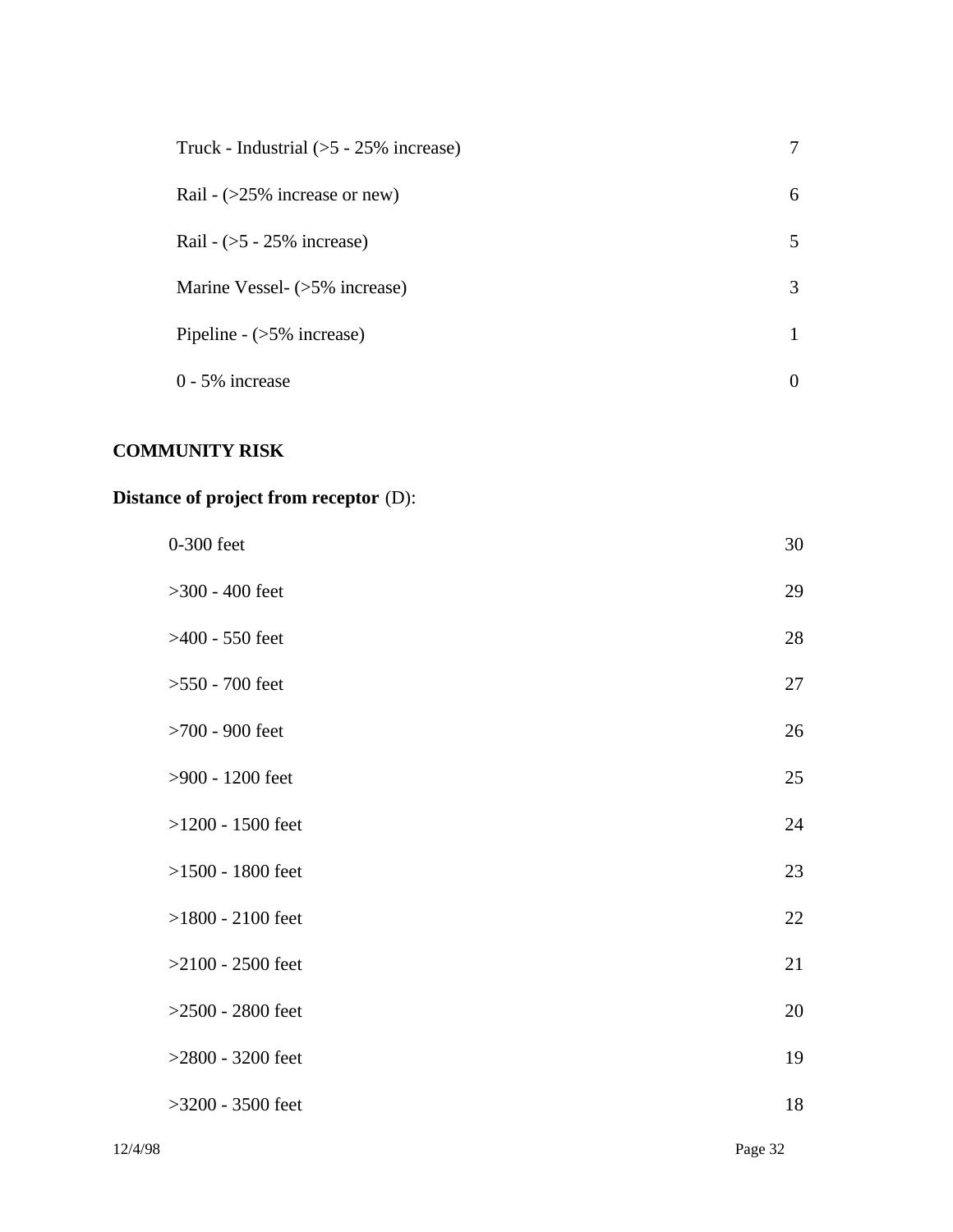| $>3500 - 3800$ feet     |              | 17             |
|-------------------------|--------------|----------------|
| $>3800 - 4000$ feet     |              | 16             |
| >4000 - 4200 feet       |              | 15             |
| >4200 - 4500 feet       |              | 14             |
| >4500 - 4800 feet       |              | 13             |
| >4800 - 5400 feet       |              | 12             |
| $>5400 - 5700$ feet     |              | 11             |
| $>5700$ - 6000 feet     |              | 10             |
| $>6000 - 6500$ feet     |              | 9              |
| $>6500 - 7300$ feet     |              | 8              |
| $>7300 - 8000$ feet     |              | $\overline{7}$ |
| $>8000$ - 8600 feet     |              | 6              |
| $>8600 - 10,000$ feet   |              | 5              |
| $>10,000 - 11,000$ feet |              | $\overline{4}$ |
| $>11,000 - 12,500$ feet |              | 3              |
| $>12,500 - 14,000$ feet |              | $\sqrt{2}$     |
| $>14,000 - 15,840$ feet | $\mathbf{1}$ |                |

# **Type of receptor** (C):

|         | <b>Sensitive Receptor</b>   | 7       |
|---------|-----------------------------|---------|
|         | <b>Residential Property</b> |         |
|         | <b>Commercial Property</b>  |         |
| 12/4/98 |                             | Page 33 |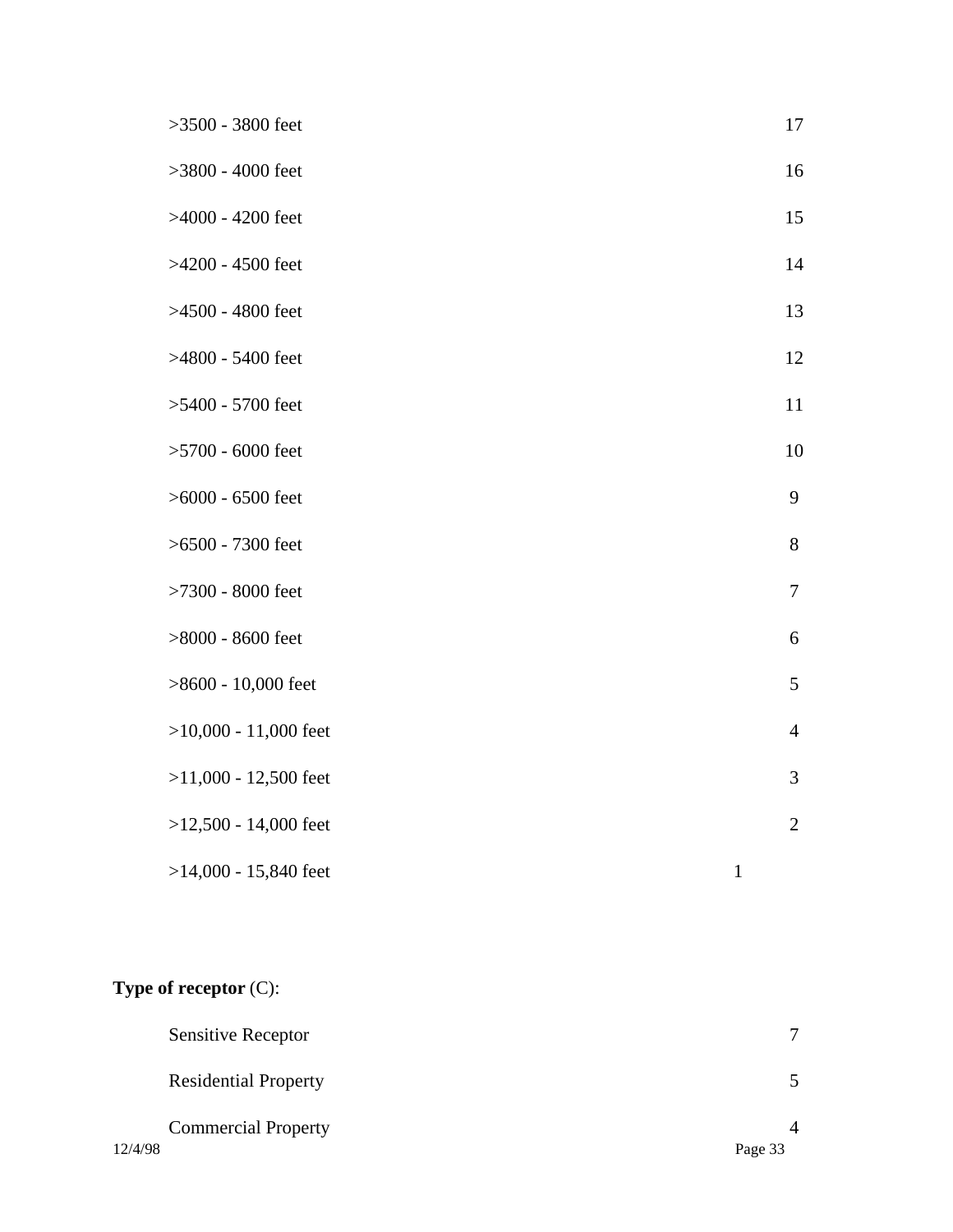# **FACILITY RISK: SIZE OF PROJECT**

|         | <b>Total Amount of Change, tons</b> (Conversion to tons; $1 \text{ ton} = 2000 \text{ pounds}$ ) (A): |               |
|---------|-------------------------------------------------------------------------------------------------------|---------------|
|         | >40,000                                                                                               | $30\,$        |
|         | $>$ 32,000 - 40,000                                                                                   | 29            |
|         | $> 18,000 - 32,000$                                                                                   | $28\,$        |
|         | $>10,000 - 18,000$                                                                                    | $27\,$        |
|         | $>6,000 - 10,000$                                                                                     | $26\,$        |
|         | $>4,000 - 6,000$                                                                                      | $25\,$        |
|         | $>2,100 - 4,000$                                                                                      | $24\,$        |
|         | $>1,200 - 2,100$                                                                                      | 23            |
|         | $>750 - 1,200$                                                                                        | $22\,$        |
|         | $>400 - 750$                                                                                          | 21            |
|         | $>200 - 400$                                                                                          | $20\,$        |
|         | $>150 - 200$                                                                                          | 19            |
|         | $>90 - 150$                                                                                           | $18\,$        |
|         | $>50 - 90$                                                                                            | $17\,$        |
|         | $>30 - 50$                                                                                            | $16\,$        |
|         | $>20 - 30$                                                                                            | 15            |
|         | $>10 - 20$                                                                                            | $14\,$        |
|         | $> 6 - 10$                                                                                            | 13            |
| 12/4/98 | $>4 - 6$                                                                                              | 12<br>Page 34 |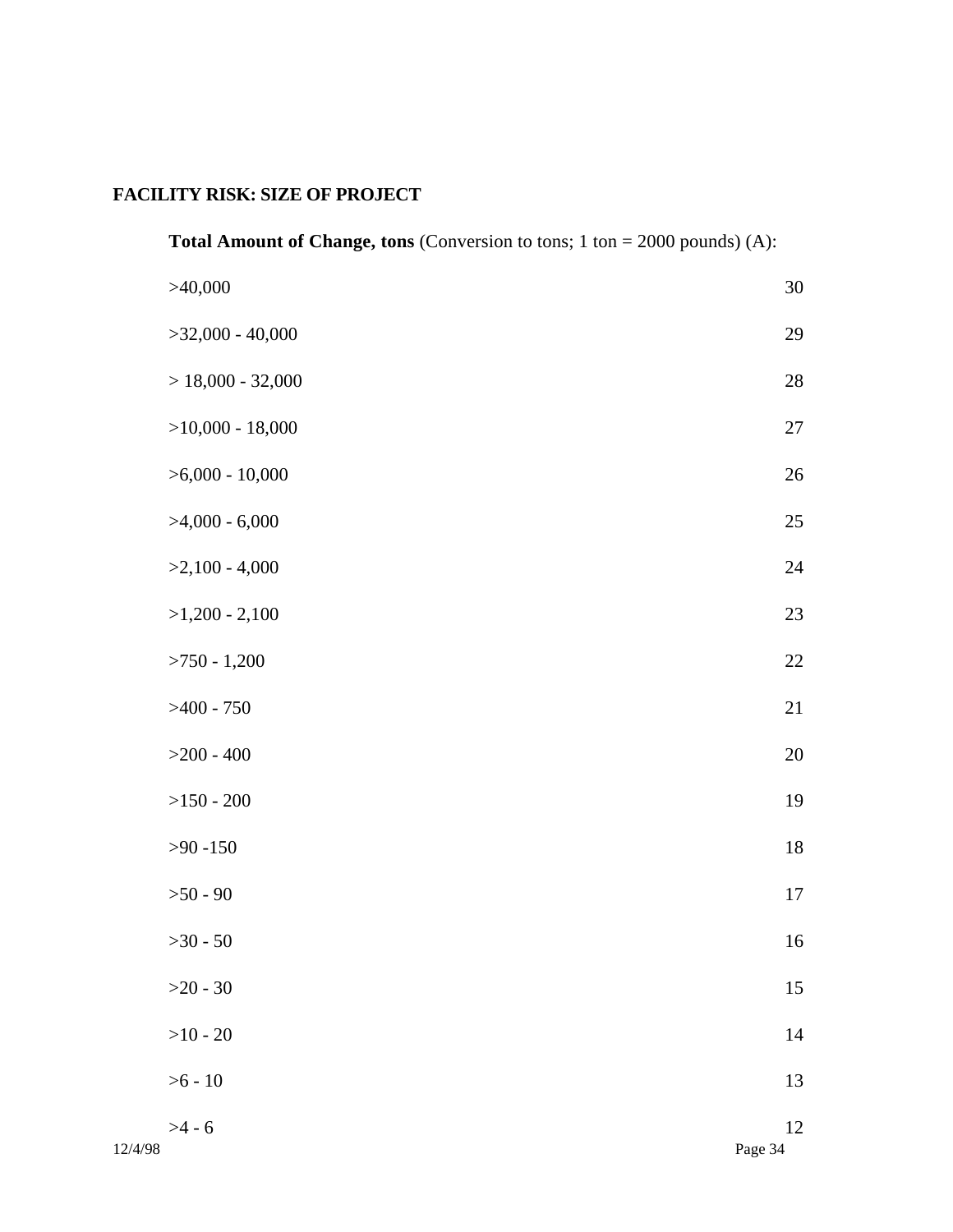| $>2 - 4$                  | $11\,$           |
|---------------------------|------------------|
| $>1 - 2$                  | 10               |
| $>0.8 - 1$                | 9                |
| $>0.5 - 0.8$              | $8\,$            |
| $>0.35 - 0.5$             | $\boldsymbol{7}$ |
| $>0.25 - 0.35$            | $\sqrt{6}$       |
| $>0.20 - 0.25$            | $\mathfrak{S}$   |
| $>0.18 - 0.20$            | $\overline{4}$   |
| $>0.14 - 0.18$            | $\mathfrak{Z}$   |
| $>0.12 - 0.14$            | $\sqrt{2}$       |
| $>0.10 - 0.12$            | $\mathbf{1}$     |
| no change (0. 10 or less) | $\boldsymbol{0}$ |

# **Percent Change** (P)

| New             | 6                |
|-----------------|------------------|
| $>200\%$        | 5                |
| $>100\%$ - 200% | $\overline{4}$   |
| $>50\% - 100\%$ | $\mathfrak{Z}$   |
| $>10\% - 50\%$  | $\overline{2}$   |
| $>1\% - 10\%$   | $\mathbf{1}$     |
| $0\% - 1\%$     | $\boldsymbol{0}$ |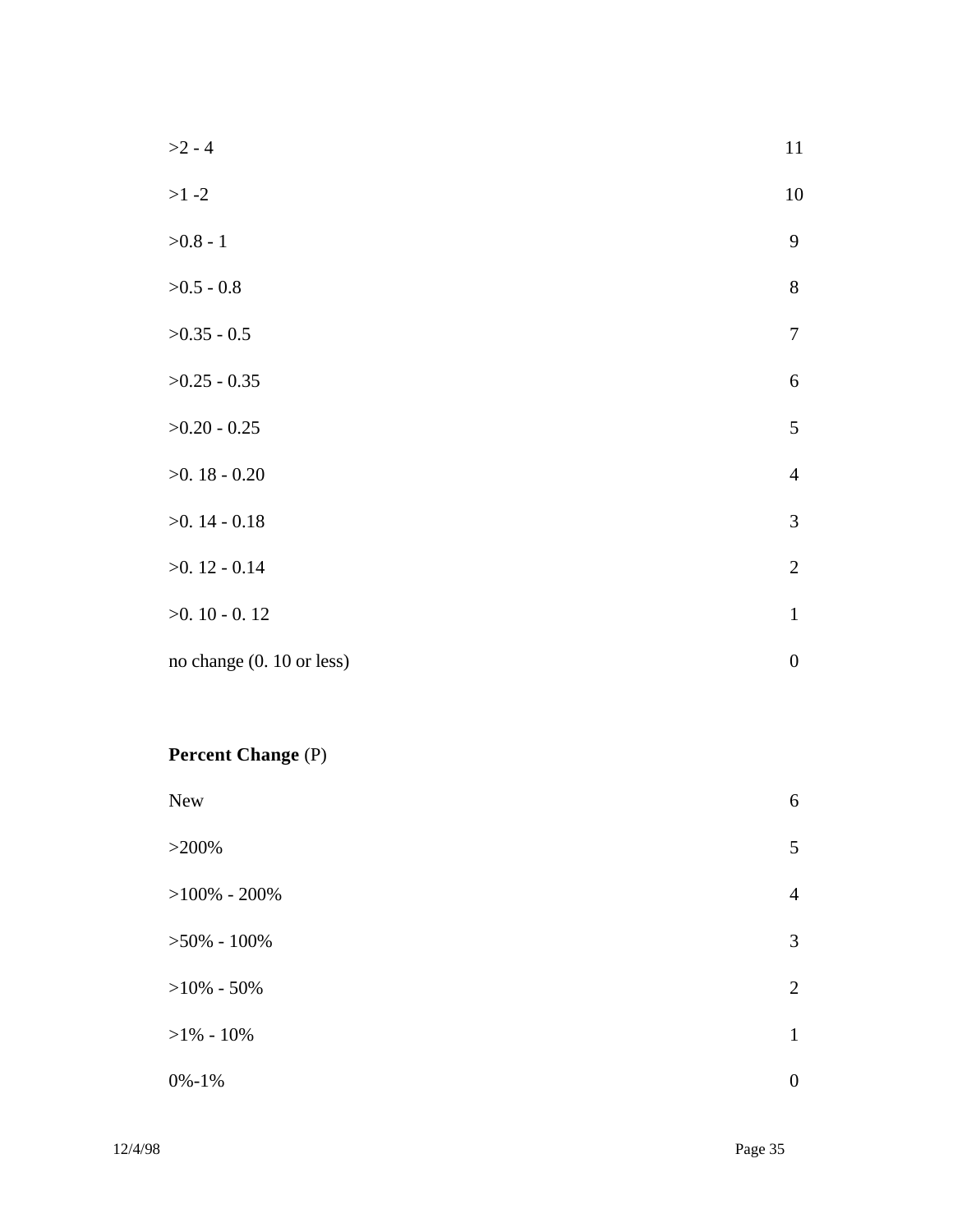#### **HAZARD CATEGORY OF MATERIAL** (H)

| Category A |  |
|------------|--|
| Category B |  |
| Category C |  |

**(d) Credit for reductions or projects to be closed.** A development project that would have a hazard score of 80 or more as determined by the formula in this section shall be entitled to a reduction credit for project closures and/or reductions in accordance with the criteria set forth in this subdivision. Reduction credit shall be given if the Community Development Director determines that the applicant will concurrently close another project or reduce its operations and finds that all of the following criteria are met:

(1) The project to be closed or reduced is in the same facility in which the development project is proposed.

(2) The project to be closed or reduced is currently in operation and has been in operation for at least three years prior to the date of application, during which period the production schedule has been reflective of a normal production schedule;

(3) The project to be closed or reduced is the direct result of the proposed development project;

(4) The project to be closed or reduced has a higher hazard score than the proposed development project;

(5) The hazard category of the material or waste in the development project will be no greater than the hazard category of the material or waste in the project to be closed or reduced; and

(6) The development project will be more than 300 feet from the property line of the nearest residential property or sensitive receptor.

The hazard score for the project to be closed shall also be determined by the formula set forth in subdivisions (a) and (b) of this section and pursuant to the provisions of this article. An determining the hazard score for the project to be closed or reduced, said project shall be deemed a new project.

The hazard score of the development project shall be subtracted from the hazard score of the project to be closed or reduced. The resulting difference will then be subtracted from the hazard score of the development project to obtain a hazard score adjusted for the closure or reduction. The adjusted hazard score shall be the basis for determining whether a land use permit shall be required under this chapter.

12/4/98 Page 36 A determination by the Community Development Director that a project is not subject to the land use permit requirement of this chapter as a result of credit afforded for a project closure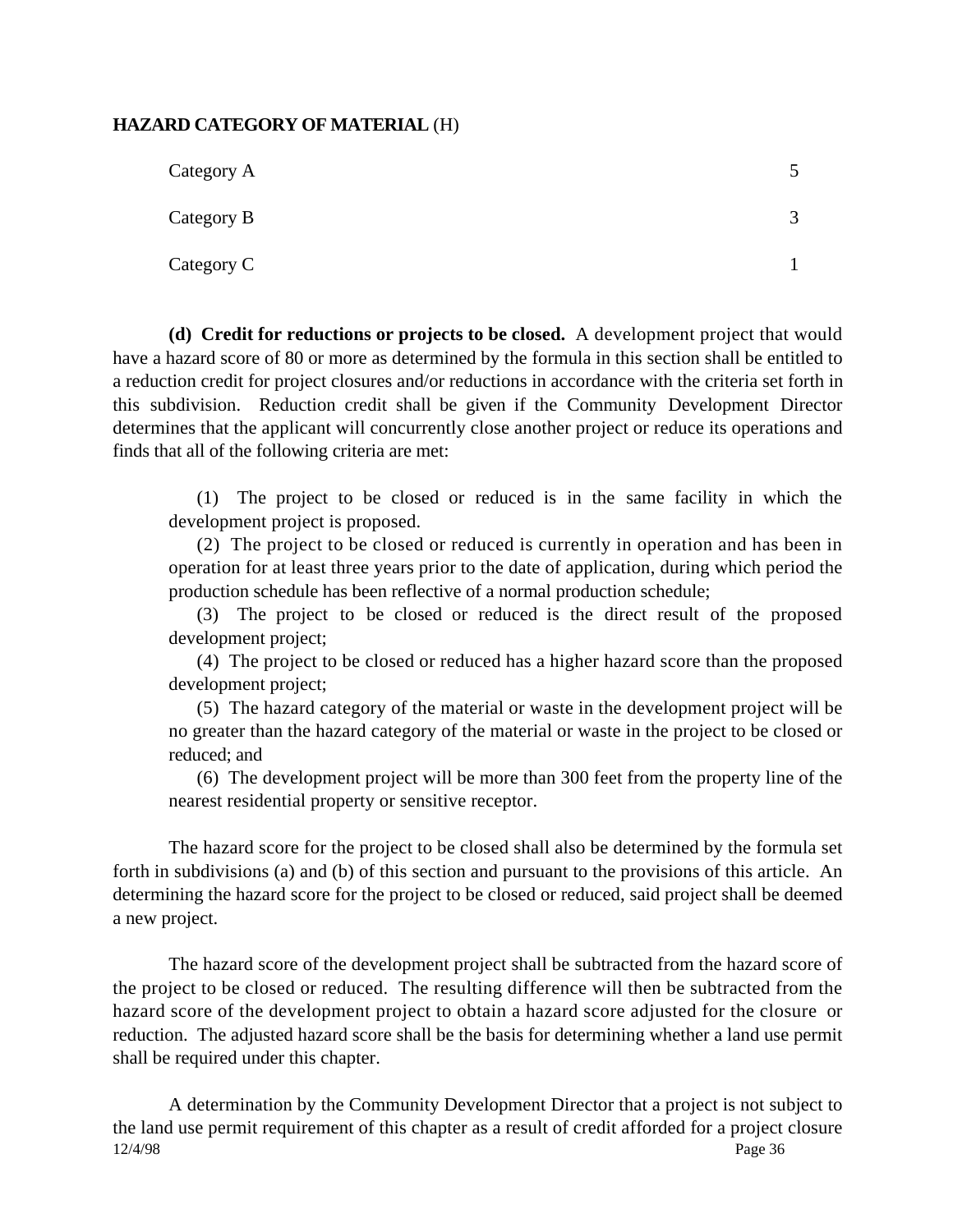or reduction shall be reported to the Zoning Administrator pursuant to section 84-63.808 and shall be subject to the public notification requirements set forth in section 84-63.810.

**(e) Closure, reduction required.** Projects proposed for closure or reduction for which closure or reduction credit was afforded under this section shall be closed or reduced as proposed within one year of completion of the development project. This subdivision (e) applies only in cases where a land use permit would have been required but for the closure or reduction credit afforded under this section.

(Ords. 98-\_ § 5, 96-50, 96-20.)

**84-63.1006 Determination of Transportation Risk.** The transportation risk point assignment shall be calculated based upon planned total quantities of materials in a hazard category, measured in terms of tons per year for each hazard category proposed. The transportation risk point assignment shall be calculated for each mode of transportation proportionally within a single hazard category. That transportation point assignment shall be compared by hazard category with the total amount of material in the hazard category transported during the baseline period in order to obtain the percent change in section 8463.1004(b), Transportation Risk.

For purposes of determining whether truck transportation is through residential/commercial or industrial areas, the shortest legal route from the closest two-lane (or larger) freeway shall be considered. If the route used in the County does not traverse a two-lane (or larger) freeway, the entire route shall be considered. (Ords. 98-- § 5, 96-50, 96-20.)

**84-63.1008 Determination of Community Risk - Distance to Receptor.** "Distance to Receptor" shall be the shortest distance between an exterior wall or other part of the development project and the property line of the residential property, commercial property or the sensitive receptor used to determine the hazard score of a development project. (Ords. 98-- § 5, 96-50, 96-20.)

**84-63.1010 Determination of Community Risk - Type of Receptor.** A hazard score shall be developed for each type of receptor (residential property, commercial property and sensitive receptor) within three miles of the development project based upon the distance of the parcel of each type of receptor that is closest to the development project. The receptor that produces the highest hazard score shall be used to determine the hazard score of the development project. Receptors more than three miles from a development project shall not be considered. (Ords. 98-\_ § 5, 96-50, 96-20.)

12/4/98 Page 37 **84-63.1012 Determination of Project Risk - Size.** The size of a development project shall be measured in terms of tons of hazardous material and/or hazardous waste stored as a result of the development project, based upon the fill-to-the-maximum capacity of the development project, including amounts stored in tanks; reactors; columns; process lines; tank cars, tank trucks or rail cars when connected to process equipment; or any other receptacle used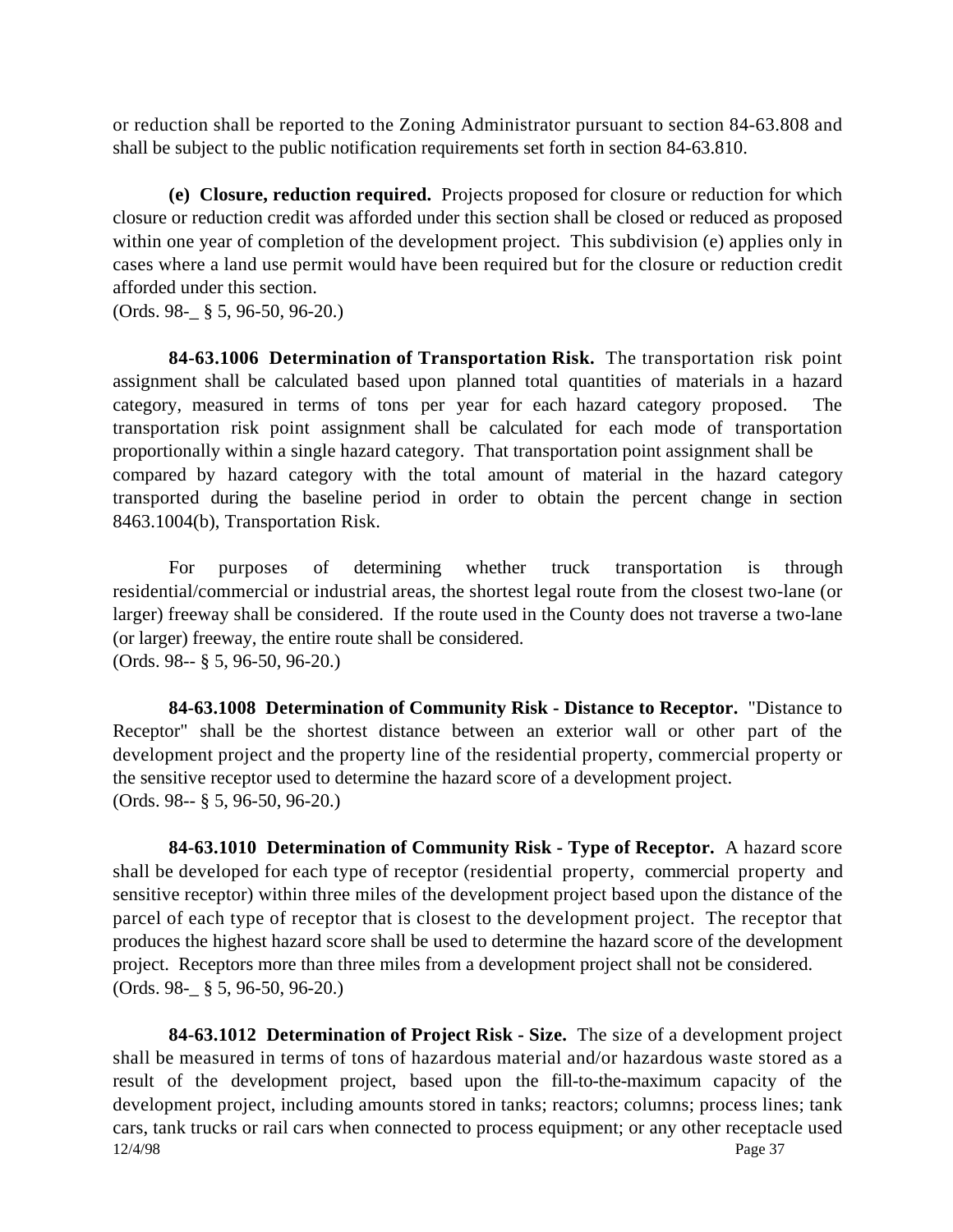for the containment of hazardous materials and/or hazardous wastes. The amount of material in hazard categories A, B, or C to be added to the site as a result of the development project will be used to determine the total amount of change. If more than one category of hazardous material is used, the amounts of materials (A, B, or C) shall be used with the respective hazard category in the formula in section 84-63.1004.

The specific gravity of hazardous materials or hazardous wastes may be required to calculate the number of tons (or pounds) of hazardous materials and/or hazardous waste managed at the development project. The standard of 2000 pounds equaling one (1) ton shall be used.

The point assignment for storage of containerized material in buildings, such as labs or warehouses, shall be based upon the maximum anticipated amount of materials for each hazard category as a result of the development project. (Ords. 98-\_ § 5, 96-50, 96-20.)

**84-63.1014 Determination of Project Risk - Percent Change.** The percent change of a hazard category shall be determined by comparing the amounts of materials for the respective hazard categories A, B, or C to be added to the site as a result of the development project to the total amount of all materials for the respective hazard categories A, B, or C handled at the site from the baseline period.

(Ords. 98-\_\_ § 5, 96-50, 96-20.)

**84-63.1016 Determination of Hazard Category.** (a) Method of Determination. The hazard category of a material or waste shall be determined pursuant to this section.

(1) The primary method of determining the material hazard category of a hazardous waste or material shall be by reference to the Winter 1994 version of the U.S. Department of Transportation ("D.O.T.") Code of Federal Regulations, Title 49 ("49 CFR"), Section 172. 101, Hazardous Materials Table." From columns (3) and (5), extract the "Hazard Class or Division" and "Packing Group" information, then proceed to 49 CFR 173.2 to determine the "Name of Class or Division." Proceed to subdivision (c) of this section to determine the material hazard category as either A, B or C. If a material is listed in 49 CFR 172. 101 more than once, the rating that results in the highest hazard category shall be used. The hazard category of a mixture is determined according to its common name as defined in Title 49.

(2) Where a hazardous material, waste, or mixture is not referenced in 49 CFR 172. 101, and the hazard category cannot be determined using the primary method, refer to the manufacturer's MSDS for the D.O.T. "Hazard Class or Division," "Packing Group" and "Name of Class or Division." Proceed to subdivision (c) of this section to determine the material hazard category as either A, B or C.

(3) Where the preceding methods are not successful, the Contra Costa County Health Services Director or his designee shall be responsible for determining a material's hazard category.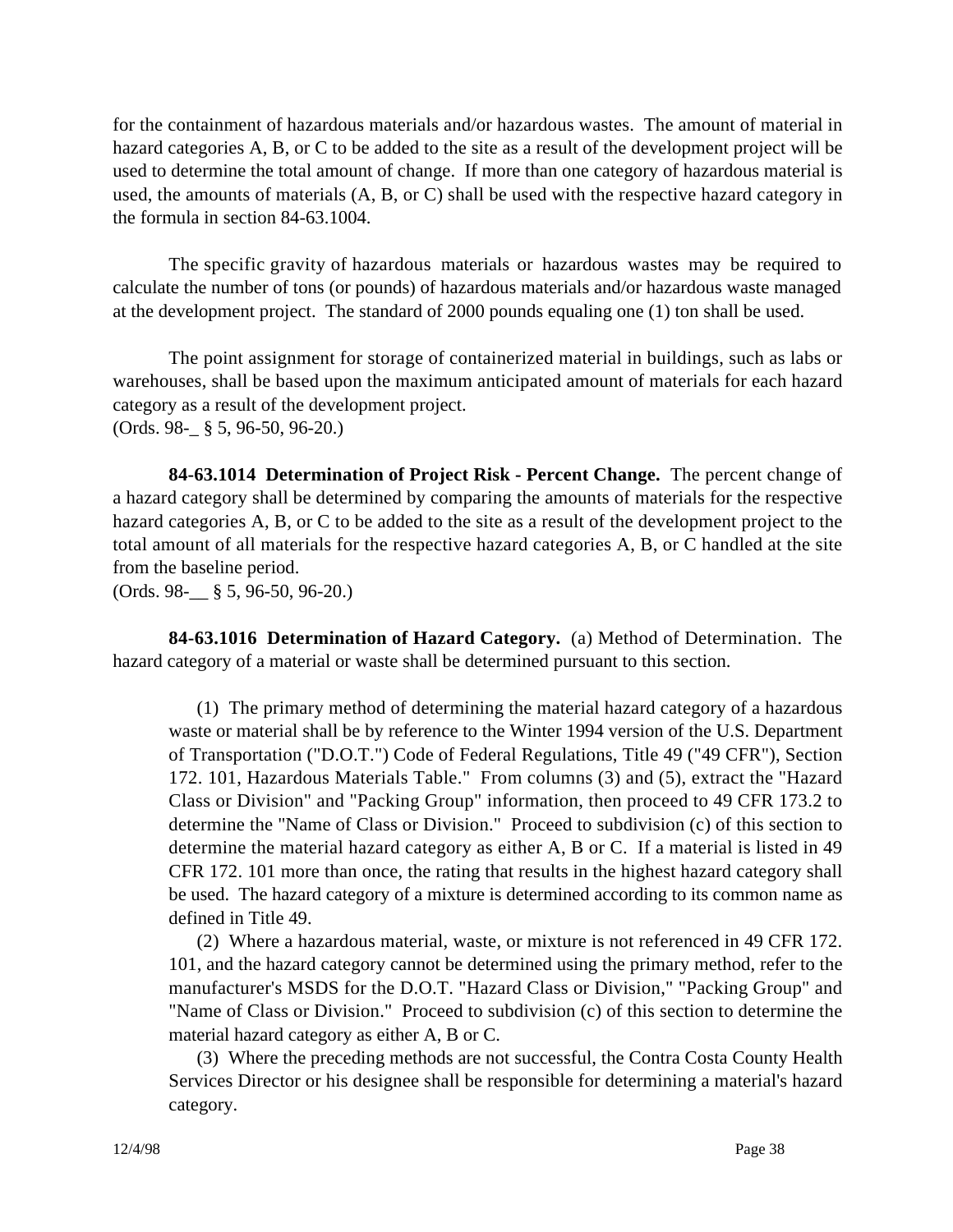(4) Regardless of the hazard category obtained using the methods set forth above, materials with the word "poison" in column (6) of 49 CFR 172. 101, Methyl chloride, and the metals Antimony, Mercury, Lead, Arsenic, Thallium and Cadmium and their compounds, shall be Hazard Category A materials, and denatured alcohol and methanol shall be Hazard Category B materials for purposes of this chapter.

**(b) Exclusions.** Regardless of the hazard category obtained using the methods set forth in subdivision (a), above, Hot Coke, Hot Coal Briquettes, and materials not regulated by D.O.T. or which have no D.O.T. Hazard Class or Division are not regulated by this chapter.

## **(c) Hazard Categories.**

## **Hazard Category A Materials**

## I. **Forbidden Materials**

As referenced in 49 CFR 173.21 and 173.54.

#### II. **Explosives and Blasting Agents**

Class 1, as defined in 49 CFR 173.50(b)(1) through 173.50(b)(6).

## III. **Reactive Materials**

- A. Air Reactive Materials Class 4, Division 4.2 as defined in 49 CFR 173.124(b)(1) and (2).
- B. Water Reactive Materials Class 4, Division 4.3 as defined in 49 CFR 173.124(c).
- C. Organic Peroxides Class 5, Division 5.2 as defined in 49 CFR 173.128.

## IV. **Radioactive Materials**

Class 7 as defined in 49 CFR  $173.403(y)$ .

## V. **Oxidizers D.O.T. Packing Group I**

Class 5, Division 5.1 as defined in 49 CFR 173.127(a) when Packing Group I is required per 49 CFR 173.127(b)(2)(I).

#### VI. **Poisons, D.O.T.**

A. Poisons, Class 6, Division 6.1 as defined in 49 CFR 173.133 (applies to all hazard zones).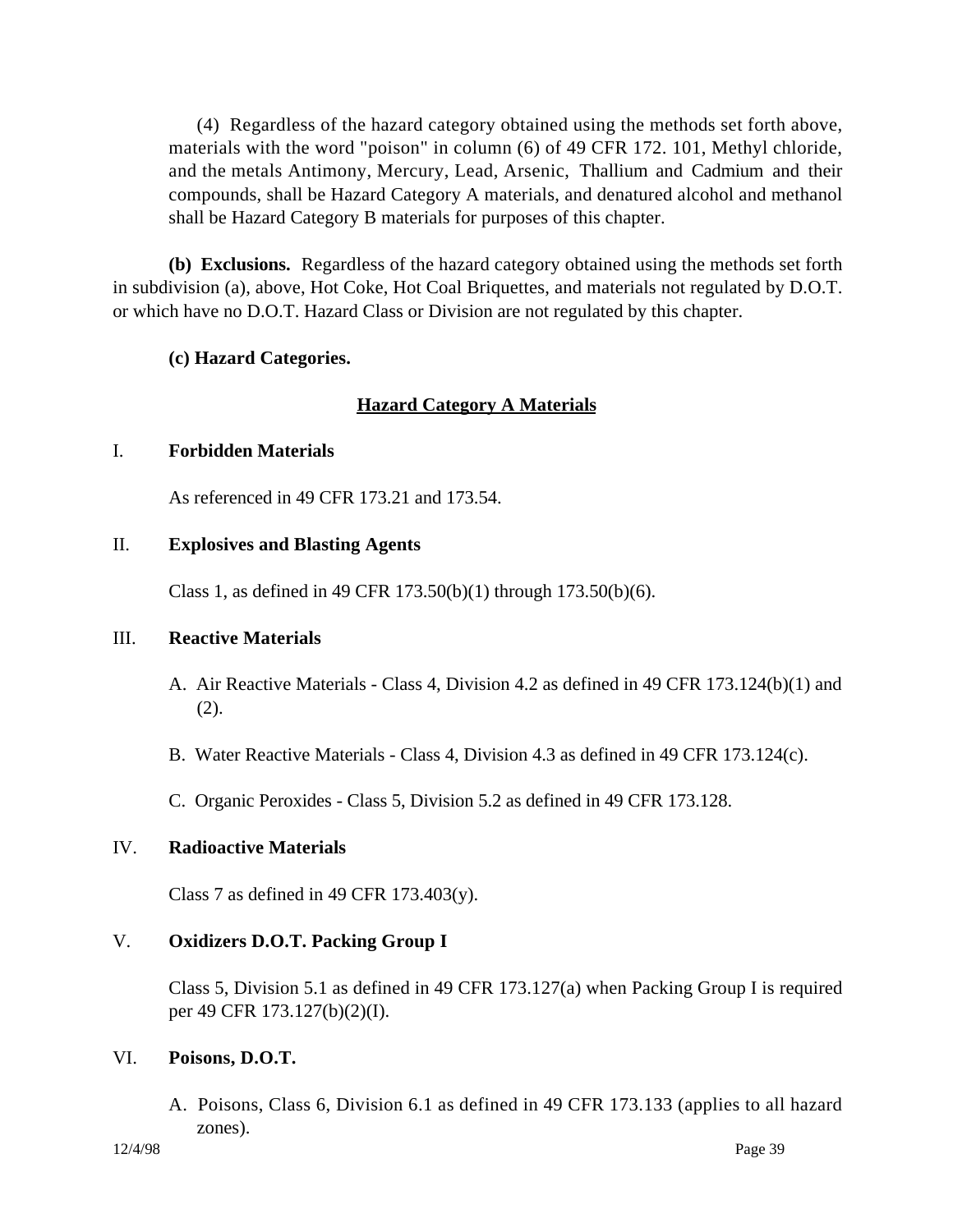B. Infectious Substances, Class 6, Division 6.2 as defined in 49 CFR 173.134.

#### VII. **Poison Gas**

Class 2, Division 2.3 as defined in 49 CFR 173.115(c).

#### **Hazard Category B Materials**

#### VIII. **Flammable Liquids**

Class 3 Packing Groups I and II as defined in 49 CFR 173.120(a).

#### IX **Flammable Solids**

Class 4, Division 4.1 as defined in 49 CFR 173.124(a).

#### X. **Oxidizers, D.O.T. Packing Group II**

Class 5, Division 5.1 as defined in 49 CFR 173.127(a) when Packing Group 11 is required per 49 CFR 173.127(b)(2)(ii).

#### XI. **Flammable Gases**

Class 2, Division 2.1 as defined in 49 CFR 173.115(a).

## XII. **Corrosives, D.O.T. Packing Group I or II**

Class 8 Packing Groups I or II as defined in 49 CFR 173.136(a) and 173.137(a) and (b).

## **Hazard Category C Materials**

#### XIII. **Non-flammable Compressed Gases**

Class 2, Division 2.2 as defined in 49 CFR 173.115(b).

#### XIV. **Combustible Liquids**

Class 3 Packing Group III as defined in 49 CFR 173.120(b).

#### XV. **Miscellaneous Hazardous Materials**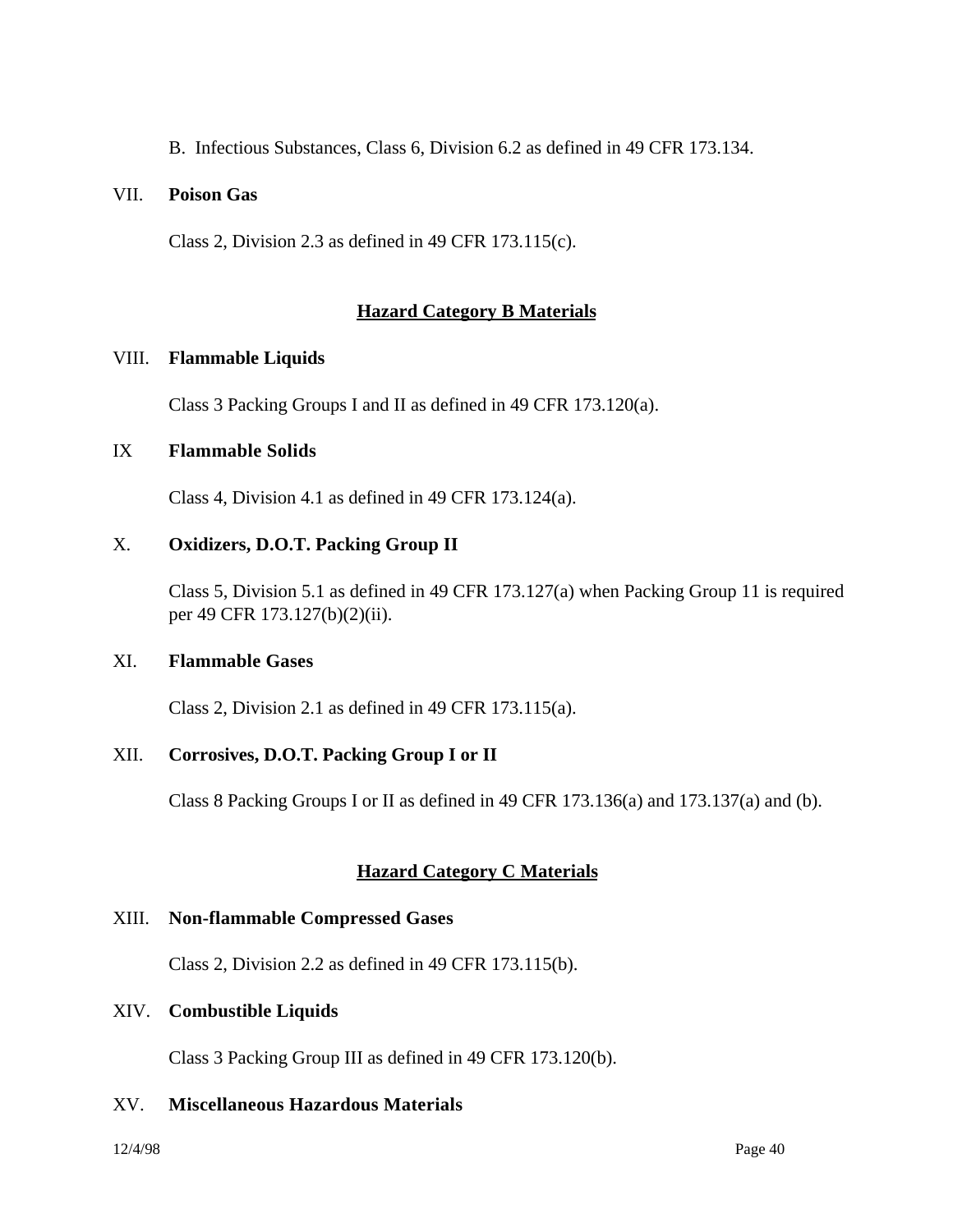Class 9 as defined in 49 CFR 173.155.

#### XVI. **Oxidizers D.O.T. Packing Group III**

Class 5, Division 5.1 as defined in 49 CFR 173.127(a) when Packing Group III is required per 49 CFR 173.127(b)(2)(iii).

#### XVII. C**orrosives D.O.T. Packing Group III**

Class 8 Packing Group III as defined in CFR 49 173.136(a) and 173.137 (c). (Ords. 98-\_\_ §5, 96-50, 96-20.)

#### **Article 84-63.12 Land Use and Variance Permits**

**84-63-1202 Granting.** An applicant for a land use permit shall submit a project description. Land use permits required under this chapter may be granted in accordance with the provisions of chapters 26-2 and 82-6. (Ords. 98-\_\_ § 5, 96-50, 96-20, 86- 100.)

## **Article 84-63.14 Offsite Hazardous Waste Facility Compliance With County Hazardous Waste Management Plan**

**84-63.1402 Authority.** This article is enacted pursuant to Health and Safety Code sections 25135.4 and 25135.7, concerning the siting of offsite hazardous waste facilities. (Ords. 98-\_\_ § 5, 96-50, 96-20, 90-73.)

**84-63.1404 Definitions.** (a) General. Unless otherwise specified in this section or indicated by the context, the terms used in this article have the meanings ascribed to them in Health and Safety Code Chapter 6.5 (§ 25100 et seq.).

(b) "County Hazardous Waste Management Plan" means the county hazardous waste management plan adopted by the Board of Supervisors on August 29, 1989 and amended by the Board of Supervisors on January 30, 1990, approved by a majority of the cities within the county which contain a majority of the population of the incorporated area, and approved by the State Department of Health Services on February 28, 1990, as said plan is amended from time to time.

12/4/98 Page 41 (c) "Hazardous waste facility" means all contiguous land and structures, other appurtenances, and improvements on the land used for the treatment, transfer, storage, resource recovery, disposal, or recycling of hazardous waste. A hazardous waste facility may consist of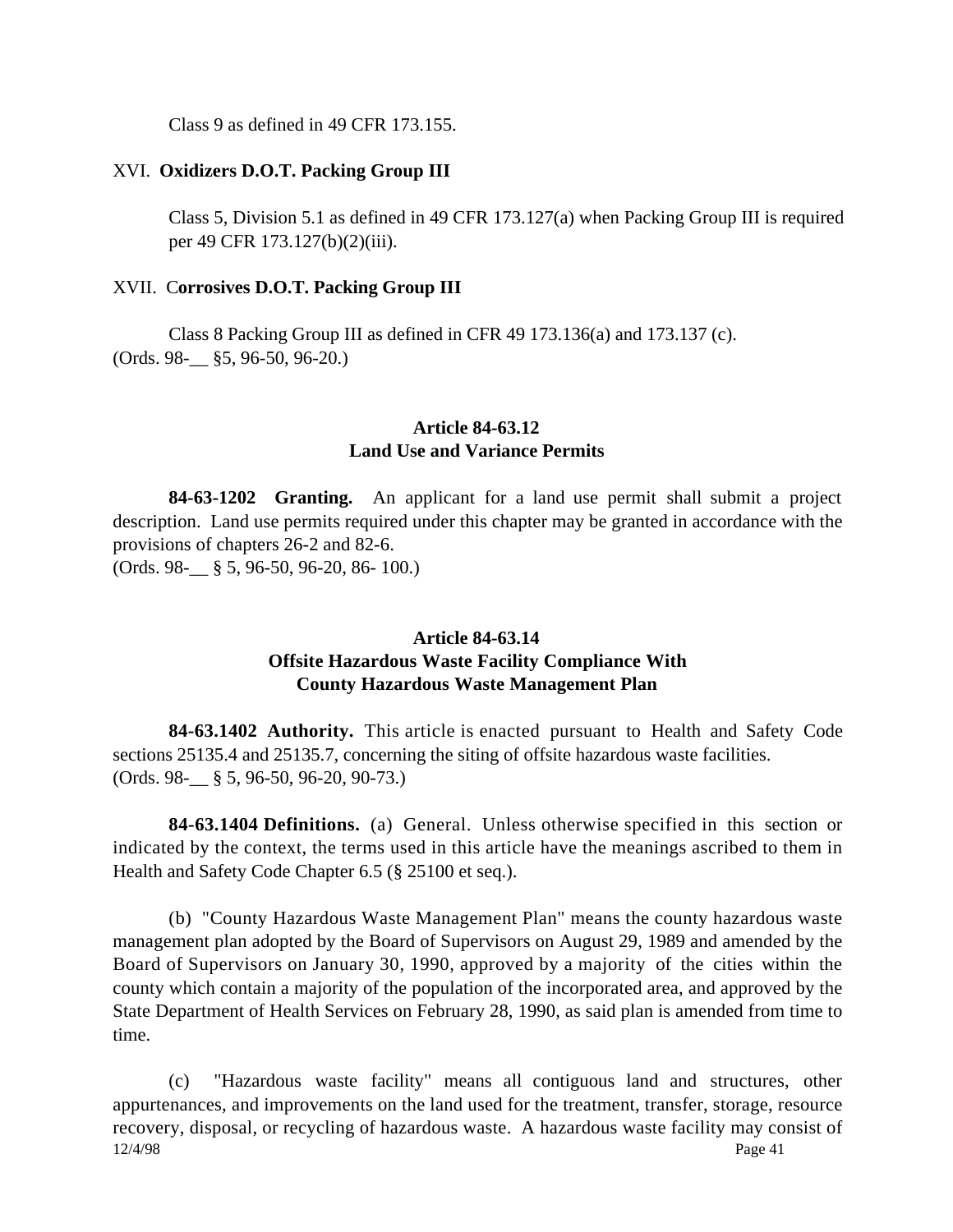one or more treatment, transfer, storage, resource recovery, disposal, or recycling hazardous waste management units, or combinations of these units.

(d) "Offsite hazardous waste facility" means a hazardous waste facility at which either or both of the following occur:

(1) Hazardous waste that is produced offsite is treated, transferred, stored, disposed or recycled.

(2) Hazardous waste that is produced onsite is treated, transferred, stored, disposed or recycled and the hazardous waste facility is not owned by, leased to or under the control of the producer of the hazardous waste.

Ords. 98-\_ § 5, 96-20, 96-50, 90-73.)

**84-63.1406 County Hazardous Waste Management.** All land use permit, variance or other land use entitlement granted for the operation or expansion of an offsite hazardous waste facility shall be consistent with the portions of the County Hazardous Waste Management Plan which identify siting criteria, siting principles or other policies applicable to hazardous waste facilities. Before granting the application, the division of the planning agency hearing the matter initially or on appeal shall find that the application complies with the applicable siting criteria, siting principles and other policies identified in the County Hazardous Waste Management Plan, and that the proposed offsite hazardous waste facility is consistent with the County Hazardous Waste Management Plan.

(Ords. 98-\_ § 5, 96-50, 96-20, 90-73; Health & Safety Code, §§ 25135.4. 25135.7.)

**84-63.1408 Exclusion.** The requirements of this article do not apply to projects which are exempt projects under section 84-63.604. (Ords. 98-\_ § 5, 96-50, 96-20, 90-73.)

**SECTION V. SEVERABILITY.** This ordinance shall be construed to achieve its purpose and preserve its validity. If any provision or clause of this ordinance or application thereof to any person or circumstance is held invalid, such invalidity shall not affect other provisions or applications of this ordinance which can be given effect without the invalid provision or application, and to this end the provisions of the ordinance are declared to be severable and are intended to have independent validity.